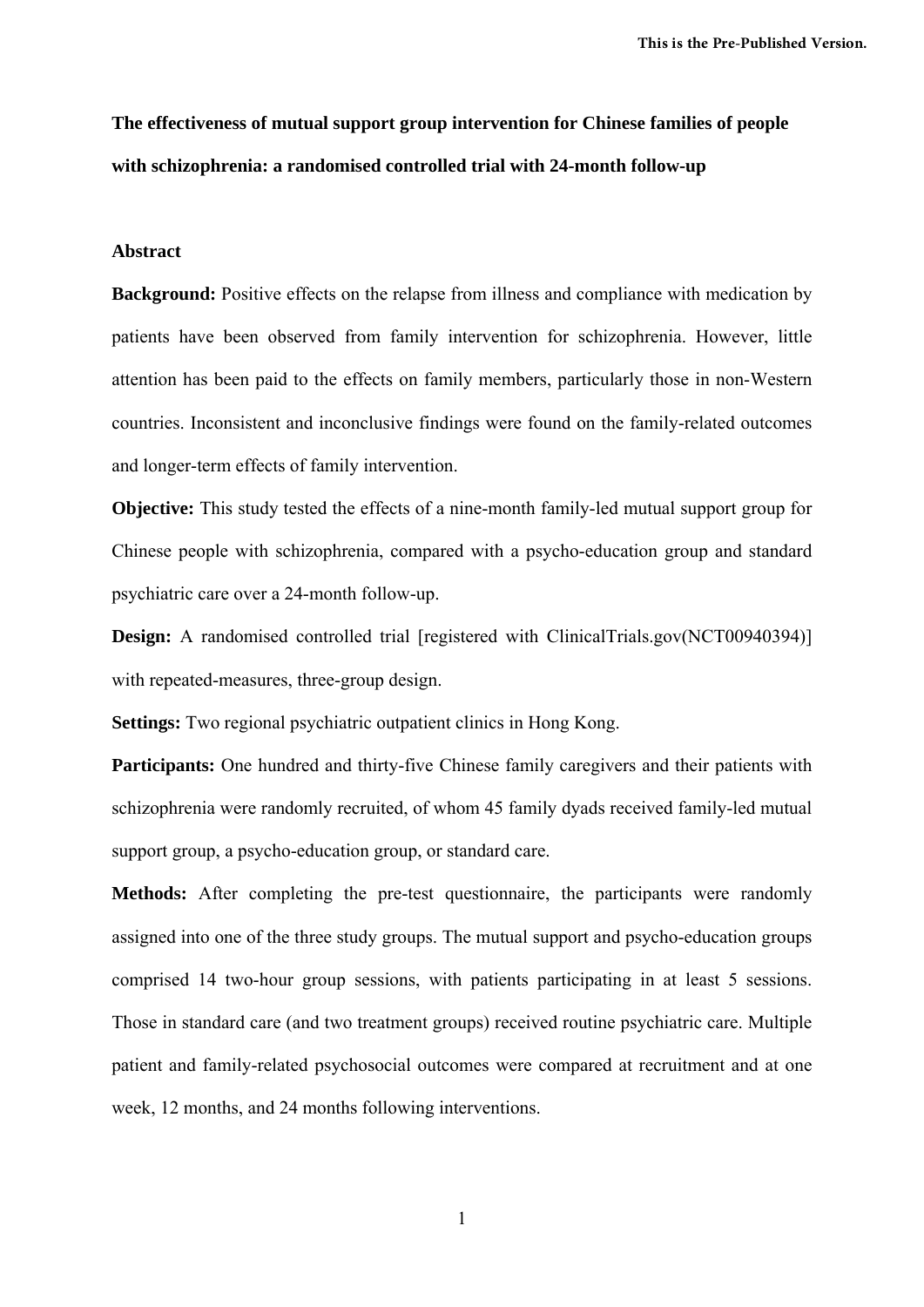**Results:** One hundred and twenty-six of 135 family dyads completed the three post-tests and 43 (95.6%) attended at least nine group sessions (60%) of the mutual support group programme. Mean ages of the family caregivers in the study ranged from 41.2(SD=7.0) to 42.7(SD=7.6) years. About two-thirds of the caregivers were male and patients' parent or spouse. The results of multivariate analysis of variance followed by Helmert contrasts tests indicated that the participants in the mutual support group indicated significantly greater improvement in family and patient functioning  $[F(2,132)=5.40, p=0.005, p=0.015]$  and  $F(2,132)=6.88$ ,  $p=0.001$ , respectively and social support for families  $[F(2,131)=5.01, p=0.005]$ , and in reducing patients' symptom severity $[F(2,132)=4.65, p=0.01]$  and length of re-hospitalisations  $[F(2,132)=4.78,p=0.01]$  at 12- and 24-month follow-ups.

**Conclusions:** Family-led mutual support group for schizophrenia produces longer-term benefits to both the patients' and families' functioning and relapse prevention for patients, compared with psycho-education and standard care. This group programme can be an effective family intervention for Chinese people with schizophrenia.

**Keywords:** family intervention, mutual support group, psychoeducation, randomised controlled trial, schizophrenia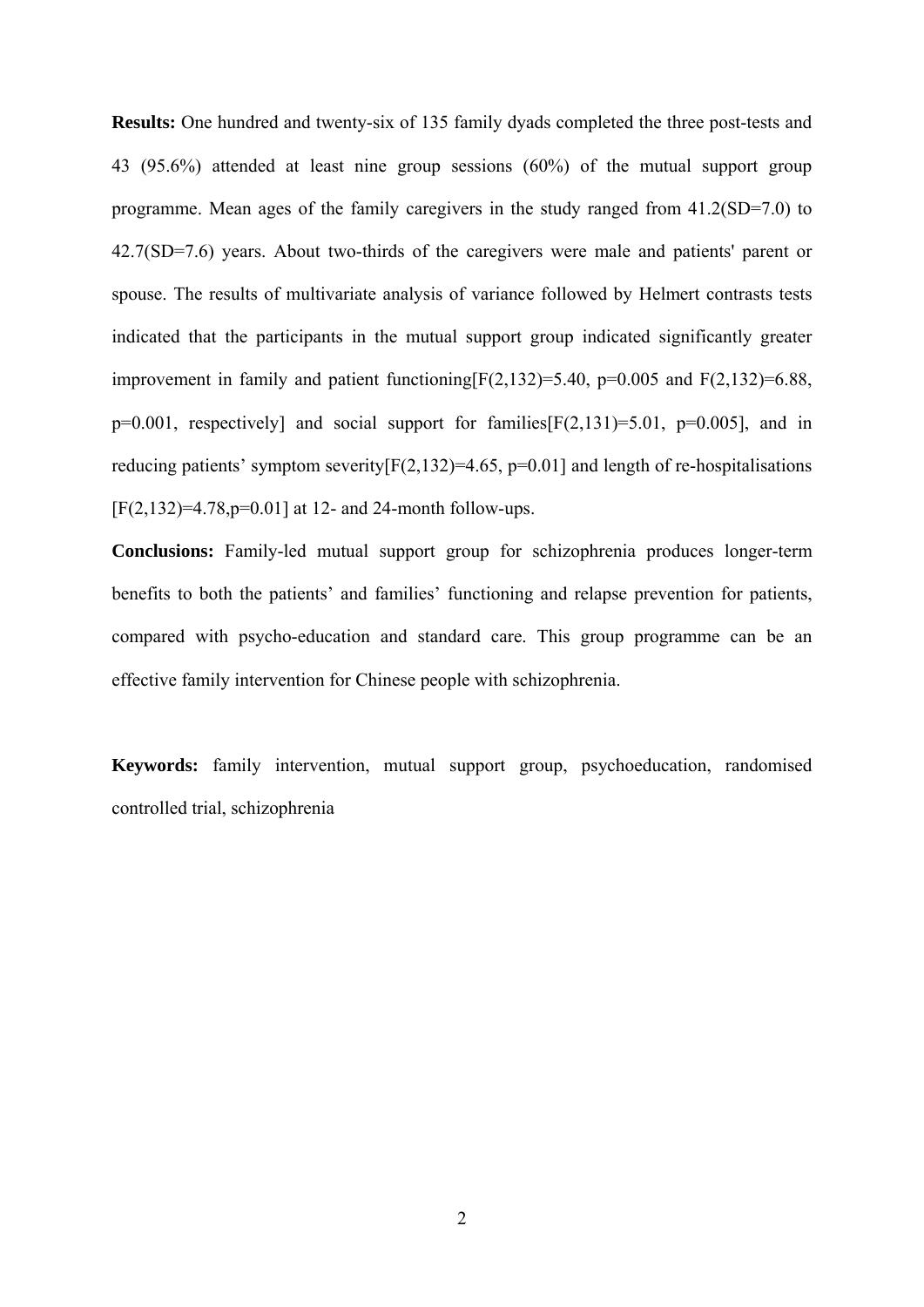#### **What is already known about the topic**

- Schizophrenia is a disruptive and devastating illness, not only for patients but also for family members who live and care for the schizophrenia sufferers.
- Different approaches to family intervention in schizophrenia have been shown to produce positive patient outcomes, particularly in improving the mental state of patients and in reducing relapses from illness, as well as in improving the knowledge of the patients' families about the illness and its treatment.
- The peer-led mutual support groups that emerged from the stress-vulnerability and coping model have been increasingly used on people with chronic physical and mental illnesses and their families; however, there is limited evidence of its effectiveness on people with severe mental illness.

#### **What this paper adds**

- Family-led mutual support group is a more effective community-based psychosocial intervention for Chinese people with schizophrenia than family psycho-education groups and routine psychiatric care in improving the psychosocial health condition of patients and their family members over a 24-month follow-up.
- The family-led mutual support group, with patients participating in three sessions, improved overall patient and family functioning and the number and length of patient rehospitalisations over the 24-month follow-up. In comparison, the psycho-education group improved patient and family functioning over the first 12 months.
- The supportive family group intervention can also improve the psychosocial functioning of families caring for a relative with schizophrenia, with only a mild increase in demand (from 3.2 to 3.5 out of 16 services available on the Family Support Service Index) for mental health services.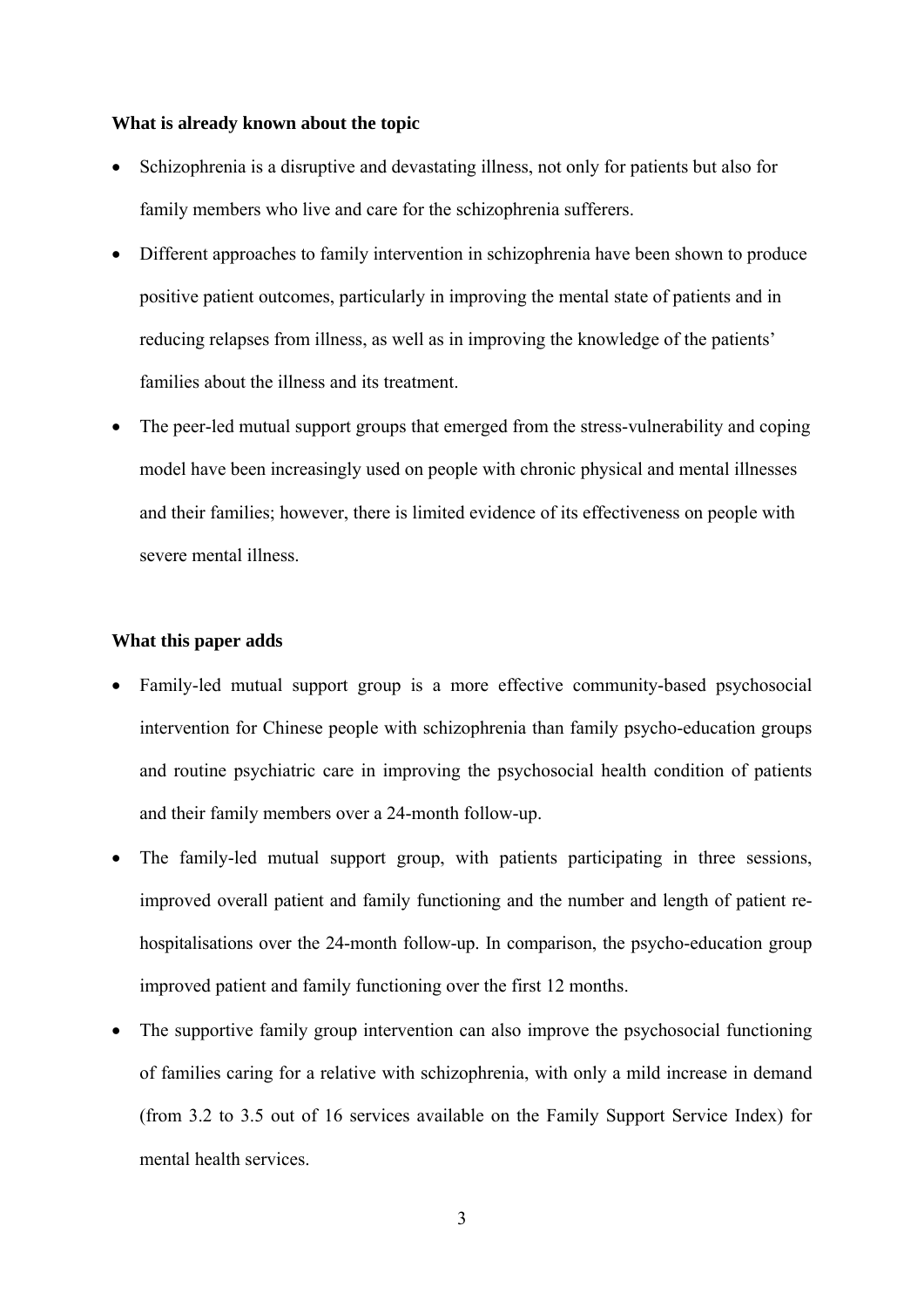Introduction

Over half of people with schizophrenia in Western countries and in Hong Kong are cared for by family members, yet still depend on access to community mental health care services (Chien and Chan, 2004, Pitschel-Walz et al., 2004). Family members who live with and care for a relative with schizophrenia often face daily stressors, which include unpredictable, abnormal, and dangerous behaviour on the part of the patient, social discrimination and rejection, and emotional frustration such as feelings of guilt and selfblame in the caring process (Chien et al., 2008). While a heavy burden of care is imposed on family caregivers, recent clinical trials in the US and UK have demonstrated the clinical efficacy of some models of family intervention, particularly psycho-education and behavioural management, in reducing the relapse rates of patients with schizophrenia or other psychotic disorders (Bustillo et al., 2001, Pharoah et al., 2010). The mental health practice guidelines of the American Psychiatric Association (Lehman et al., 2004) suggest that as part of a comprehensive treatment approach, psychosocial intervention can provide better clinical outcomes for patients with schizophrenia in terms of preventing relapses and improving psychosocial functioning and the course of schizophrenia, when integrated with conventional treatments such as pharmacological therapy.

The NICE schizophrenia guidelines in the UK (The National Collaborating Centre for Mental Health, 2009) recommend that some types of psychosocial intervention such as family intervention be offered as core interventions to all family members of people with schizophrenia who live with or are in close contact with the service users (patients), in order to optimise patient recovery and improve family functioning and well-being. In addition, the NICE also suggest that ethnically adapted family interventions for patients with schizophrenia should be implemented and tested to determine concomitant reductions in patient relapse rates and care distress and enable better engagement with this intervention.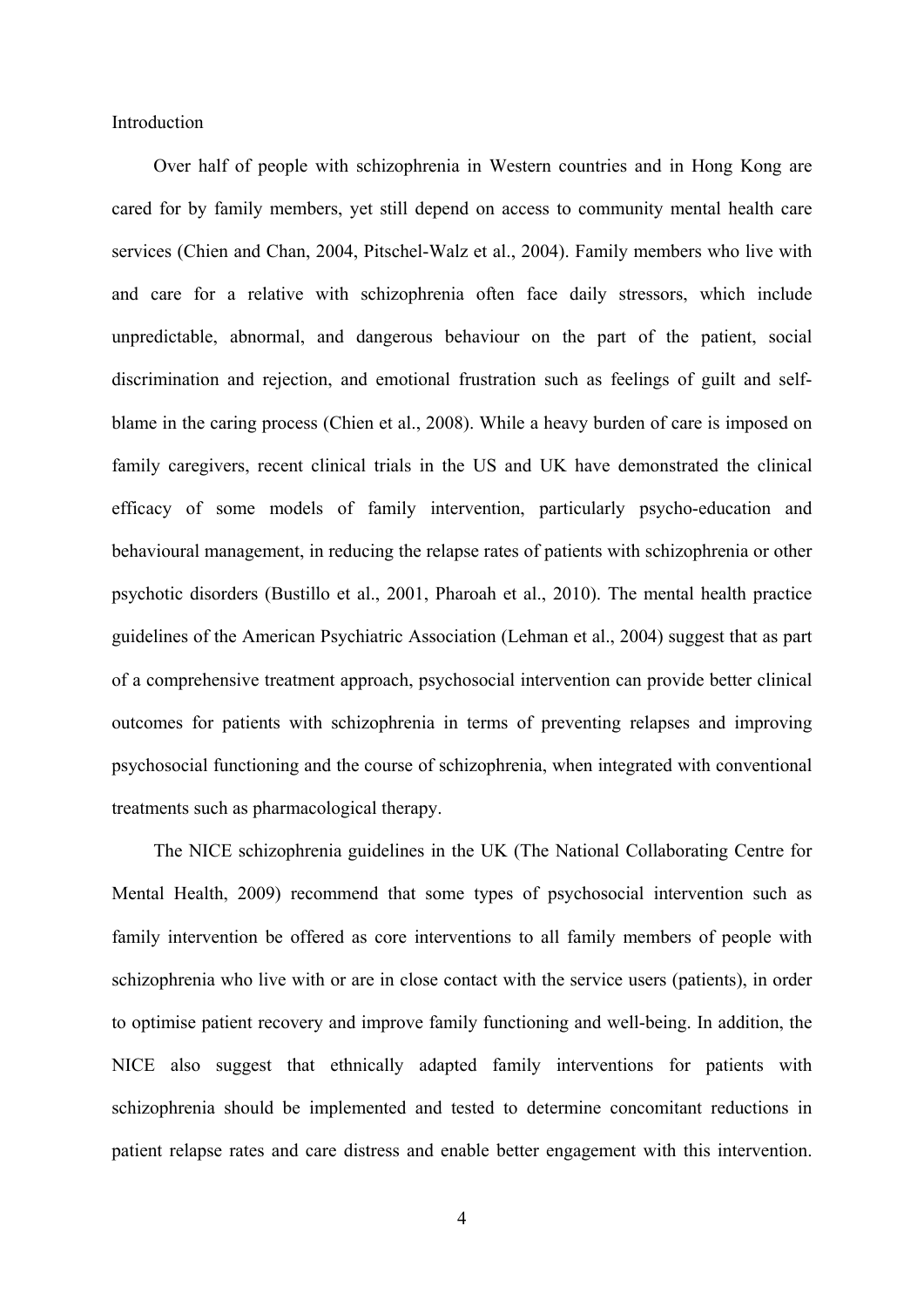Therefore, the wide implementation and testing of an effective model of family intervention is a top priority for improving the quality of contemporary community mental health care.

Family psycho-education and behavioural management interventions for people with schizophrenia are the most frequently used approaches in Western countries (Dixon et al., 2001, Sellwood et al., 2001). Three recent reviews of more than 15 controlled trials concluded that family psycho-education programmes have demonstrated significant positive effects in improving knowledge about mental illness and drug compliance and reducing relapse rates (Pharoah et al., 2010, Pitschel-Walz et al., 2004, Rummel-Kluge and Kissing, 2008). However, eight of 10 clinical trials on family psycho-education for schizophrenia care showed only modest or non-significant effects on the health-related outcomes of other patients and their families, such as psychosocial functioning and caregiving burden (Pharoah et al., 2010, Pilling et al., 2002), in particular at a longer-term follow-up (e.g., >18 months).

Moreover, there is increasing research evidence (e.g., Dixon et al., 2001, Lehman et al., 2004) indicating that the common therapeutic components in the approaches to family intervention, including the sharing of information, psychological support, and practical assistance between peer participants, are associated with greater improvements in the ability of family members to cope with the stress and demands of taking care of a relative with schizophrenia and other severe mental illnesses (Chien and Norman, 2009). Therefore, there is a need to investigate whether any alternative models of family intervention can be effective in improving the psychosocial functioning and well-being of both families and patients. Clinical trials to investigate and compare the effectiveness of any alternative models of family intervention with family psycho-education and/or other current models in different socio-cultural contexts are also recommended (Bae and Kung, 2000, Dixon et al., 2001).

Traditional family therapy for people with schizophrenia and other mental illnesses is usually led by a therapist or health professional with a single family or a multiple-family

5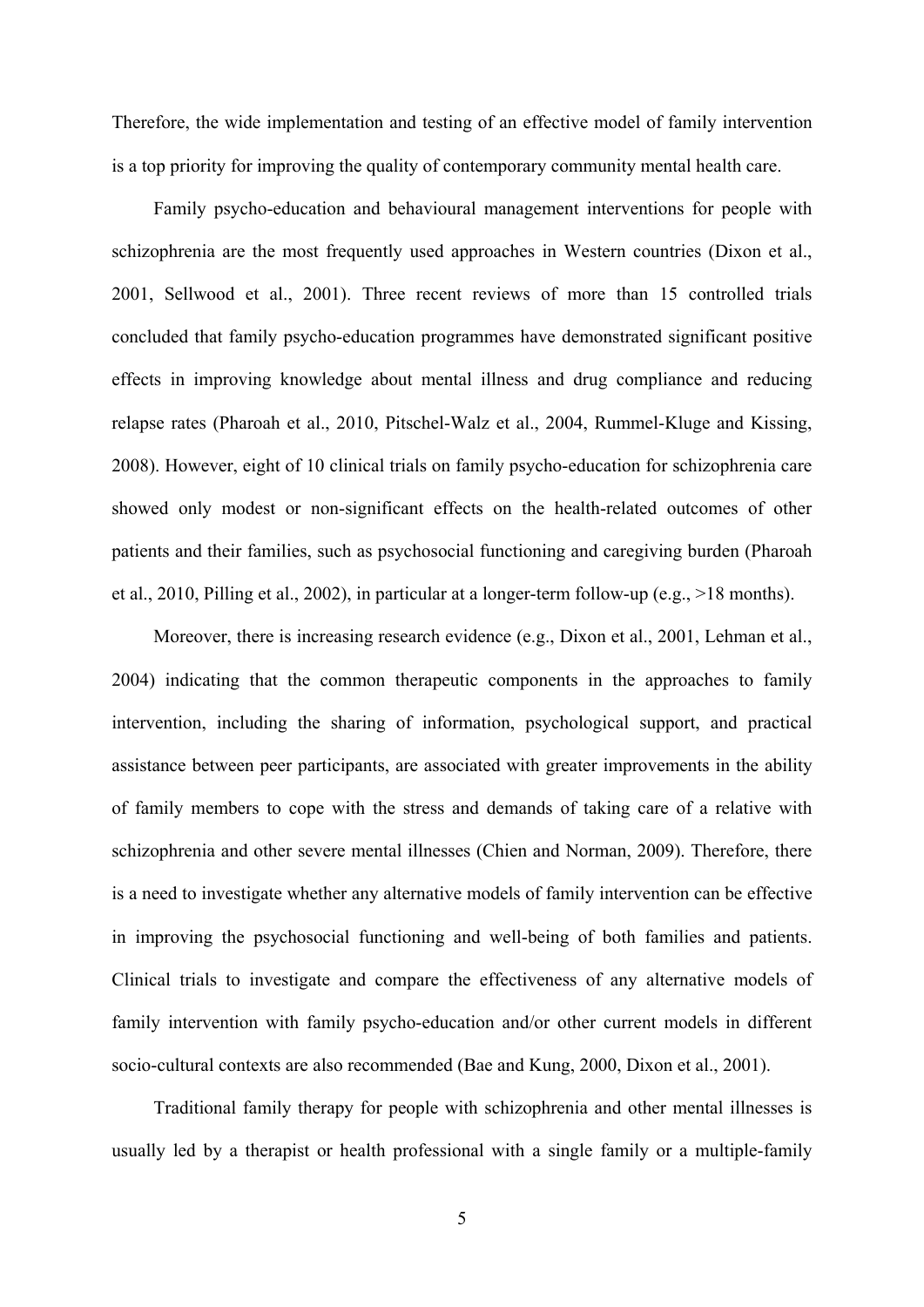group. The literature reviews by Asen (2002) and Chien and Norman (2009) on family intervention in schizophrenia suggest that mental health professionals may be hesitant to implement such a highly structured and intensive form of family therapy due to inadequate resources and a lack of trained therapists. In addition, traditional models of family intervention may not be readily accepted by Chinese families because of their reluctance to openly disclose their thoughts and feelings in the presence of the therapist or other people perceived to be unfamiliar with their family situations and needs. Many Chinese people may even believe that intense emotions such as anger and guilt endanger health and should be self-controlled and hidden, and thus should not be openly expressed or discussed (Bae and Kung, 2000). They may also find it difficult to build trust and rapport with the family therapist (Fung and Ma, 1997). Chien and Lee (2010) have suggested that although Chinese families are often the ones most in need of intervention, they seldom seek help from health professionals.

Mutual support groups were part of a larger social movement of self-help for people affected by chronic illness and mental health problems, whose needs were not being inadequately addressed by standard health care services (Chien et al., 2008, Cook et al., 1999). Mutual support groups for people with mental illness and their family members, such as the National Alliance on Mentally Ill in the United States, were established in the early 1990s to meet the needs of service users and their families. By participating in a mutual support group, each family caregiver can share and re-examine his/her own caregiving difficulties and challenges with other families in a similar situation. During group meetings, each participant can also learn from others by exchanging caregiving experiences and information about mental illness (Asen, 2002). Maton and Salem (1995) applied the concepts of the psychological empowerment of individual participants and the social action process in a mutual support group in a case study on GROW, an international mutual support group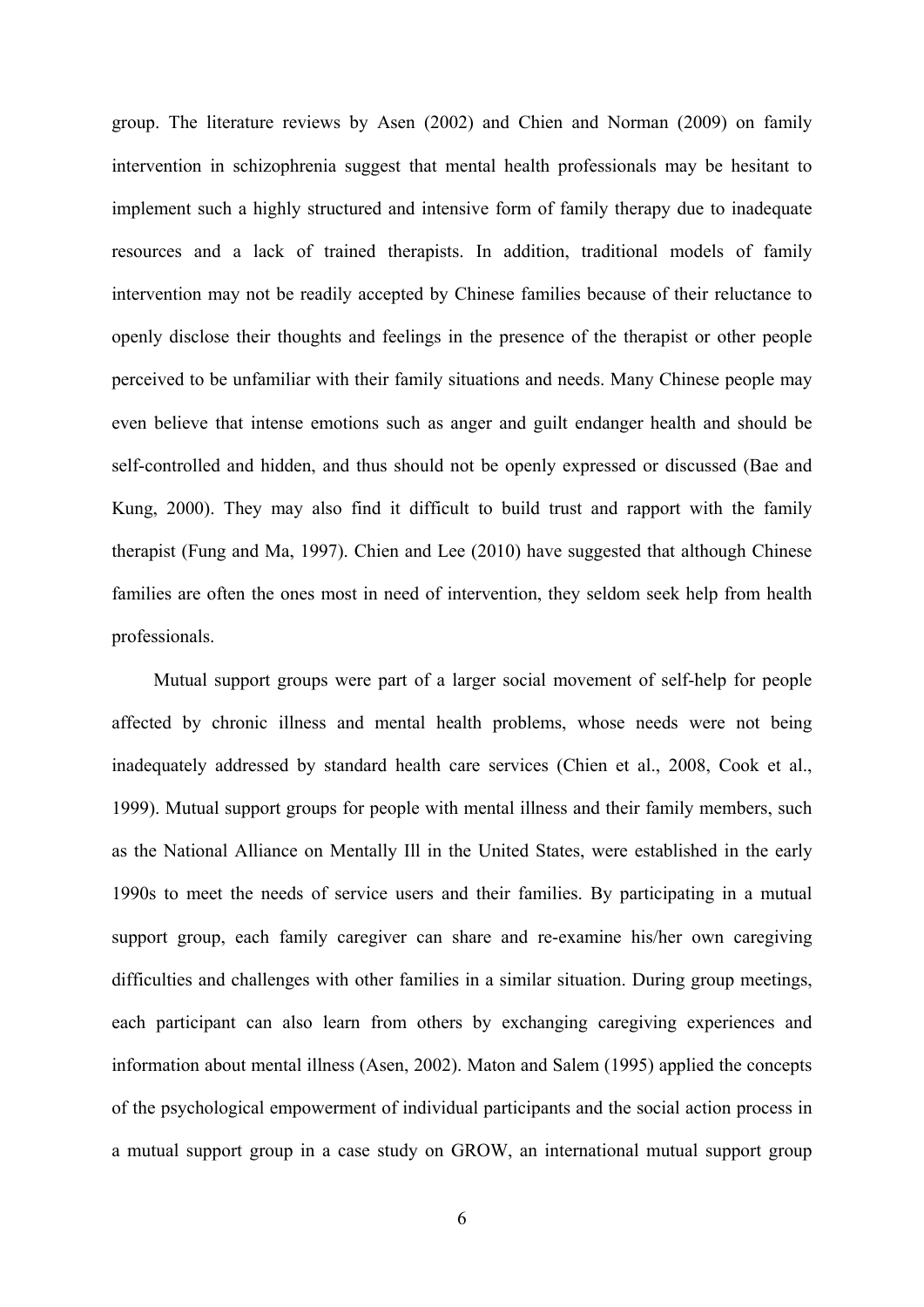network for mentally ill people that originated in Australia in 1957. They suggested that the empowerment of mutual support group members could be fostered by establishing a peer support system, inspiring individual members and providing them with opportunities to take on meaningful roles to be mutually supportive and strive for better mental health within group.

There has been limited but increasing research evidence on the effectiveness of mutual support groups for families of people with mental illness such as schizophrenia, dementia, and substance abuse on improving family functioning and knowledge of mental illness and its care, as well as on the relapse rates of patients (Chien et al., 2006, Pistrang et al., 2008). Family-led mutual support groups require less intensive training for professionals as facilitators and provide a flexible, interactive, client-directed approach for family members to cope with the stress of caregiving (Bae and Kung, 2000, Gylnn et al., 2006). Mutual support groups may potentially be appropriate for Chinese families, who are often reluctant to seek help due to strong perceptions of stigma and an unwillingness to expose family weaknesses or disgrace ('saving face') to outside people (Bae and Kung, 2000; Fung and Ma, 1997). As with many Asian families, however, they may be more willing to accept other family caregivers who are "all in the same boat", and to discuss their problems openly with them, sharing effective strategies and social learning about patient care among group members (Chien et al., 2008, Wiedemann, 2003) One of a few clinical trials of mutual support groups for Chinese family caregivers of people with schizophrenia has indicated that these familyled mutual support groups could provide significantly greater improvements in family burden and functioning and in reducing the relapse rates of patients at the one-year follow-up, when compared with routine psychiatric care (Chien et al., 2008). Otherwise, most mutual support group intervention studies employ a cross-sectional survey and a qualitative exploratory or quasi-experimental single-group design, to explore or evaluate the perceived benefits to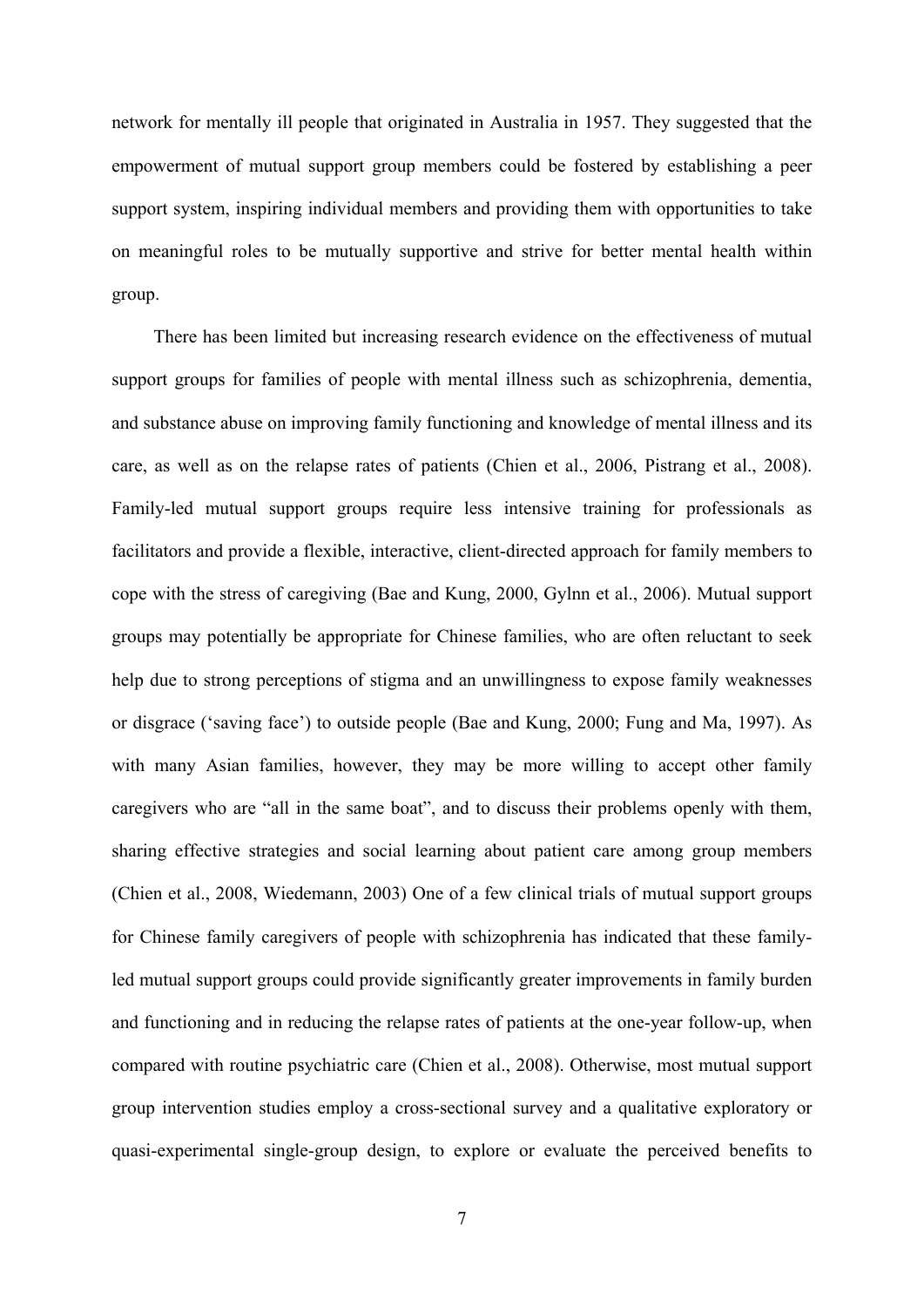group participants in terms of individual and family psychological and social well-being (Chien & Norman, 2009).

Moreover, most family intervention studies have been developed and tested in Western countries; only few have included Asians or Chinese who have a family-oriented culture (Bae and Kung, 2000). With positive effects found in Caucasian populations, it is important to design and test a client-directed approach to family intervention for Chinese families of people with mental illness. It is also important to acknowledge culturally specific Chinese family values and processes such as extended and close ties and interdependence, collective identity and behaviours and strong traditional Chinese values relating to kindness, loyalty, filial piety, and harmony between family members, and hence utilise them in a group intervention (Chien et al., 2008, Li and Arthur, 2005).

# 1.1. Aim and hypotheses of the study

This randomised controlled trial was conducted to evaluate and compare the effectiveness of three approaches to family intervention for Chinese outpatients with schizophrenia with regard to patient and family psychosocial functioning over a 24-month follow-up period. The primary outcomes of the trial involved the re-hospitalisation rates and family functioning of the patients; and its secondary outcomes included the severity of the patients' symptoms and their level of functioning, and their families' perceptions of social support and their service utilisation. The main hypotheses were that over the 24-month follow-up, a significantly greater reduction in the severity of the patients' symptoms and in their re-hospitalisation rate, and improvements in the psychosocial functioning of the patients and their families, as well as the families' perceptions of social support and use of community support services were seen in the families in the mutual support group than in those who took part in the psycho-education group intervention or who received standard care only.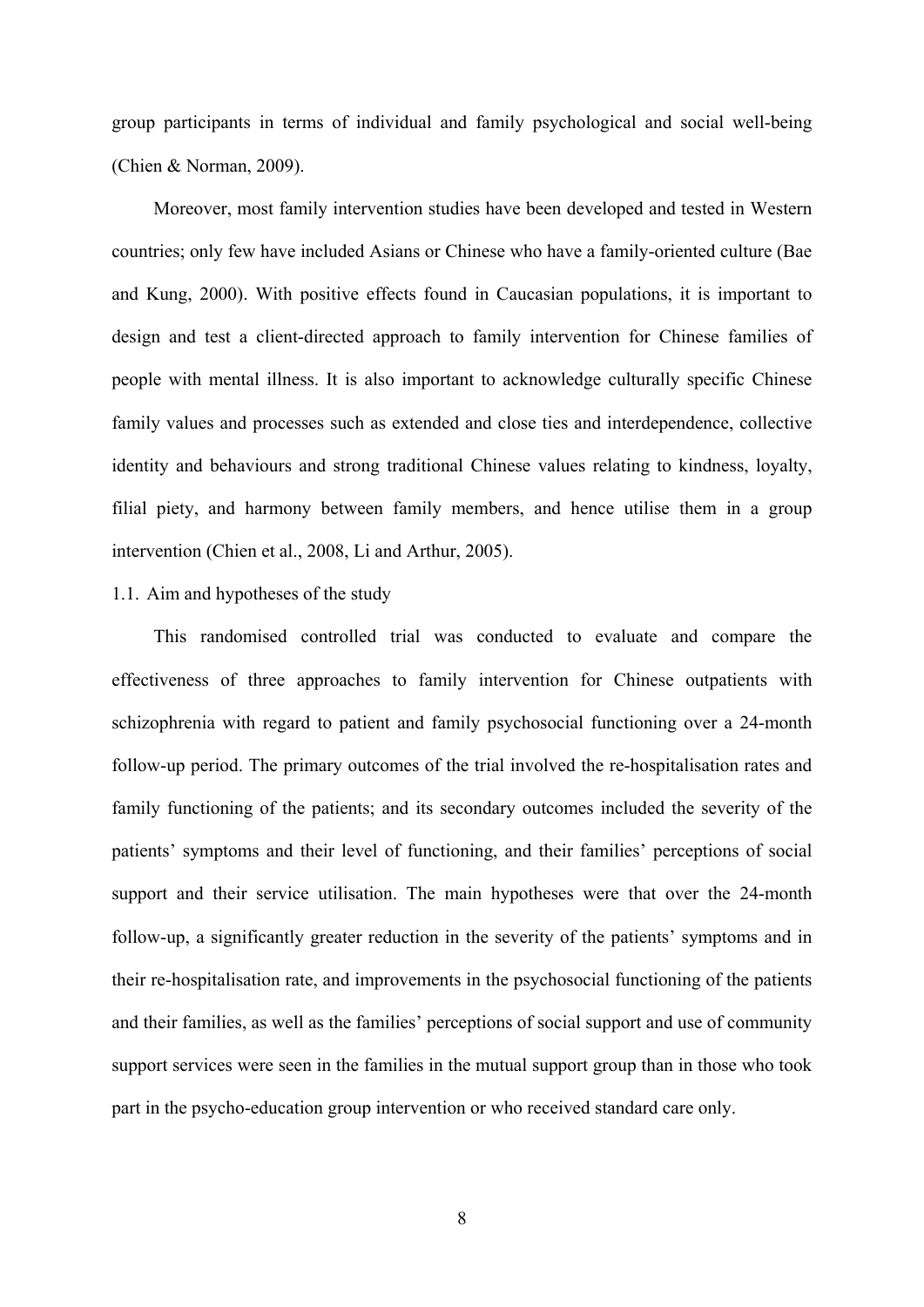### **2. Methods**

A randomised controlled trial with a three-group repeated-measures design was conducted at two regional psychiatric outpatient clinics between December 2008 and January 2012. The enrolment of the participants and their allocation into groups, the interventions, outcome measures, and data analyses are summarised in the flow diagram shown in Figure 1, according to the revised version of the CONSORT statement (Schulz et al., 2010). The trial was registered with ClinicalTrials.gov(NCT00940394, from https://register.clinicaltrials.gov).

#### 2.1 Recruitment

Patients primarily diagnosed as suffering from schizophrenia were selected randomly by the first author from the patient lists (in alphabetical order of their names) of the two outpatient clinics in Hong Kong. There were more than 1,100 potential participants (i.e., 10% of the total patient population). One hundred and thirty-five of the 520 patients who met the study criteria listed below were randomly selected and contacted by the first author. They were asked to give their written consent to participate in the study, after being given a full explanation of the purpose and procedure of the study. With the consent of the patients, their main family caregivers were also invited to participate in the study with their informed consent.

The inclusion criteria of family caregivers and patients with schizophrenia were those who were: (a) aged 18 years or above, speaking in Mandarin/Cantonese; (b) one of the main carers who lived with and provided most of the care for their relative who had a primary diagnosis of schizophrenia according to the criteria in the Diagnostic and Statistical Manual, DSM-IV (American Psychiatric Association, 1994); and (c) patients who did not have any co-morbidities in terms of other mental disorders at baseline. Exclusion criteria included those caregivers who themselves suffered from mental illness or who had been the primary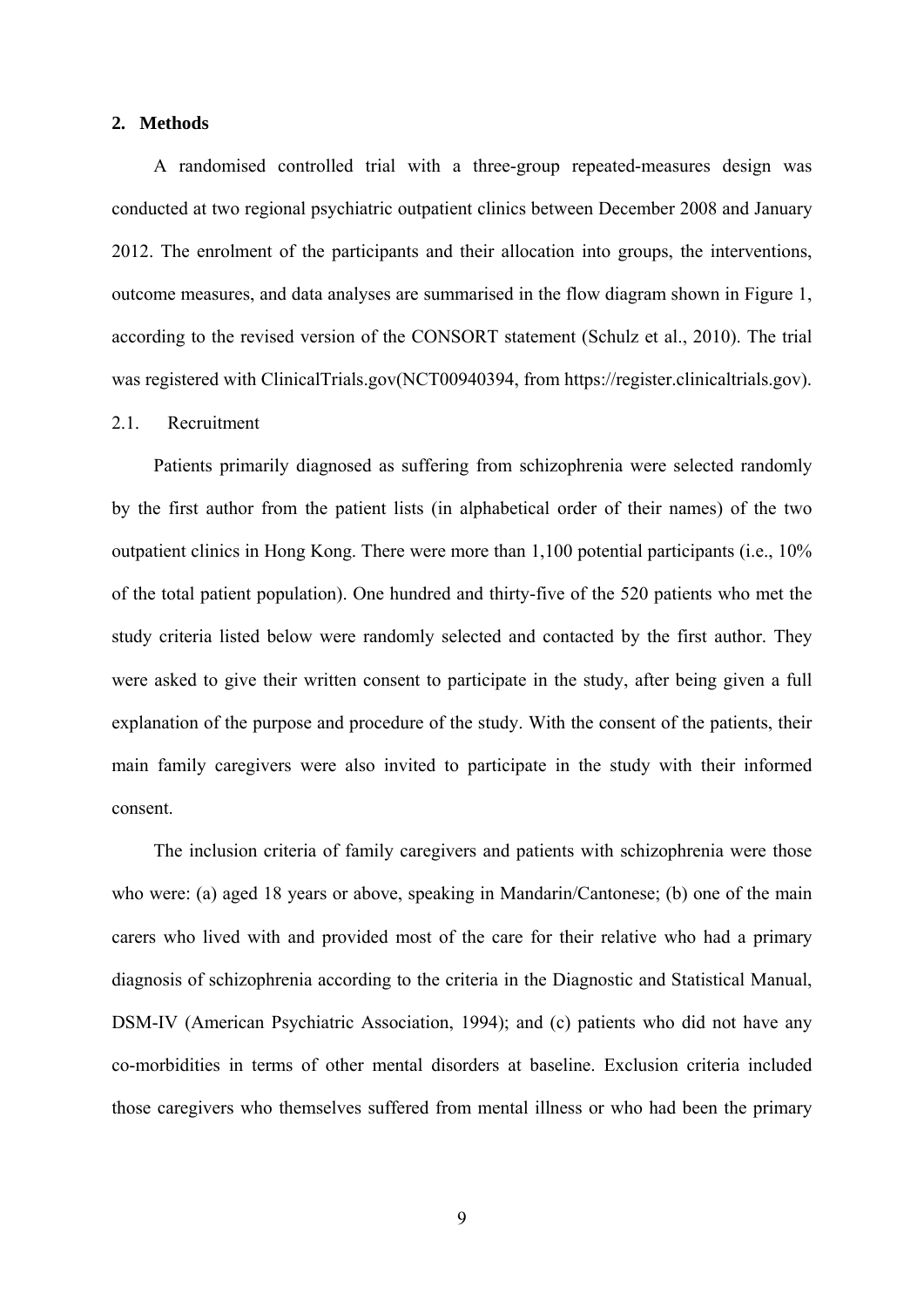carers for less than three months; and those patients who were mentally unstable or who had been re-hospitalised before the random assignment of the participants into study groups.

After completing the pre-test questionnaires after the outpatient clinic follow-up consultation, family caregivers were assigned into groups of three in terms of their patients' dates of follow-up in the clinics and asked by the first author to draw a labelled card (one of three cards respectively labelled:  $1 = 'mutual support'; 2 = 'psycho-education'; and 3 = 'standard$ care') drawn from an opaque envelope. Based on the label that was drawn out, the family dyads (i.e., pairs of patients and family caregivers) were allocated to one of the three study groups. In the end, 45 family dyads were assigned to each of the three study groups.

## 2.2. Sample Size and Estimated Study Power

The size of the sample was calculated a priori in terms of the study hypotheses and outcome variables. Based on three clinical trials of family interventions in Chinese people with schizophrenia (Chien et al., 2006, Chien et al., 2008, Li and Arthur, 2005), we estimated that 37 family dyads per intervention were required to provide 80% power(two-sided  $p<0.05$ ) to detect a difference in family functioning change of 0.6 points with a standard deviation of 1.2, or a difference in change of re-hospitalisation rate of 1 (number of re-admissions over 12 months) with a standard deviation of 0.5, indicating a moderate effect size of 0.48 (i.e., the smallest effect size of the three clinical trials referred to on patient and family functioning, ranging from 0.48-0.60). From 520 family dyads (patient and caregiver) that met the criteria of the study, 135(26.0%) were randomly selected and allocated to the three study groups (i.e., 45 family dyads in each group), with an expected attrition rate of 20%.

#### 2.3. Measures

With regard to the outcome measures, a research assistant asked the family caregivers to complete the Family Assessment Device (FAD), the Six-item Social Support Questionnaire (SSQ6), and the Family Support Services Index (FSSI); while the patients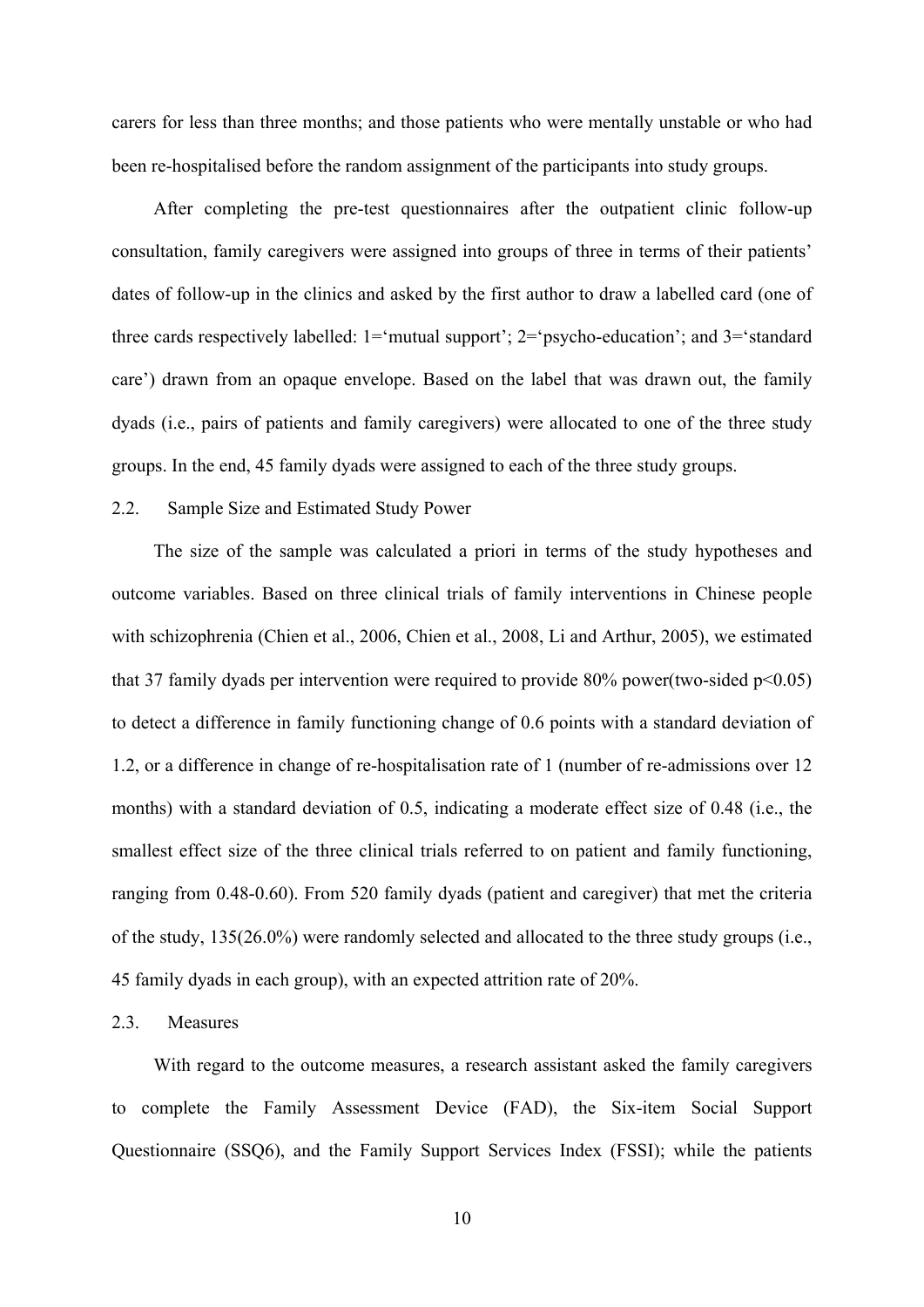were invited to complete the Specific Level of Functioning Scale (SLOF). These scales were translated into Chinese and tested on Chinese patients with schizophrenia, and were found to have satisfactory reliability and validity (Chien and Chan, 2004, Chien et al., 2008). During psychiatric consultations in the outpatient clinics, the attending psychiatrist assessed the severity of the patients' symptoms using the Brief Psychiatric Rating Scale (BPRS, Overall and Gorham, 1962). The average number and duration of the patients' re-hospitalisations over the previous nine months were checked by the research assistant from the patient records of the clinics.

Demographic data of the patients and their caregivers such as their age, gender, level of education, monthly household income, duration of mental illness, and relationship with the patient, were collected by the research assistant at the time of recruitment. Antipsychotic medications were recorded from patient treatment sheets and their dosages were converted into haloperidol equivalents for comparison (Bezchlibnyk-Butler and Jeffries, 1998).

The FAD was used to assess multiple dimensions of family functioning among patients with mental illness and other chronic diseases (Epstein et al., 1983). It consists of 60 items to measure family functioning using a four-point Likert scale (from 1-'strongly disagree' to 4- 'strongly agree'). The Chinese version of the FAD demonstrated satisfactory content validity and internal consistency, with Cronbach's alpha coefficients of between 0.78-0.92 for subscales and 0.97 for the overall scale (Chien and Norman, 2004).

The SSQ6 developed by Sarason et al. (1987) measures an individual's satisfaction with the social support available in his/her immediate social environment. The items are rated on a six-point Likert scale, with a higher total score (ranging from 0-6) indicating more satisfaction with the available social support. The translated Chinese version indicated satisfactory content validity and internal consistency (Cronbach's  $\alpha$ =0.90) when used in Chinese families of people with schizophrenia (Chien et al., 2006).

11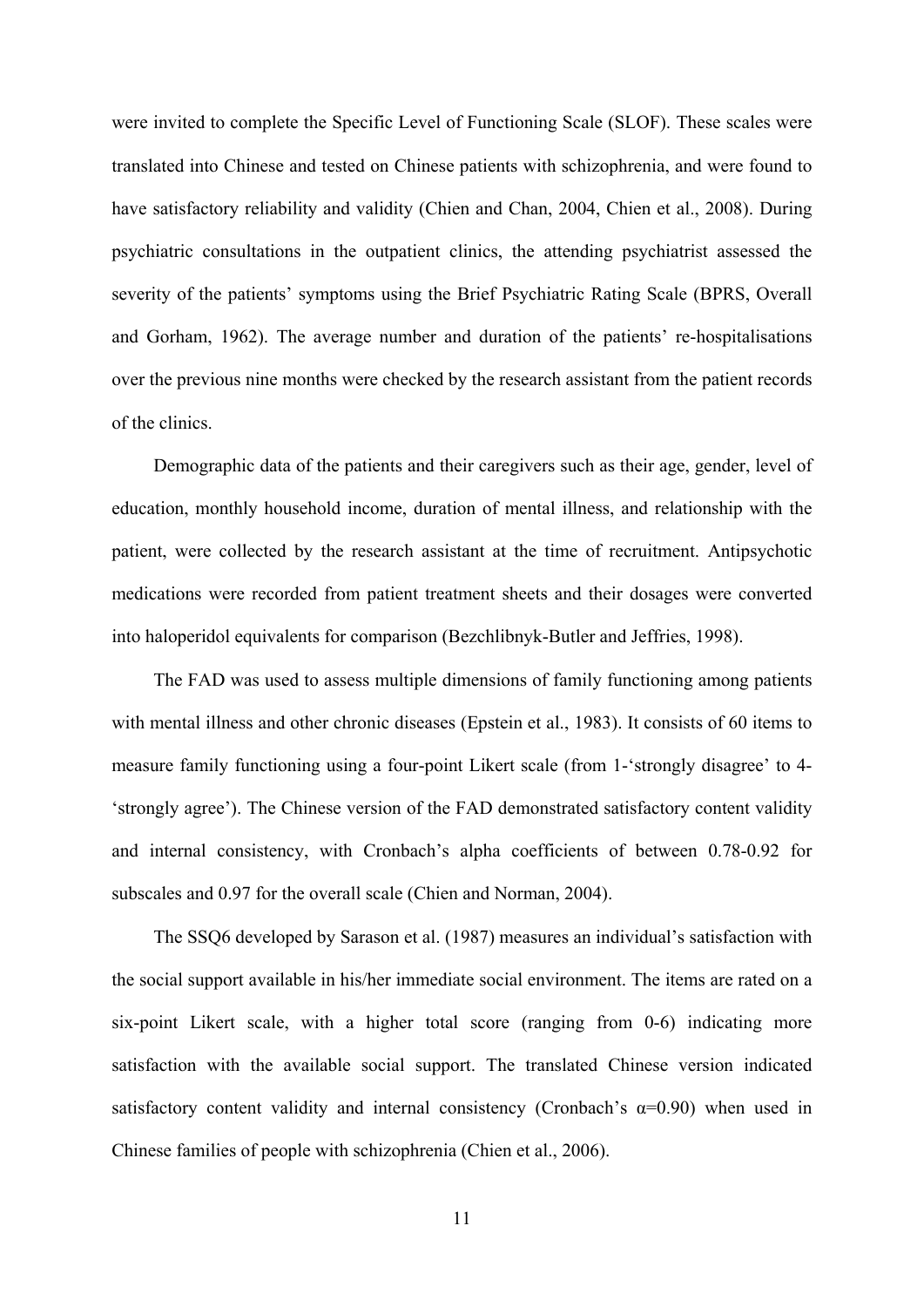The 18-item BPRS developed by Overall and Gorham (1962) was used to assess the severity of the patients' symptoms or mental state. This scale has been used globally in research on mental health services, indicating good content validity, inter-rater reliability (Intra-class correlation=0.89), and internal consistency (Cronbach's  $\alpha$ =0.85 (Chien et al., 2006, Overall and Gorham, 1962). The mental status of the patients was assessed and rated on a seven-point Likert scale for each item (0=not assessed, 1=not present to 6=extremely severe). The scores ranged from 0-108, with higher scores indicating more severe mental symptoms.

The 16-item FSSI is a checklist (Yes/No response) to measure community service needs and utilisation by families of patients with mental illness (Heller and Factor, 1991). Items were modified by the authors in a previous study to indicate the community services available in Hong Kong (Chien et al., 2008), and the instrument demonstrated satisfactory inter-rater reliability (kappa value=0.82) and internal consistency (Cronbach's  $\alpha$ =0.84).

The SLOF is a 43-item assessment scale, in which each item is rated on a five-point Likert scale (from 1-'totally dependent' to 5-'highly self-sufficient') along three functional areas for patients with schizophrenia: self-maintenance, social functioning, and community living skills (Schneider and Struening, 1983). The Chinese version demonstrated satisfactory content validity and internal consistency (Cronbach's  $\alpha$ =0.88-0.96 for functional areas and 0.90 for overall scale) among Chinese patients with schizophrenia (Chien et al., 2006).

2.4. Treatment

Forty-five family caregivers participated in a nine-month mutual support group programme, and also received routine psychiatric outpatient care. The group met every two to three weeks for 14 sessions, each lasting about two hours. A peer leader was elected by group members and trained by researchers in a two-day group leadership and facilitation workshop where a variety of teaching methods were used. These included didactic lecturing by experts,

12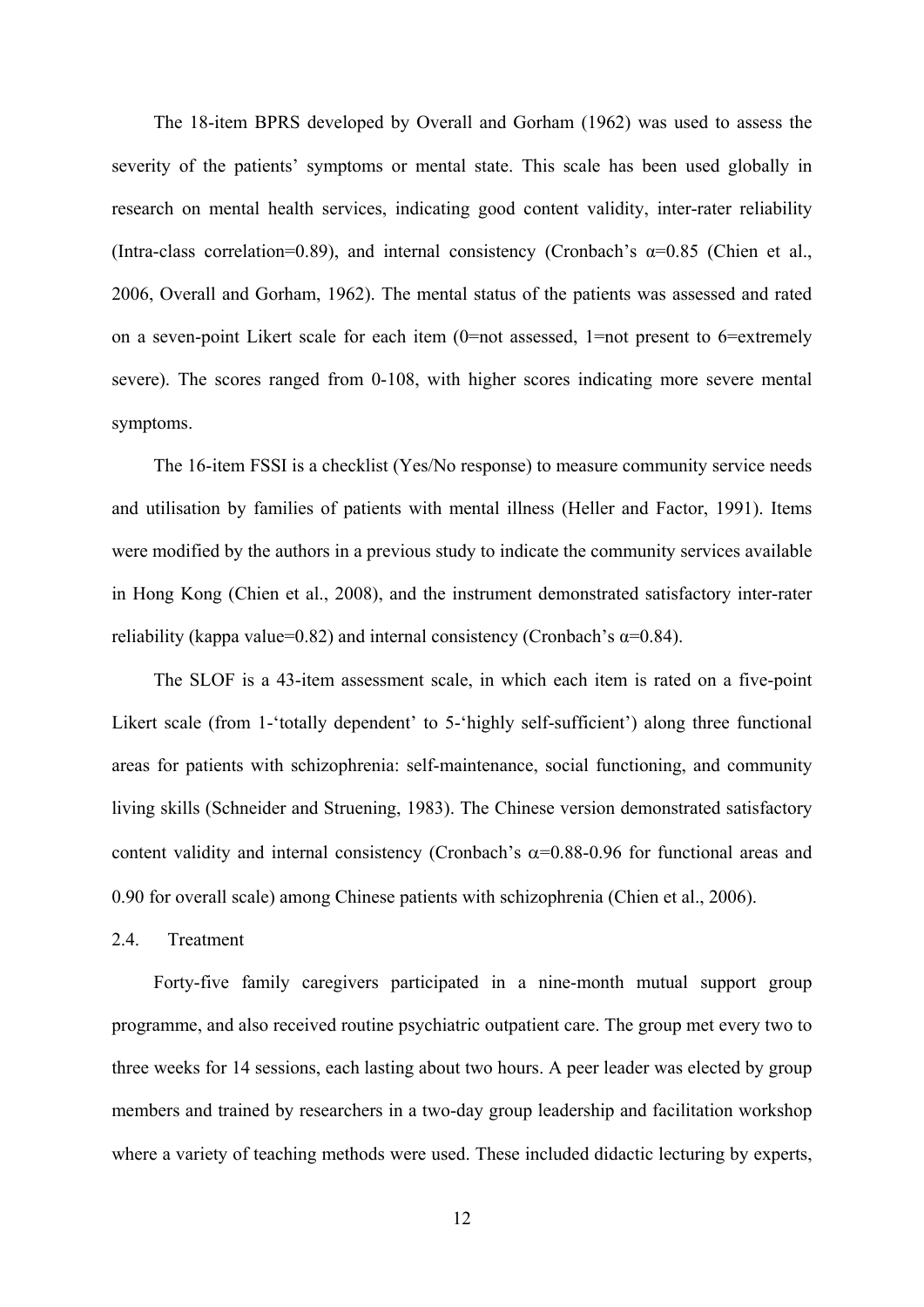watching and discussing videos, sharing experiences, and participant observation. Major topics included recognising and clarifying the values, roles, and attitudes of the peer leader to the mutual support group, group leading and empowerment skills, effective communication and the facilitating of open discussions and sharing of family caregiving experiences, and ensuring confidentiality, respect, and recognition of the dilemmas and challenges involved in caregiving, as well as updating the participants on knowledge about schizophrenia and its treatment and the available community services. The peer leader worked closely with a group facilitator (i.e., a trained psychiatric nurse), supporting the group development and acting as a resources person, as recommended in the mutual support group literature (Borkman, 1999, Glynn et al., 2006, Pistrang et al., 2008). The peer leaders met the nurse facilitator in between the group meetings (every two weeks) and discussed with her the major challenges and taboo subjects encountered in the previous group meeting. The facilitator gave more guidance and assistance to the peer leaders in the early stage of the development of the group, and suggested and demonstrated effective strategies for leading a peer support group such as sharing information relating to the goal of building trust and/or mutual support for caregiving, mediating differing opinions, strengthening the commitment of group members, and reinforcing empathic and supportive responses to individual needs and concerns.

The main content of the group sessions in the five stages included: orientation and engagement, recognition of psychological needs, recognising and managing the psychosocial needs of oneself and one's family, adopting new caring roles and facing life's challenges, and preparing for the termination of the group and planning for the future (see Table 1). The group leader, together with the facilitator, discussed and decided the goals of all group sessions. The participants in the group met and established the main content and identified definite tasks or discussion topics for each group session. In addition to discussions on the understanding of mental illness and its treatment, and individual feelings and health concerns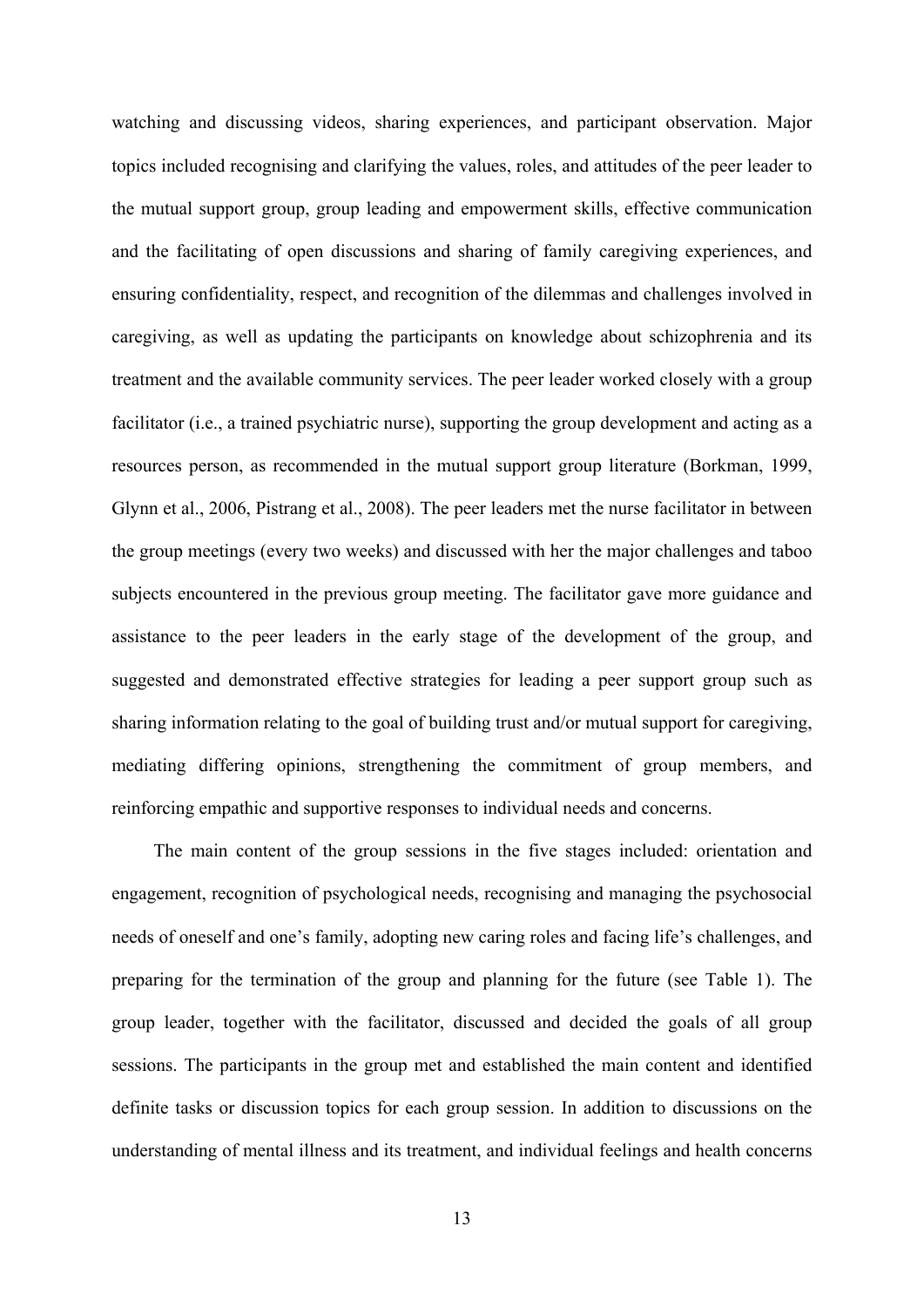with regard to caregiving, specific emphasis was given during and after the meeting to problem-solving and caregiving practices. Specific Chinese cultural characteristics were considered and discussed, including the stigma towards people with mental illness, and being aware of and accepting it. Also discussed were the open disclosure of intense feelings and family and individual health needs, the cultivating of interdependent and collective decisions and actions on caregiving tasks, and the emphasis on practical assistance and psychological support for the patient and family members (Bae and Kung, 2000, Chien et al., 2008, Li and Arthur, 2005).

## **Insert Table 1**

Similarly, another 45 family caregivers participated in 14 two-hour sessions of a psycho-education group programme every two to three weeks, with the programme mainly consisting of psychological support and education on schizophrenia based on the work of McFarlane et al. (1995), as well as receiving routine outpatient care. The group programme was led by an advanced psychiatric nurse trained and experienced in psycho-education and group therapy. While the introduction and orientation to the group programme and its objectives were made during the first two sessions, the other 12 group sessions were mainly conducted by a group leader (advanced psychiatric nurse) or guest speakers (i.e., mental health professionals) using didactic teaching to discuss mental illness and its treatment and the services that are available (Sessions 2-5), common and individual issues in family and patient caregiving (Sessions 5-8), the sharing of the caregiving role and the difficulties faced by the participants and experienced family caregivers (Sessions 8-10), training in problem solving and caregiving skills, and behavioural rehearsals conducted by the clinical psychologists and the group leader (Sessions 9-12), and the development of a social network, coping skills, and future plans in caregiving (Sessions 12-14). The emphasis was placed on the importance of the family environment and relationships and on the demands of caregiving, imparting information about the mental illness and its treatment and available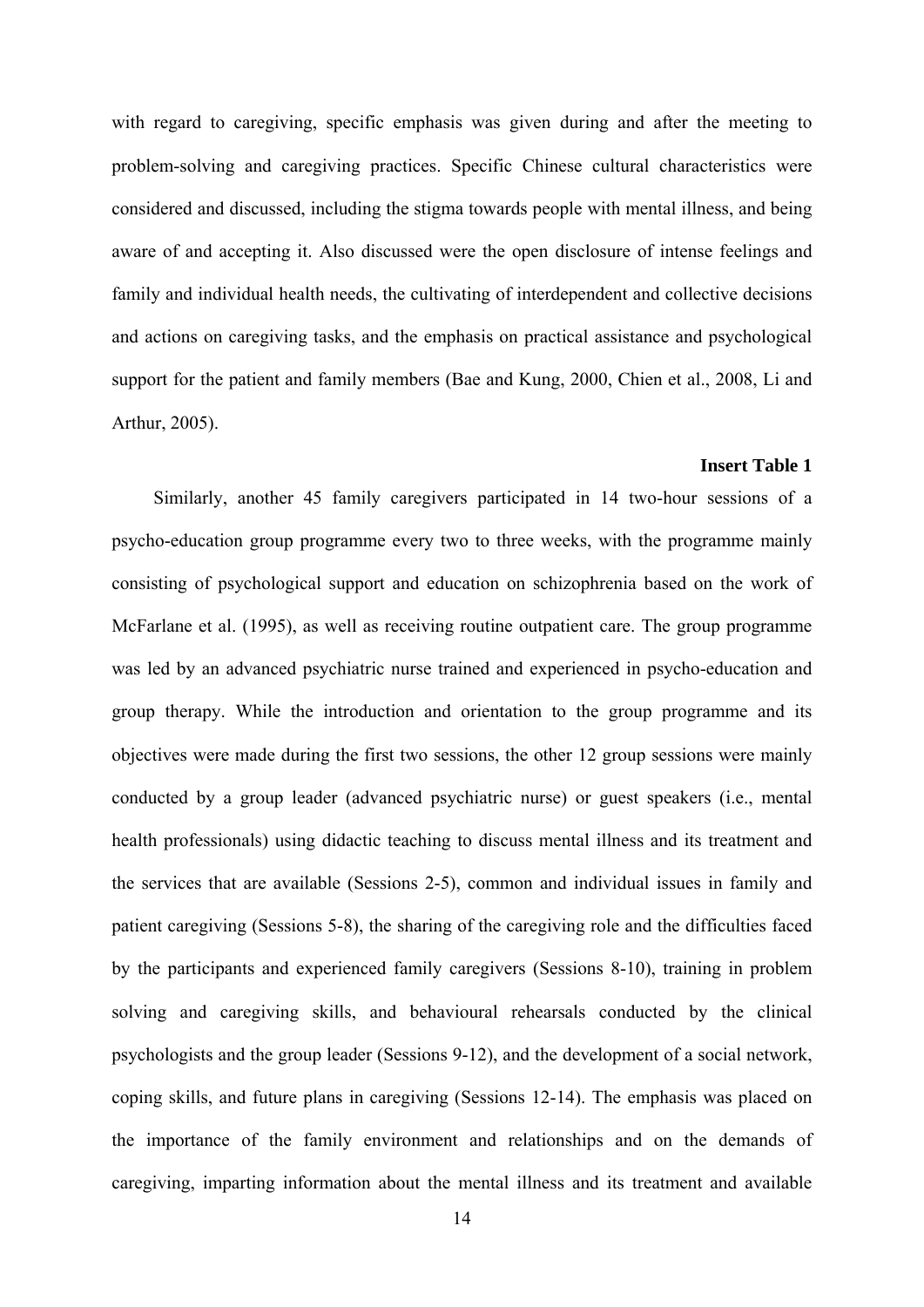community services, and discussions on stress management and caregiving skills such as effective communication, medication compliance, establishing interpersonal relationships, and crisis intervention.

Consistent with most family psycho-education and mutual support groups in which patients are invited to attend some or most of the group sessions (Dixon et al., 2011, Lehman and Steinwachs, 1998), patients being cared by the family caregivers in both the mutual support and psycho-education group in this study were invited to attend at least five group sessions. The five sessions attended by the patients mainly consisted of discussions about current knowledge about the mental illness and its treatment, medication use and compliance, family and interpersonal relationships, stress management, and the community mental health services available to the patients. The patients in standard care also attended five education sessions conducted by psychiatric nurses, on similar topics as those discussed with the two treatment groups.

Six experts on psychiatric rehabilitation (including psychiatrists, clinical psychologists, and nurse specialists) independently rated the relevance and appropriateness of the contents of the two group programmes and monitored the progress of the participants by reviewing the audio-taped group sessions (with the prior consent of the participants). Revisions to one topic on personal and community resources, and regular clarifications of problems raised by the group members were made by the research team. In monitoring the fidelity to intervention protocols, the group facilitator in the mutual support groups assisted in monitoring the progress of each group session. Between two group meetings, the research team also held discussions with the professional leader of the psycho-education group and the peer leaders of the mutual support group on the group process and progress with reference to the video- or audio-taped (with the consent of group members) group sessions.

15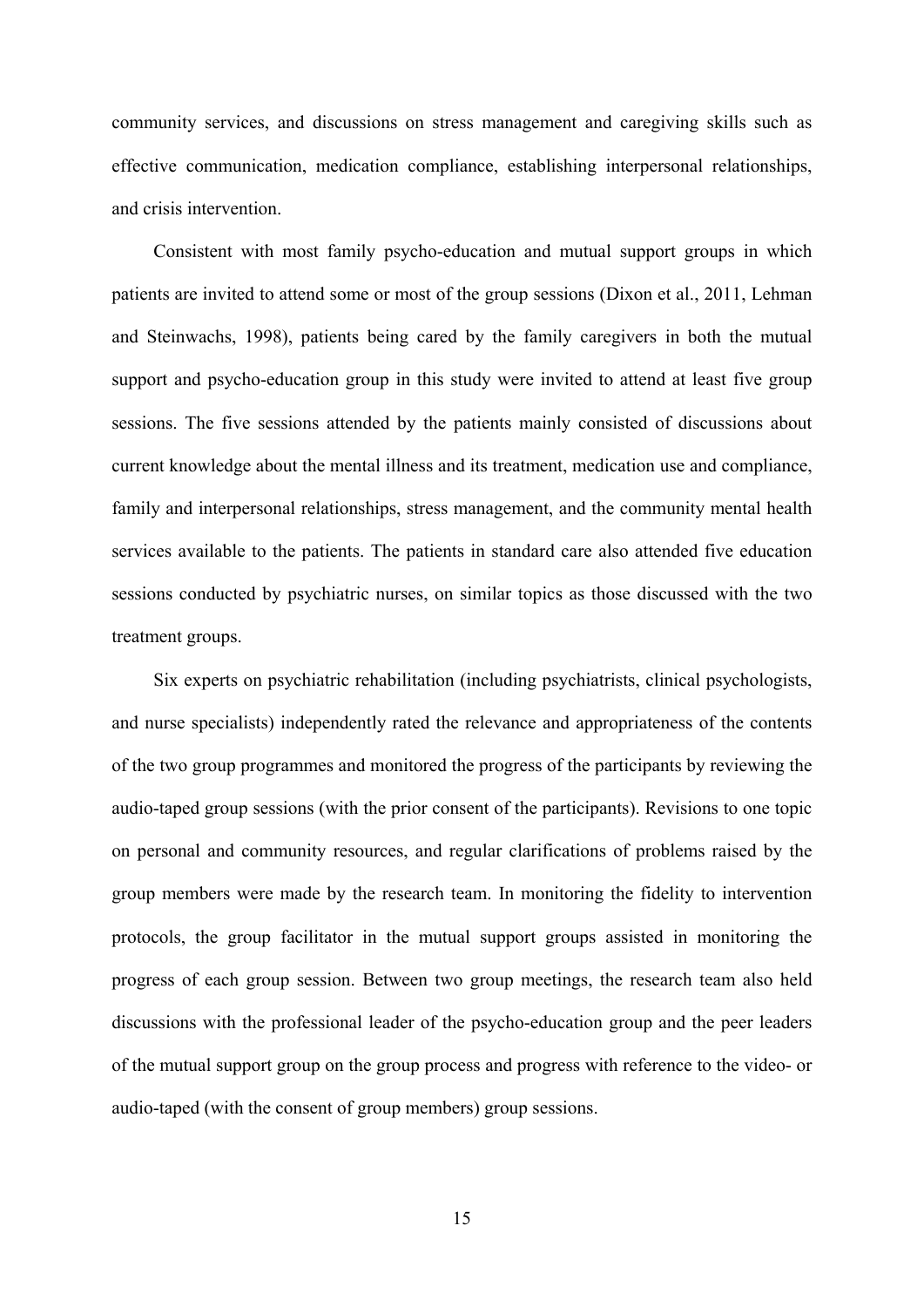Forty-five family caregivers in standard care (plus those in the mutual support and psycho-education groups) received the routine psychiatric outpatient care, consisting of psychiatric consultations and treatment by a psychiatrist (every 4-6 weeks); a brief education session on mental illness and its treatment and services, conducted by psychiatric nurses (every 1-2 months); training in employment and social skills, conducted by an occupational therapist (when referred by a psychiatrist or social worker); and social welfare services and counselling, offered by a social worker (every 4-6 weeks after the psychiatric consultation).

## 2.5. Data Collection Procedure

After written consent was obtained from patients and their caregivers in the outpatient clinics, the trained research assistant administered the pre-test questionnaires (and demographic data) before the family dyads were randomly assigned into one of the three study groups (Time 1). During the patients' follow-up in the clinic, the research assistant, who was blind to the participants' intervention conditions, also again asked the patients and their family caregivers to complete the seven outcome measures for three post-tests at one week (Time 2), 12 months (Time 3) and 24 months (Time 4), following the interventions. The patients' re-hospitalisation rates (frequency and days/month of hospitalisations) in the previous nine months were examined.

#### **Insert Figure 1**

# 2.6. Ethical Considerations

Permission to conduct the study was obtained from the outpatient clinics and the Human Subjects Ethics Committee of The Hong Kong Polytechnic University. Before randomisation, written consent was sought from the patients and their family caregivers to participate in the study on a voluntary basis. They were informed of the purpose of the study and what would be expected of them as participants. They were also guaranteed confidentiality on their personal information and the data that was collected, and assured of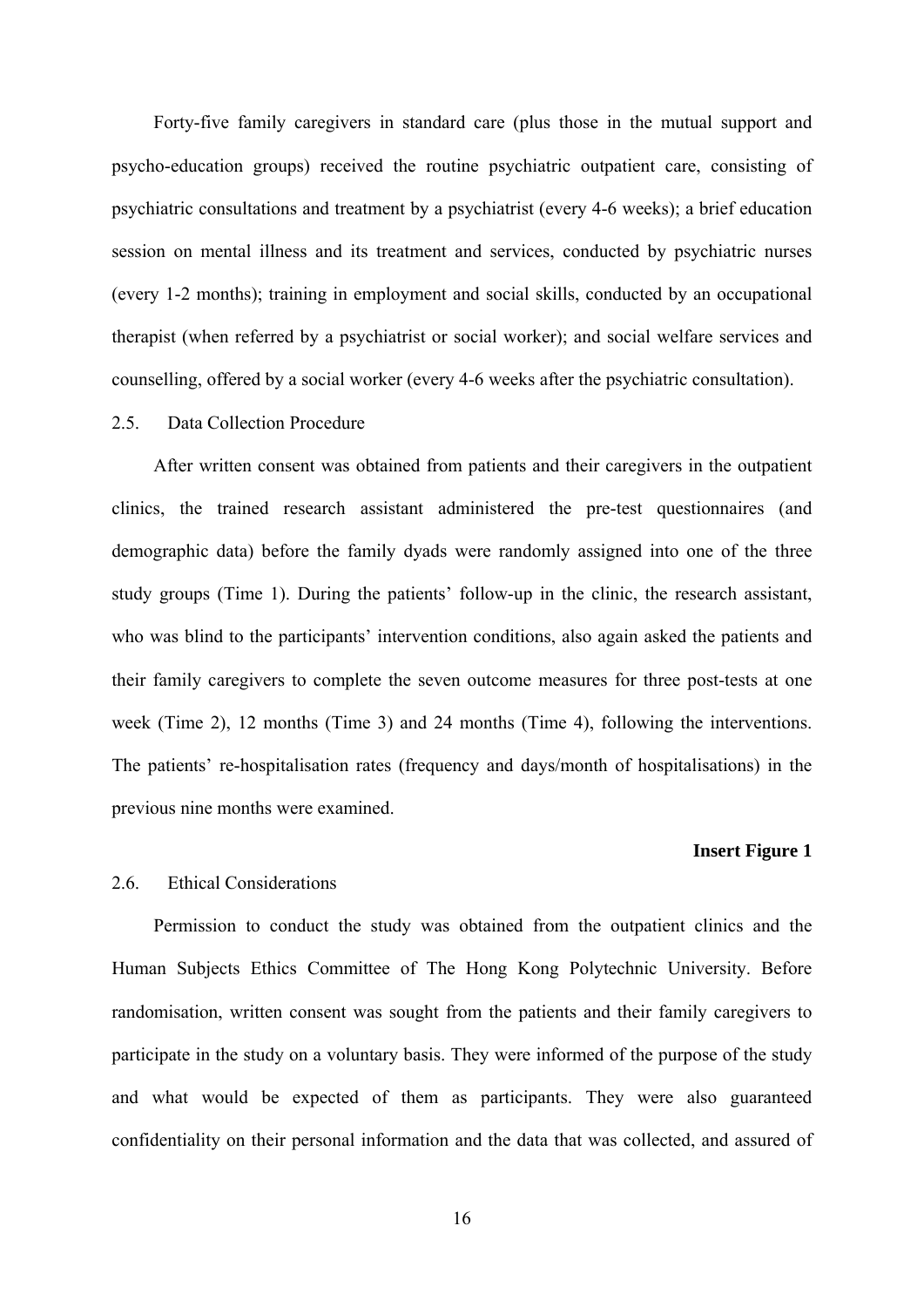their right to terminate their participation in the study at any time without any impact on the patients' treatment.

#### 2.7. Statistical Analyses

Pre-test and post-test scores and demographic data were analysed using the IBM, SPSS for Windows, version 19.0. Analysis of variance or the Kruskal-Wallis test by ranks was used to test any differences in the demographic characteristics of the three groups. To identify any co-variants from the outcome mean scores at baseline, the mean scores of the three groups were compared using the one-way analysis of variance (ANOVA) test (Stevens, 2002). A repeated-measures mixed model MANOVA test was performed for the dependent variables to determine whether the interventions produced the within-between group and group-bytime interaction effects that were postulated. In addition, Helmert contrasts test was used to examine any significant differences in the means of each outcome measure within each group and between the three study groups over time (Tabachnick and Fidell, 2001). For those outcomes showing significant differences between groups, the mean scores of each outcome in the two group interventions were compared between four subgroups assigned according to their time of convenience, using a one-way ANOVA test. The level of statistical significance was set at 5%.

Before proceeding to conduct a multivariate analysis of the eight outcome variables (FAD, SSQ6, SLOF, FSSI, BPRS, number and length of re-hospitalisations, and medication dosage) over time, the assumptions of multivariate normality, linearity, homogeneity of variance, and multi-collinearity for the appropriate use of this analysis were tested. All of the data were analysed on an intention-to-treat basis that maintained the advantages of random allocation or otherwise, which might be lost if subjects were excluded from the analysis due to withdrawal or non-compliance with the intervention or follow-up (Stevens, 2002).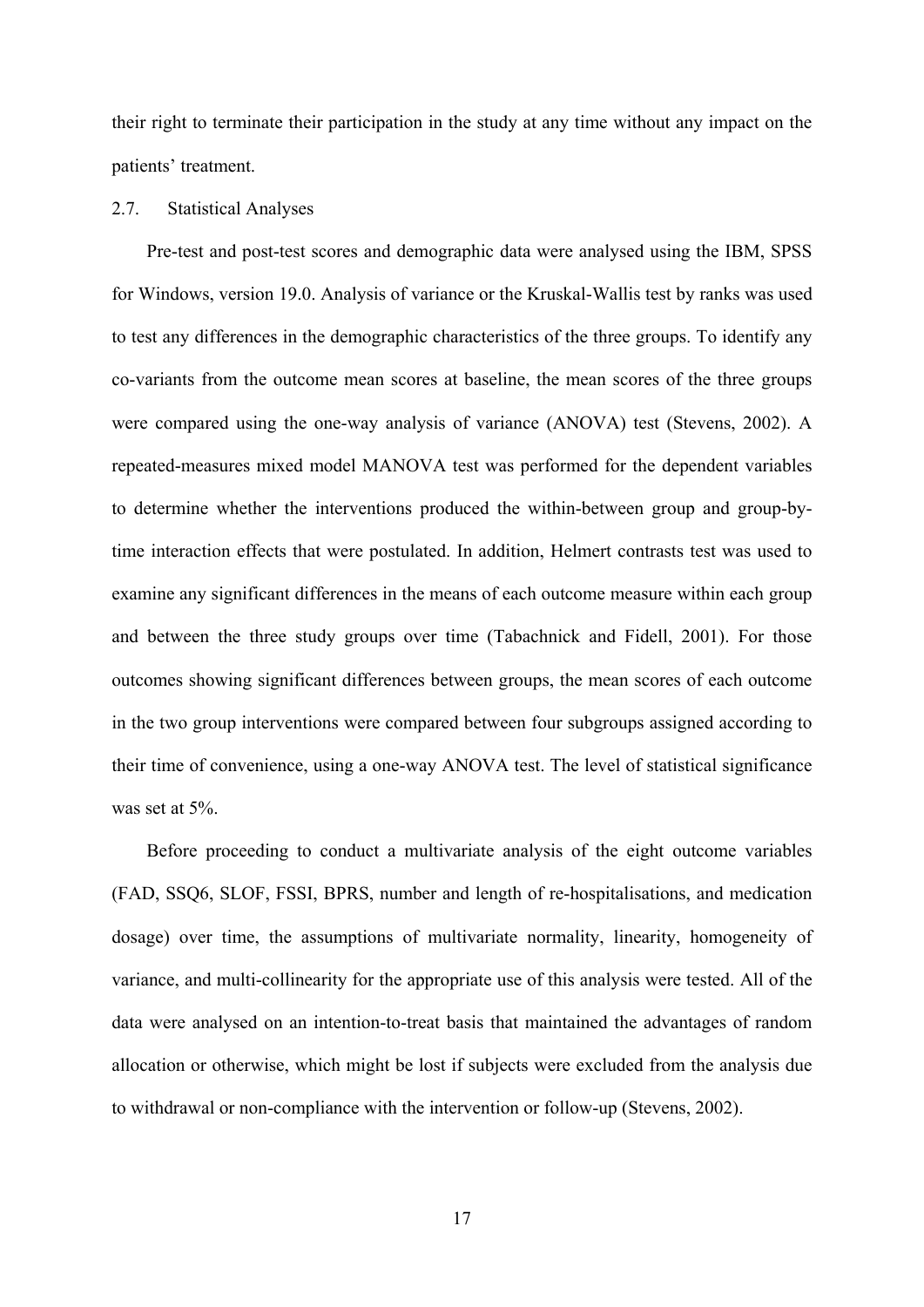### **3. Results**

# 3.1. Characteristics of the Participants

Thirty of 165 randomly selected families refused to participate in the study due to a lack of interest and/or time; thus, the response rate was 81.8%. The socio-demographic characteristics of the family caregivers and patients in the three study groups (n=45 in each group) are summarised in Table 2. The mean age of the family caregivers in the three groups was about 42 years  $(M=42.0, SD=6.8$  for mutual support;  $M=41.2, SD=7.0$  for psychoeducation; and M=42.7, SD=7.6 for standard care), and they ranged in age from 22 to 58 years. About two-thirds (62%-64%) of the family caregivers were male. Their relationship with the patient was mainly that of parent (33%-36%), spouse (29%-31%), or child (20%-24%).

# **Insert Table 2**

The mean age of the patients in the three groups was about 25 years (M=24.3, SD=6.9) for mutual support; M=25.2, SD=7.6 for psycho-education; M=26.2, SD=8.0 for standard care), and they ranged in age from 18 to 45 years. About two-thirds (60%-64%) of the patients were males. Over half (53%-56%) of the patients in the three groups were taking a medium dosage of anti-psychotics (i.e., the mean values of haloperidol equivalents, as suggested by Bezchlibnyk-Butler and Jeffries, 1998, ranged from M=8.3, SD=2.2 to M=10.0, SD=3.4). About two-thirds of them (64%-68%) were on oral medication and about 18-20% (8 or 9 in each group) were on both oral and depot intramuscular medications. On average, about two family members lived with a patient and the average duration of a patient's illness was about 2 years (M=2.2, SD=1.4 for mutual support; M=2.3, SD=1.5 for psycho-education; and M=2.1, SD=1.4 for standard care), while the range was from 3 months to 5 years.

Forty-three of the 45 family caregivers (95.6%) in both the mutual support and psychoeducation group completed the intervention (i.e., those who attended at least nine sessions or 60% of the intervention). Only a few caregivers dropped out or were absent for more than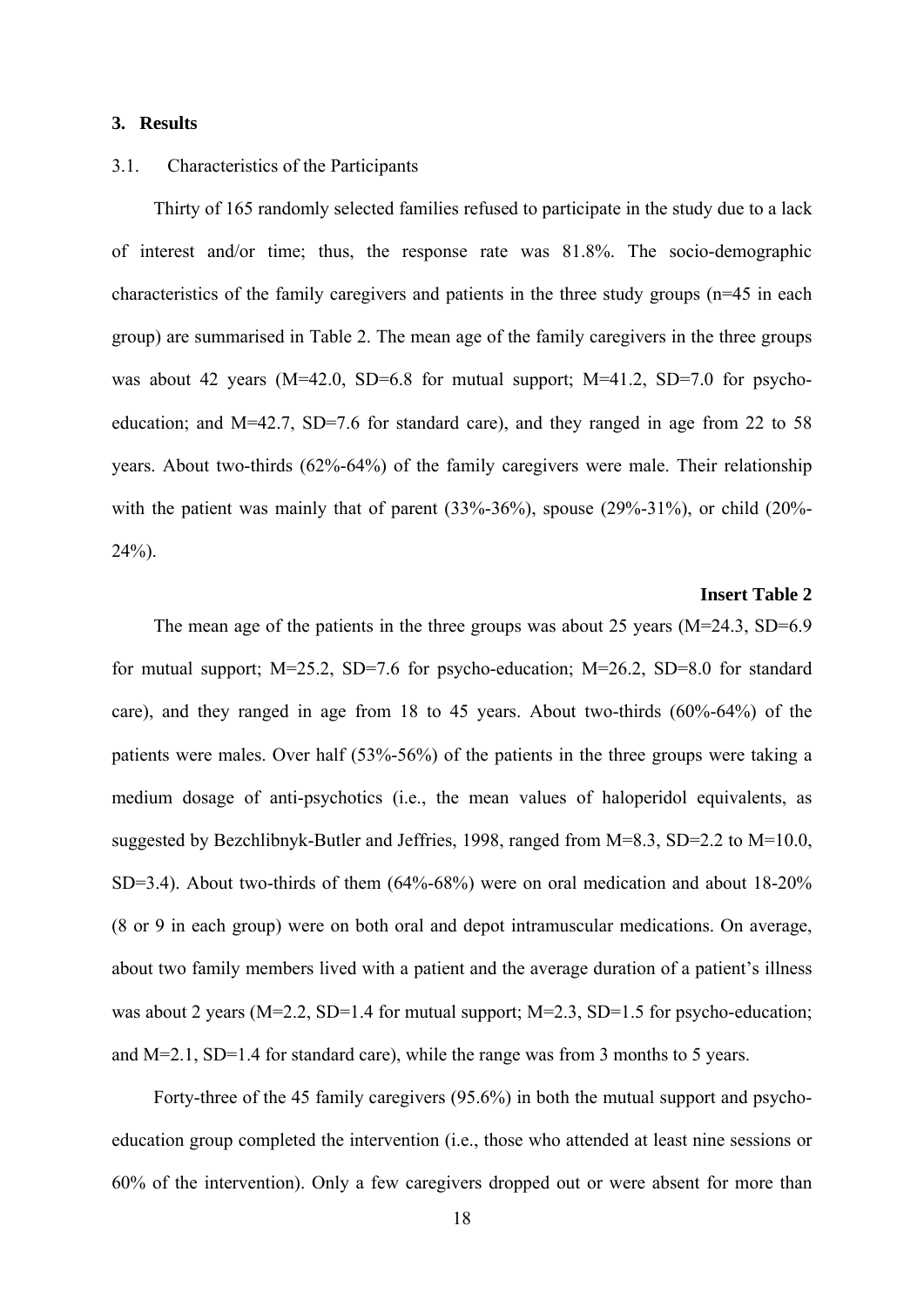five group sessions – mutual support  $(n=2)$ , psycho-education  $(n=2)$  and standard care  $(n=1)$ . Reasons for dropping out or discontinuing their participation from the two group interventions were similar: insufficient time to attend (n=3), the patient's mental state had worsened  $(n=3)$ , a lack of interest  $(n=2)$ , and the family member was the only person taking care of the patient (n=3). Average attendance rates for the mutual support and psychoeducation groups were 11.1 sessions  $(SD=2.1, \text{range}=7-14, \text{median}=11)$  and 9.8  $(SD=3.0, \text{R})$ range=6-14, median=10), respectively.

## **Insert Figure 1**

There were no significant differences in any of the demographic variables among the three groups ( $p>0.10$ ). There were also no significant correlations (Spearman's  $r<0.1$ ) between the demographic variables and the patient and family measures at baseline, thus indicating no covariate effect.

# 3.2. Treatment effects

There were no statistical significant differences in any of the mean outcome measure scores at baseline between the groups  $(p>0.15)$ , thus no co-variance analysis was necessary. The mean scores of the outcome variables were all normally distributed and only slightly or moderately correlated (Pearson's correlations between 0.20-0.35) at the pre-test and did not violate any of the preliminary assumptions for the multivariate analysis. There were only a few pieces of missing data (i.e., one outcome score for the two groups at Time 3 and Time 4) and the analyses were by intent-to-treat with the initial data brought forward, which made a very minimal difference to the results (Tabachnick and Fidell, 2001). The results of the MANOVA test indicated a statistically significant difference between the groups on the combined dependent variables, F(5,132)=5.62, p=0.002 (Wilks' Lambda=0.95; a large effect with partial [eta] $^2$ =0.34). The means and standard deviations of the study outcomes at the four time-points as well as their independent F values for the MANOVA test are presented in Table 3. There were statistically significant differences between the three groups over time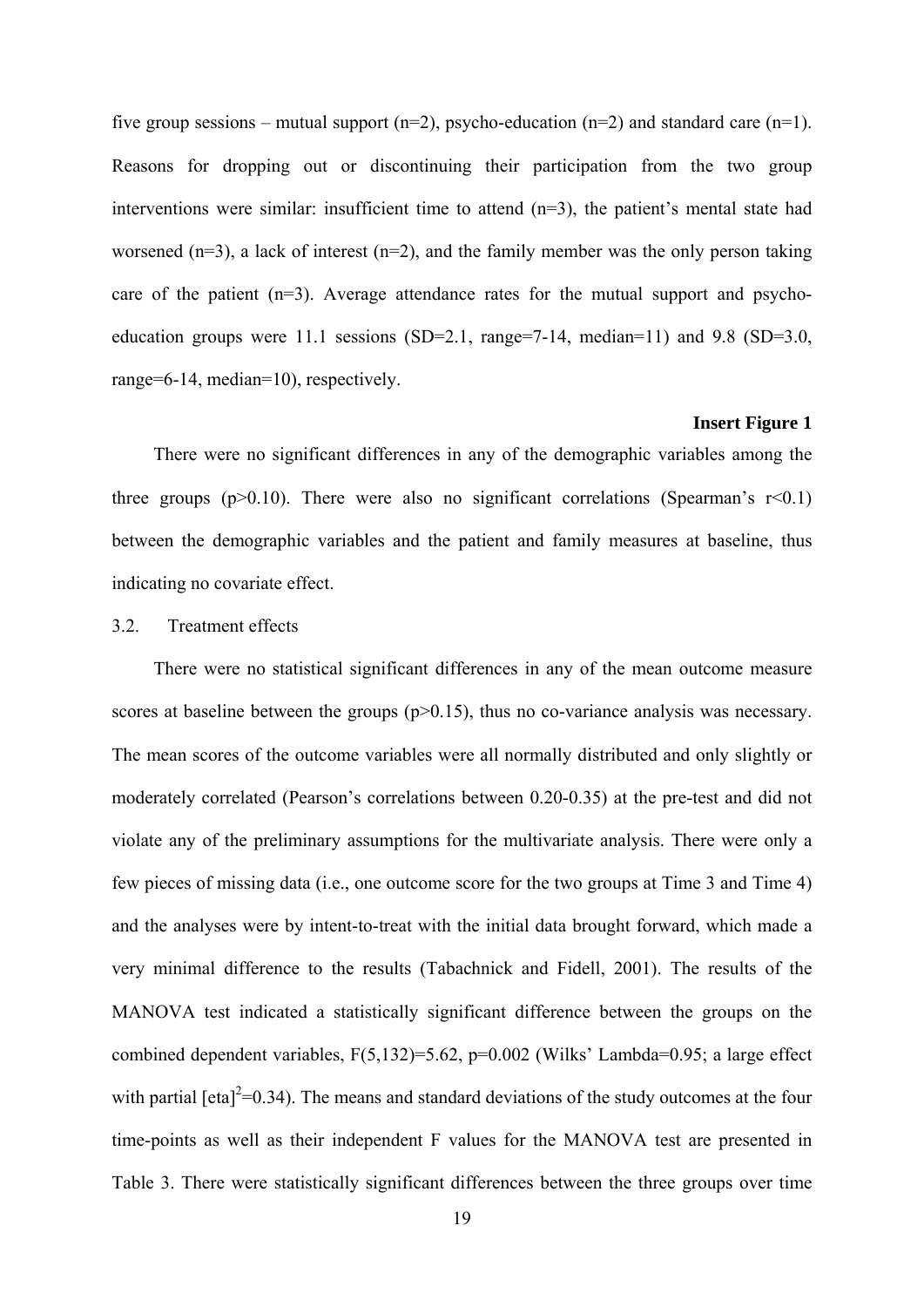(Group x Time interactions) on an improvement in the families' FAD score [F(2,132)=5.40,  $p=0.005$ ] and SSQ6 score [F(2,131=5.01,  $p=0.005$ ) and in the patients' SLOF overall score  $[F(2,132)=6.88, p=0.001]$  and subscale scores  $(p=0.005-0.001)$  and BPRS score  $[F(2,132)=4.65, p=0.01]$ ; and a reduction in the length of the patients' re-hospitalisations  $[F(2,132)=4.78, p=0.01].$ 

# **Insert Table 3**

Table 3 also shows that the dosages of medication changed slightly over time, and that there were no differences between the three groups. The service utilisation (FSSI scores) of the three groups (from 3.2 to 3.9 out of 16 services available on the list) were also stable between Time 1 and Time 4, indicating no significant change in their demands for mental health care services over time. The most frequently utilised services included: day care and social programmes for patients (e.g., occupational training and recreational activities), family consultation and counselling, home visits by community psychiatric nurses, and family respite care.

The Helmert contrasts test was conducted to test for any significant differences in mean scores of each variable within each group as well as between the three groups at three posttests. The results (in Table 4) indicated that the mean differences in the outcomes between the mutual support group and the other two groups were statistically significant, including the following:

- The functioning (FAD) and perceived social support (SSQ6) mean scores of the mutual support group improved significantly at Times 3 and 4 (p=0.01 and 0.005 for FAD and p=0.01 and 0.001 for SSQ6, respectively) when compared with the group that received standard care; and at Time 4 (p=0.02), when compared with the psycho-education group.
- The patient functioning (SLOF) mean score of the mutual support group increased and the severity of their symptoms (BPRS score) decreased significantly at Times 3 and 4,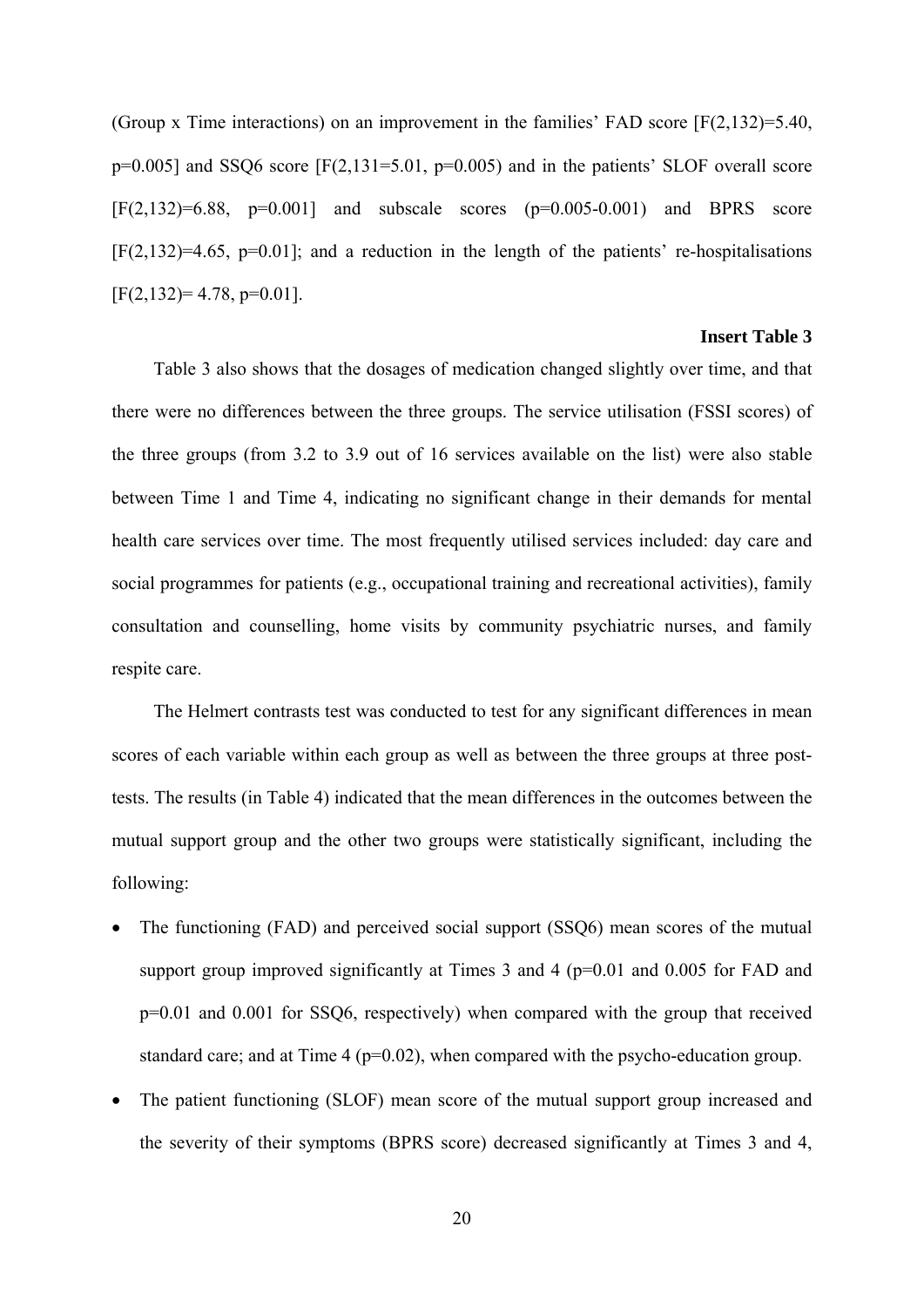when compared with the standard care groups ( $p=0.001$  and 0.0005 for SLOF;  $p=0.01$  and 0.001 for BPRS, respectively), and also at Times 3 and 4, when compared with the psycho-education group (p=0.005 and 0.001 for SLOF and p=0.04 and 0.03 for BPRS, respectively).

 The average length of the re-hospitalisations of patients in the mutual support group decreased significantly at all post-tests ( $p=0.05$ , 0.02 and 0.01), when compared with the group receiving standard care, and at Time  $4$  ( $p=0.03$ ), when compared with the psychoeducation group. Very slight and inconsistent reductions in both the average number and the length of re-hospitalisations over time were observed with the psycho-education group.

However, the SLOF scores of the psycho-education group increased significantly at Time 3 (from M=132.4, SD=19.5 at Time 2 to M=140.0, SD=20.4 at Time 3) and their BPRS score also decreased significantly at Time 4 (from M=20.5, SD=10.2 at Time 3 to M=18.9, SD=10.5 at Time 4). Subgroup comparisons of the mean scores on family and patient functioning, perceived social support, and the patients' re-hospitalisation rates at Times 3 and 4 indicated that there were no significant differences on any of these outcome scores at any time point between the four subgroups of both the mutual support and psycho-education group interventions (i.e., p values  $>0.10$ ).

# **Insert Table 4**

#### **4. Discussion and Conclusion**

## 4.1. Discussion

This trial was one of very few to test the effectiveness of a mutual support group intervention in providing family-centred care for patients with schizophrenia, compared with a psycho-education group and routine psychiatric care. The findings are encouraging for the use of family-led mutual support groups for Chinese people with schizophrenia in community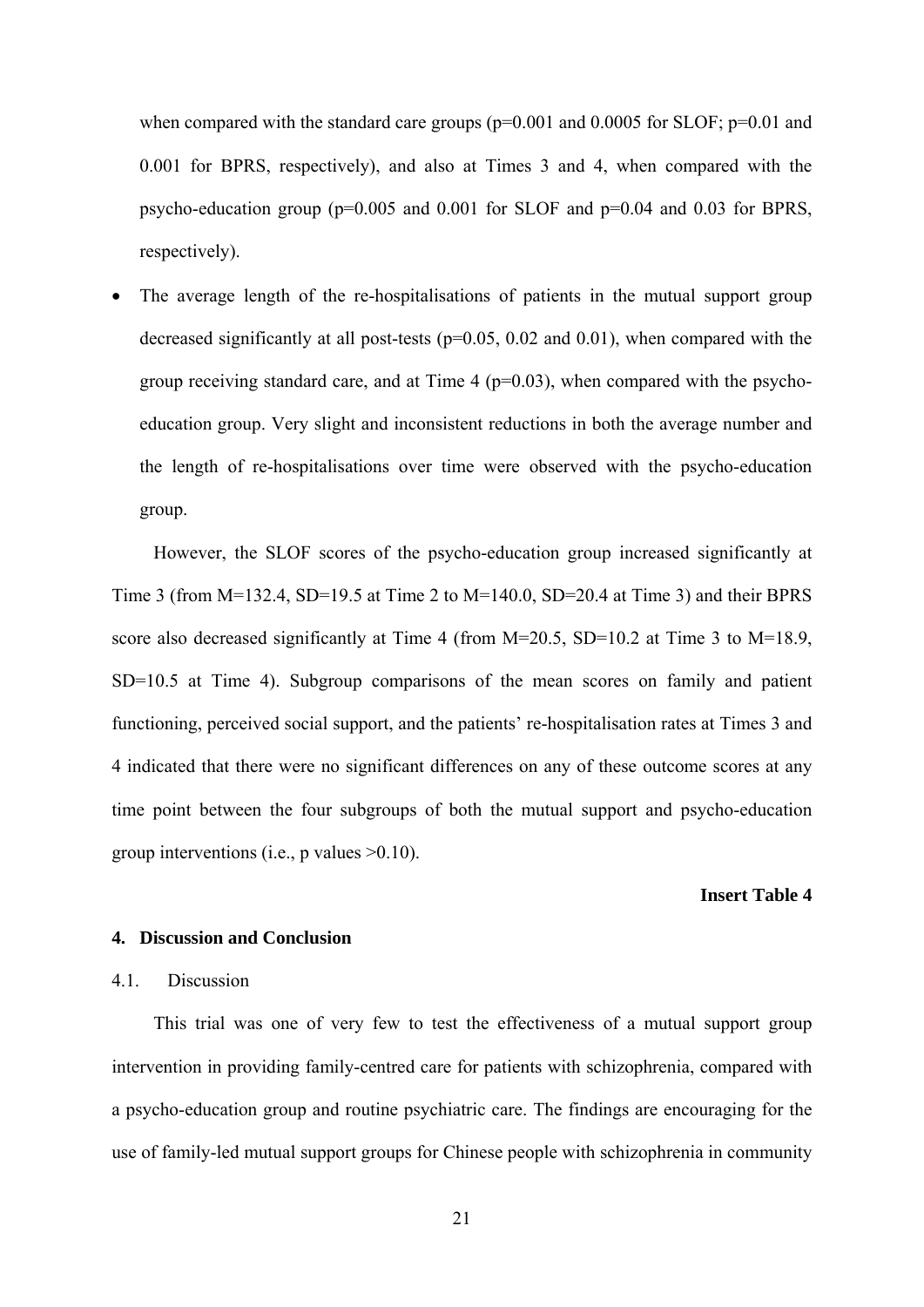care, as this will improve perceived social support and psychosocial health outcomes for both patients and their families. The nine-month mutual support group intervention indicates substantial positive effects 24 months after the intervention. This is strong evidence for the use of mutual support groups as an effective family intervention approach for people with schizophrenia, as it is applicable to a non-Western population, as suggested by a few recent controlled trials (Chien et al., 2008, Humphreys and Moos, 2007, Pistrang et al., 2008). The results indicate significant and consistent improvements in overall family functioning, the severity of the patients' symptoms and the length of their re-hospitalisations, and all aspects of patient functioning (i.e., self-maintenance, social functioning, and community living skills), when compared with those receiving psycho-education and routine care.

Indeed, the psycho-education group also demonstrated significant improvements in family and patient functioning over the first 12 months following the intervention. Family psycho-education is well accepted and widely used in the US (Dyck et al., 2002, McFarlane et al., 1995), other Western countries (Sellwood et al., 2001), and mainland China (Guo et al., 2010, Li and Arthur, 2005, Xiong et al., 1994); however, four systematic reviews on clinical trials of family intervention for people with schizophrenia (Asen, 2002, Bustillo et al., 2001, Mueser et al., 2001, Pharoah et al., 2010) have concluded that this approach to family intervention can only produce a modest effect on family functioning and well-being, particularly in the longer term (e.g.,  $>1$  year). The findings of this study also revealed that psycho-education groups may not have a substantial effect on the health outcomes of both patients and their family members at 24 months after the intervention. Given the significant positive effects over two years on the psychosocial health of both the patients and their family members that were found in this trial, mutual support groups can be considered an effective alternative approach to family intervention in schizophrenia care.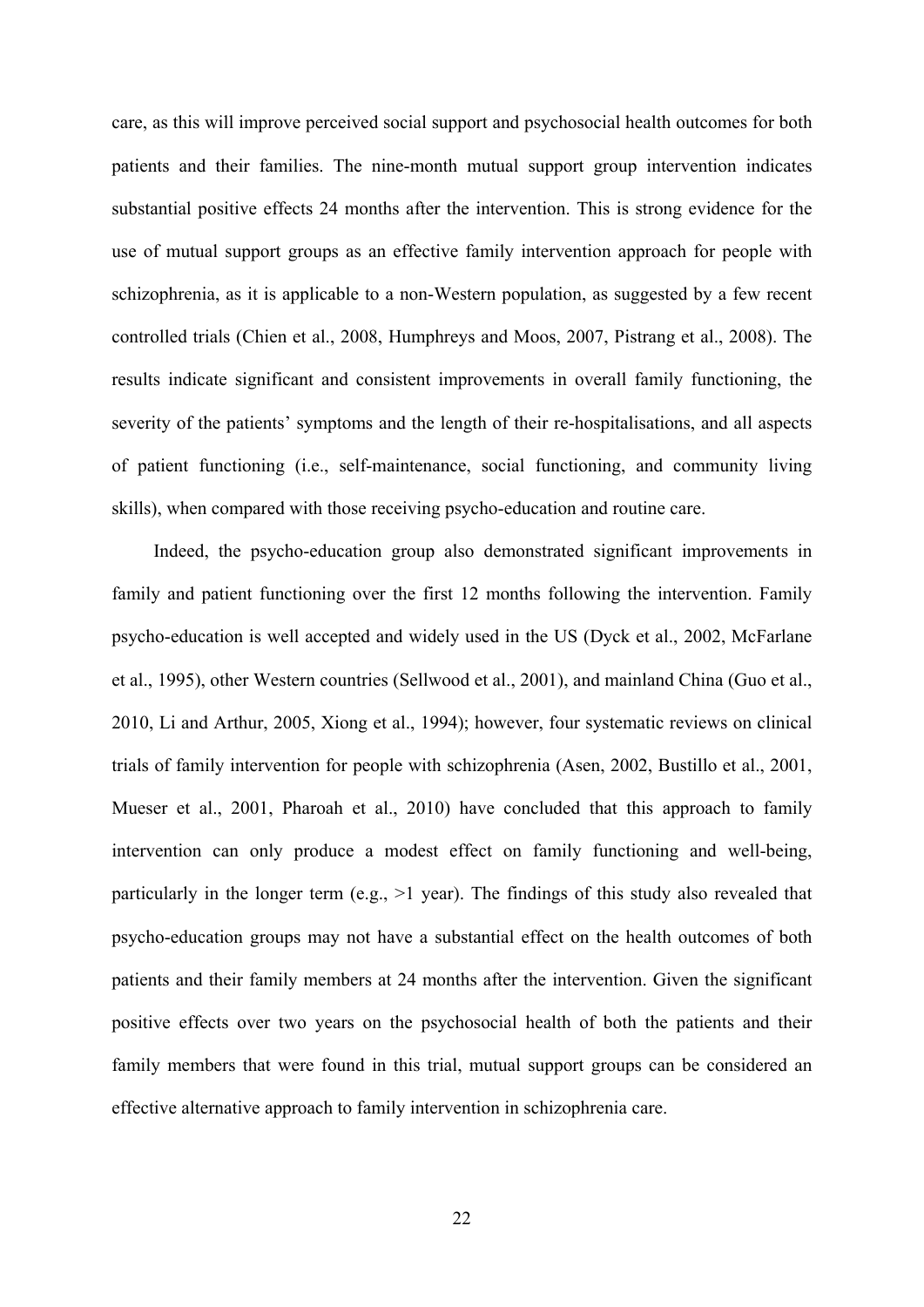In spite of an increasing number of descriptive and prospective studies endorsing the use of mutual support groups for people with schizophrenia and other mental health problems such as substance abuse and eating disorders, as well as for their families, few controlled trials have been undertaken on the effectiveness of this intervention in community mental health services (Chien and Chan, 2004, Chien and Norman, 2009). The findings of this trial lend support for the forming of 9-month family-led mutual support groups for schizophrenia patients, as they demonstrate that re-hospitalisations of patients are reduced and their psychosocial functioning improved. In contrast to the psycho-education and behavioural models of family intervention, this mutual support group does not require a family therapist with extensive training or a highly structured working manual. It can be provided in a flexible, interactive, and peer-led manner that may be more feasible in community care with its resource constraints. It will empower service users to become involved in self-care, and is better oriented to family needs (Humphreys and Moos, 2007, Pistrang et al., 2008).

The results also indicated that there was very little change in demand for family support services in both the mutual support and psycho-education groups. The psychotic symptoms (BPRS scores) of the patients in the two intervention groups declined steadily over 24 months and rates of completion of the intervention were high (95.6% in both the mutual support and psycho-education groups) and attrition rates were very low (4.4% and 6.7%, respectively). These results may reflect the high motivation and enthusiasm towards patient recovery and caregiving of the families who voluntarily participated in the interventions, a suggestion that has also been made in other studies on family support (Chien et al., 2006) and needs-based family behavioural management programmes (Sellwood et al., 2001). The findings may also be explained by the fact that, with increased caregiving knowledge and skills, the family caregivers were better able to cope with their caring role and more successful in managing the patients' symptoms and related behaviours, making more appropriate and effective use of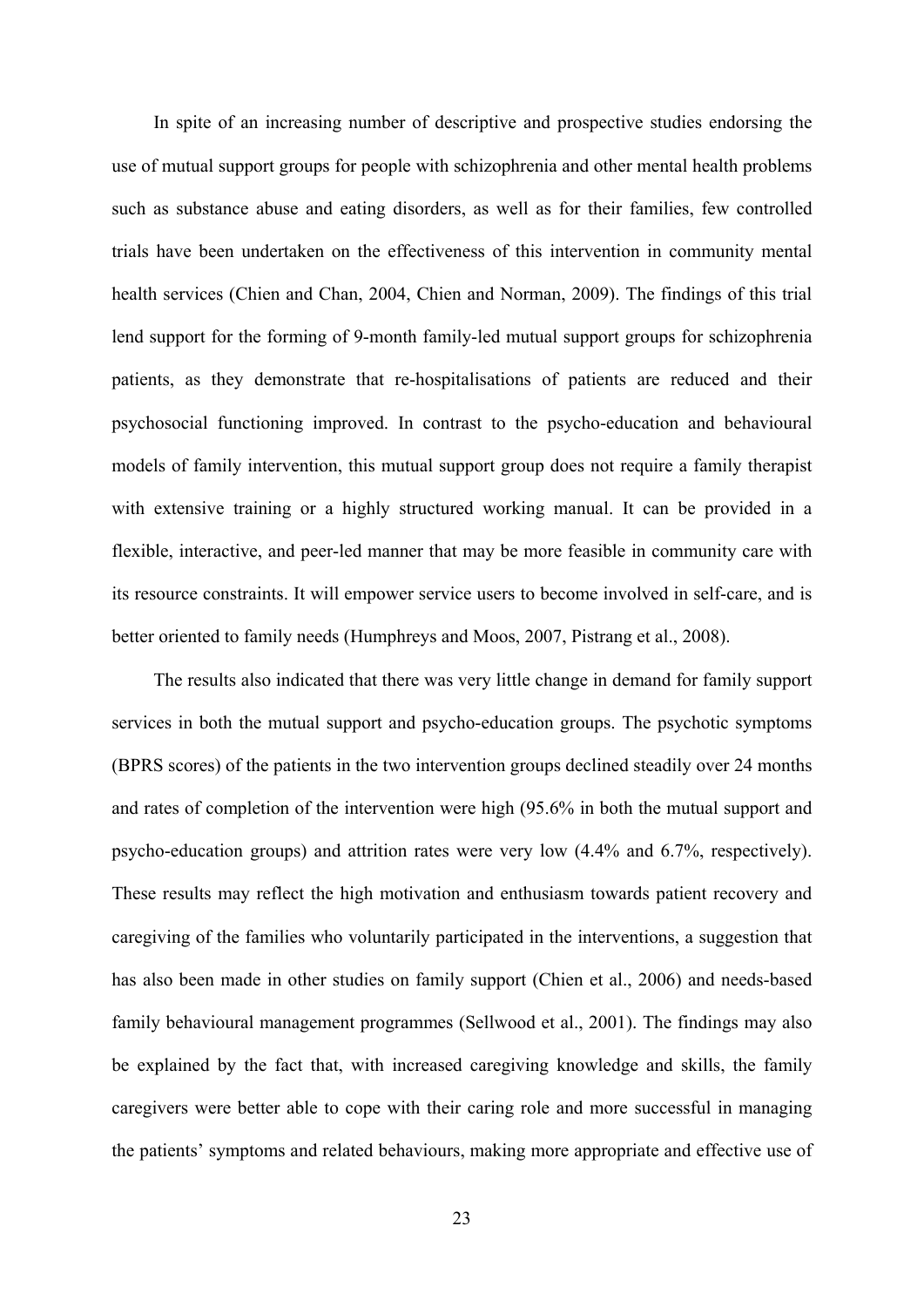available community support services as needed (Chien and Lee, 2010, Guo et al., 2010). Consistent with the findings from recent studies on mutual support groups (Chien and Norman, 2009, Humphreys and Moos, 2007), mutual support in family groups can be a stress mediator for those experiencing family life crises because group members provide information and instrumental support (or practical assistance) to meet individual family needs, on top of referrals to community resources by mental health professionals, and/or the group facilitator.

This approach to intervention may win over clinicians who have been hesitant to use family interventions given the intensive, specialised training and supervision required for a family therapist (Chien et al., 2008, Pilling et al., 2002), as well families unwilling to attend a programme to obtain what they considered to be a merely modest benefit. In contrast to the suggestion that family intervention should be of a long duration  $(>1$  year) and on a singlefamily basis, this study provided a flexible, interactive, and mutual learning environment to mutual support groups, a high level of family participation in self-care, and only a ninemonth period of intervention. Yet significant positive effects on the patients' functioning and re-hospitalisations and on family functioning were still demonstrated. However, if family interventions are to be effective, they should be culturally sensitive. A few controlled trials (Chien et al., 2008, Glynn et al., 2006, Wiedemann, 2003) have suggested that family-led mutual support groups can improve family functioning and caregiving through two mechanisms: (a) increased social support and, in turn, an enhanced experiential knowledge and sense of control over interpersonal and caregiving skills; and (b) an "all in the same boat" belief, with better sharing and the adoption of effective strategies in patient care among group members. Similar to the findings in this trial, a few studies conducted in Hong Kong (Chien et al., 2006, Chien et al., 2008, Chien and Lee, 2010) suggest that family mutual support groups for Chinese people with severe mental illness are effective in offering practical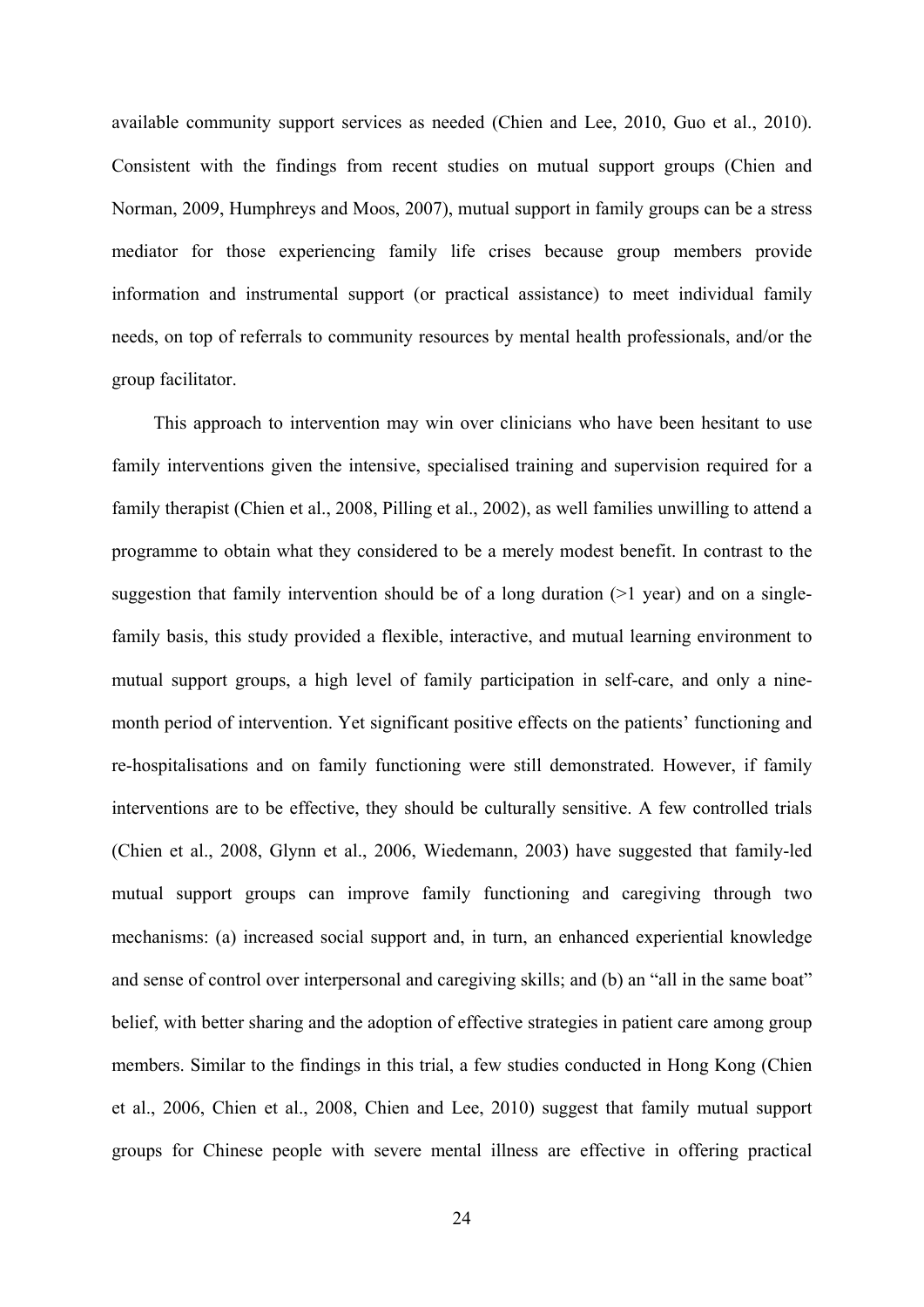assistance and advice on caregiving and in improving the willingness of people to share their caregiving experiences openly with other families, particularly when little help is forthcoming from elsewhere.

## 4.1.1. Limitations and future research

A few limitations of this trial should be noted. First, the sample was recruited from two of 20 outpatient clinics in Hong Kong and the participants had suffered from schizophrenia for less than five years. Therefore, families might be more optimistic and motivated about the potential for change and the promotion of health (Chien et al., 2008, Guo et al., 2010). Despite the random selection of subjects, those family members in this study who were volunteers and the caregivers of the patients and who had a satisfactory level of education and monthly income might have been more motivated to participate in the mutual support group (e.g., a very high completion rate) than non-participants. Second, in this trial there was a fairly structured treatment protocol followed by the family participants, which allows for more flexibility and consensus in times of discussion and the carrying out of tasks relating to specific, common concerns and difficulties in caregiving (Cook et al., 1999, Humphreys and Moos, 2007). However, the interactive forces and dynamics between group members and the group leading and coordination skills required by peer leaders to induce benefits and positive feelings in the mutual support group might not be easy to standardise as a protocol or manual of the group programme (Chien and Norman, 2009, Solomon, 2000). The contributions of these group interactions and leadership skills to the therapeutic effects of the mutual support group should be further explored in a future study.

Last, the degree of group involvement and interactions outside group meetings may have significant psychosocial effects on the mutual support group members (Wiedemann, 2003), which were not investigated in this trial. Future research on these potential factors of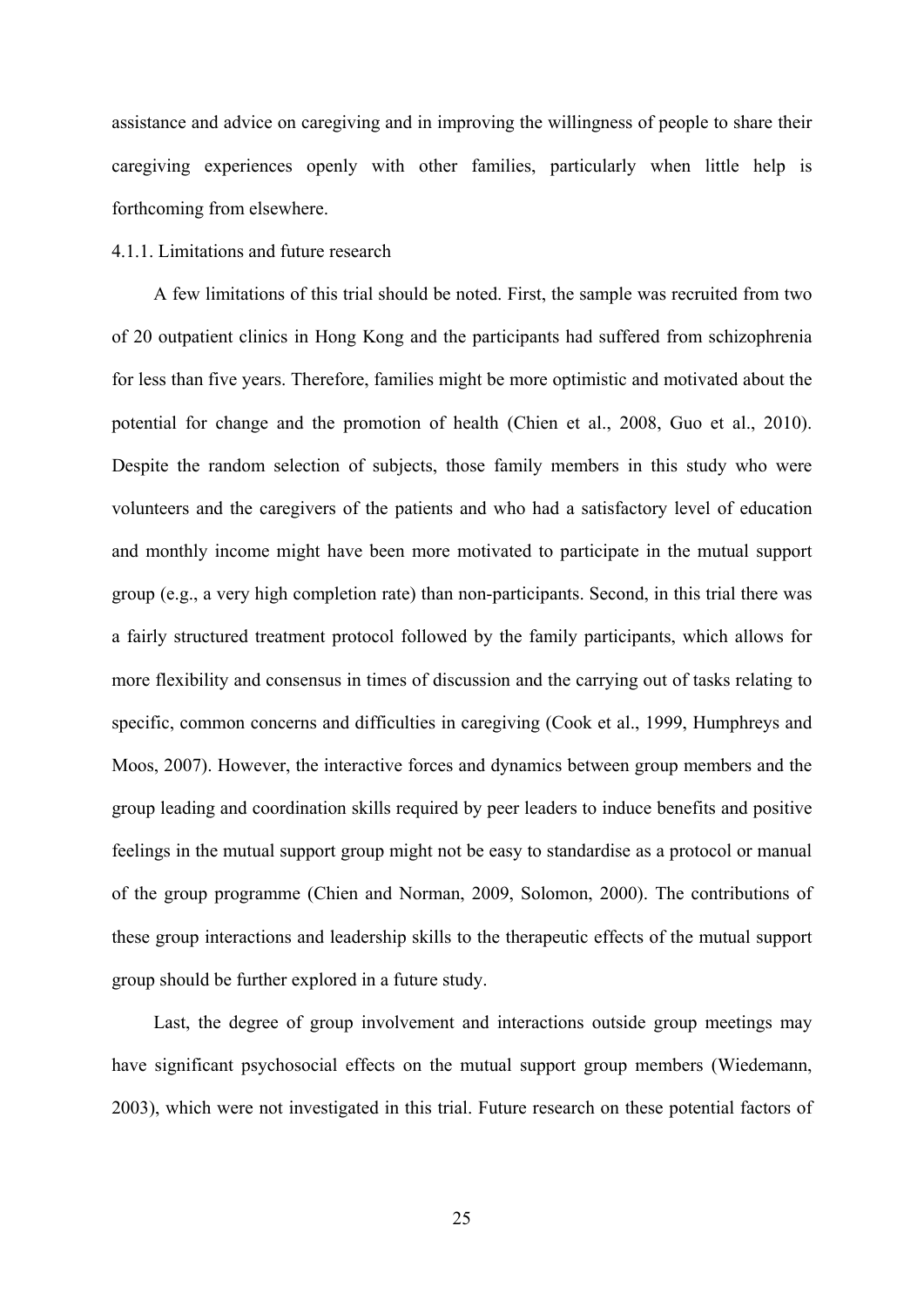influence on a mutual support group, involving interviews and observations of its participants, is recommended.

#### 4.2. Conclusion

This controlled trial of a family-led mutual support group for Chinese people with schizophrenia found longer-term desirable effects on the psychosocial health of both the patients and their families in this group when compared with the psycho-education group and the group that received routine psychiatric care. This study supports the view that family-led mutual support groups facilitated by trained mental health professionals are an effective community-based intervention for Chinese people with schizophrenia. In addition to significant improvements in the mental condition and length of re-hospitalisation of patients, this mutual support group can also improve the psychosocial functioning of both family caregivers and patients, without any increase in demand for mental health services over a two-year follow-up. These findings warrant further research on this group programme involving families from different socio-economic and cultural backgrounds in Asian populations, as well as among patients with other co-morbid mental health problems.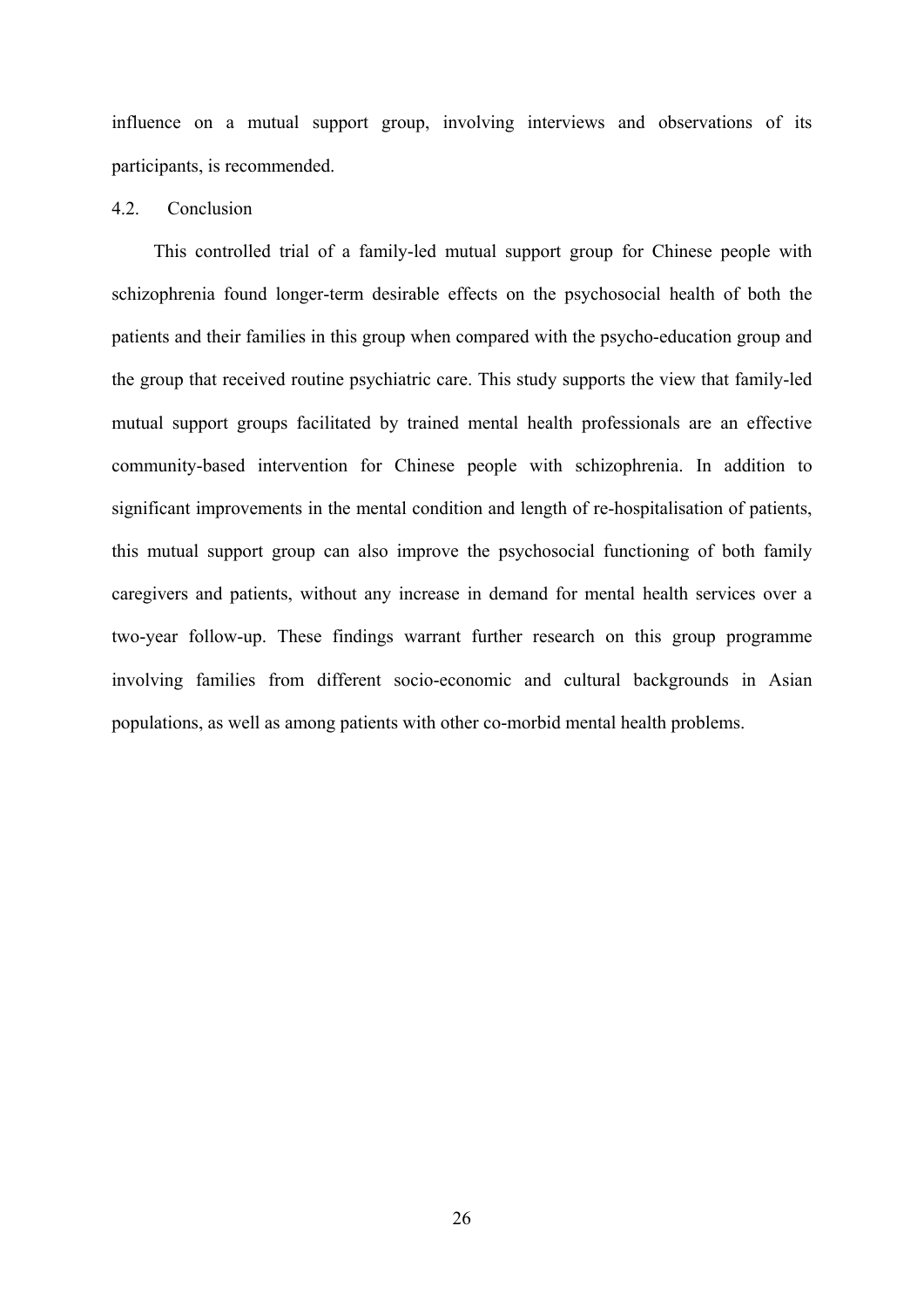# **References**

American Psychiatric Association, 1994. Diagnostic and Statistical Manual of Mental Disorders, 4th edition. The APA, Washington, DC.

Asen, E., 2002. Multiple-family therapy: an overview. Journal of Family Therapy 24,  $3-16.$ 

Bae, S.W., Kung, W.W.M., 2000. Family intervention for Asian Americans with a schizophrenic patient in the family. American Journal of Orthopsychiatry 70 (4), 532- 541.

Bezchlibnyk-Butler, K.Z., Jeffries, J.J., 1998. Clinical handbook of psychotropic drugs, 8th edition. Hogrefe and Huber, Seattle.

Borkman, T.J., 1999. Understanding self-help or mutual aid: experiential learning in the commons. Rutgers University Press, New Brunswick, NJ.

Bustillo, J.R., Lauriello, J., Horan, W.P., Keith, S.J., 2001. The psychosocial treatment of schizophrenia: an update. American Journal of Psychiatry 158, 163-175.

Chien W.T., Chan S.W.C., 2004. One-year follow-up of a multiple-family-group intervention for Chinese families of patients with schizophrenia. Psychiatric Service 55, 1276-1284.

Chien, W.T., Chan, W.C.S., Thompson, D. R., 2006. Effects of a mutual support group for families of Chinese people with schizophrenia: 18-month follow-up. British Journal of Psychiatry 189, 41-49.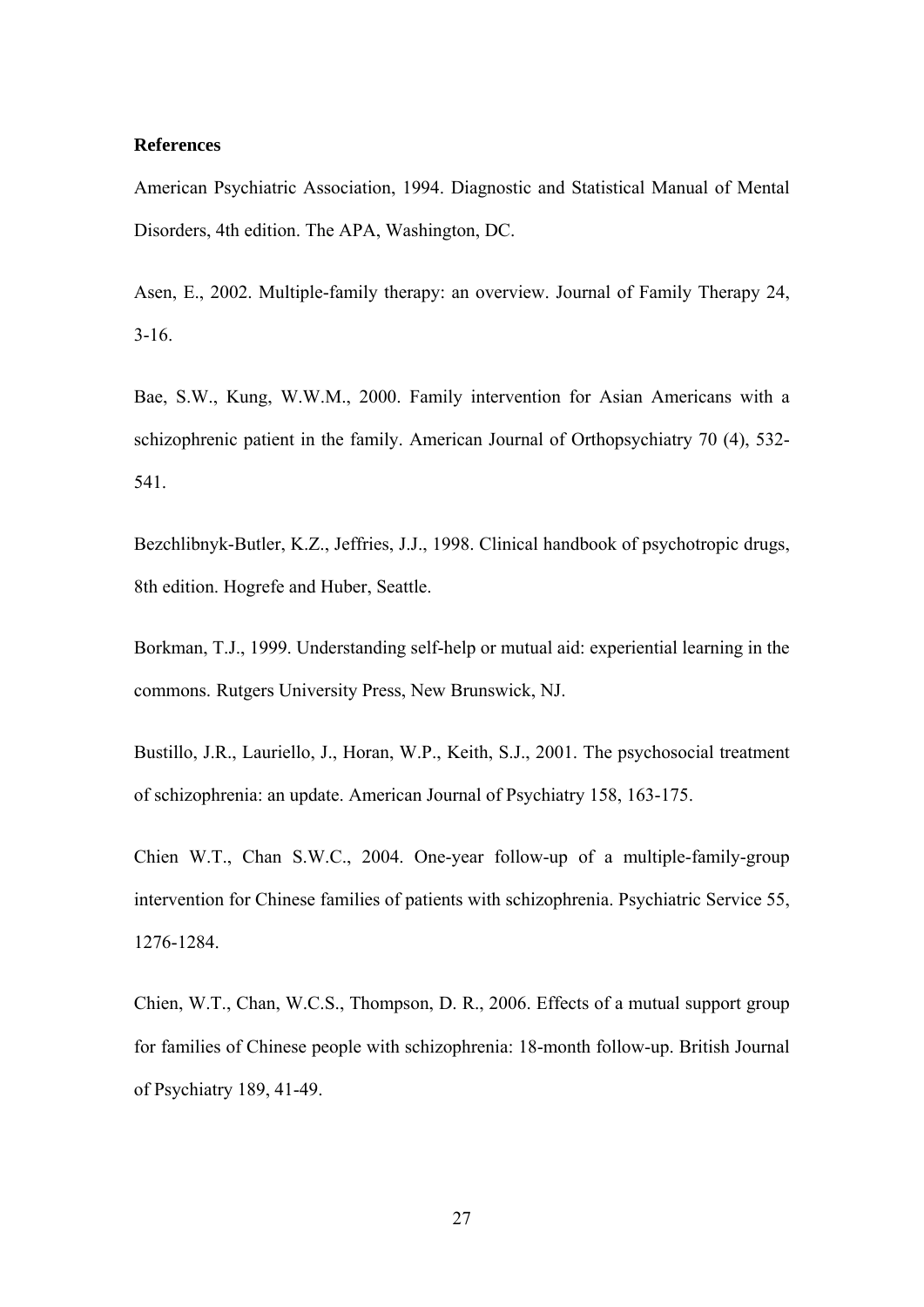Chien, W.T., Lee, Y.M.I., 2010. The schizophrenia care management program for family caregivers of Chinese patients with schizophrenia. Psychiatric Services 61, 317- 320.

Chien, W.T., Norman, I., 2009. The effectiveness and active ingredients of mutual support groups for family caregivers of people with psychotic disorders: a literature review. International Journal of Nursing Studies 46, 1604-1623.

Chien, W.T., Norman, I., 2004. The validity and reliability of a Chinese version of the Family Burden Interview Schedule. Nursing Research 53, 314-322.

Chien, W.T., Thompson, D.R., Norman, I., 2008. Evaluation of a peer-led mutual support group for Chinese families of people with schizophrenia. American Journal of Community Psychology 42, 122-134.

Cook, J.A., Heller, T., Pickett-Schenk, S.A., 1999. The effect of support group participation on caregiver burden among parents of adult offspring with severe mental illness. Family Relations 48, 405-410.

Dixon, L.B., Lucksted, A., Medoff, D.R. Burland, J., Stewart, B., Lehman, A.F., Fang, L.J., Sturm, V., Brown, C., Murray-Swank, A., 2011. Outcomes of a randomized study of a peer-taught Family-to-Family Education Program for mental illness. Psychiatric Services 62, 591-597.

Dixon, L., McFarlane, W.R., Lefley, H., Lucksted, A., Cohen, M., Falloon, I., Mueser, K., Miklowitz, D., Solomon, P., Sondheimer, D., 2001. Evidence-based practices for services to families of people with psychiatric disabilities. Psychiatric Services 52, 903- 910.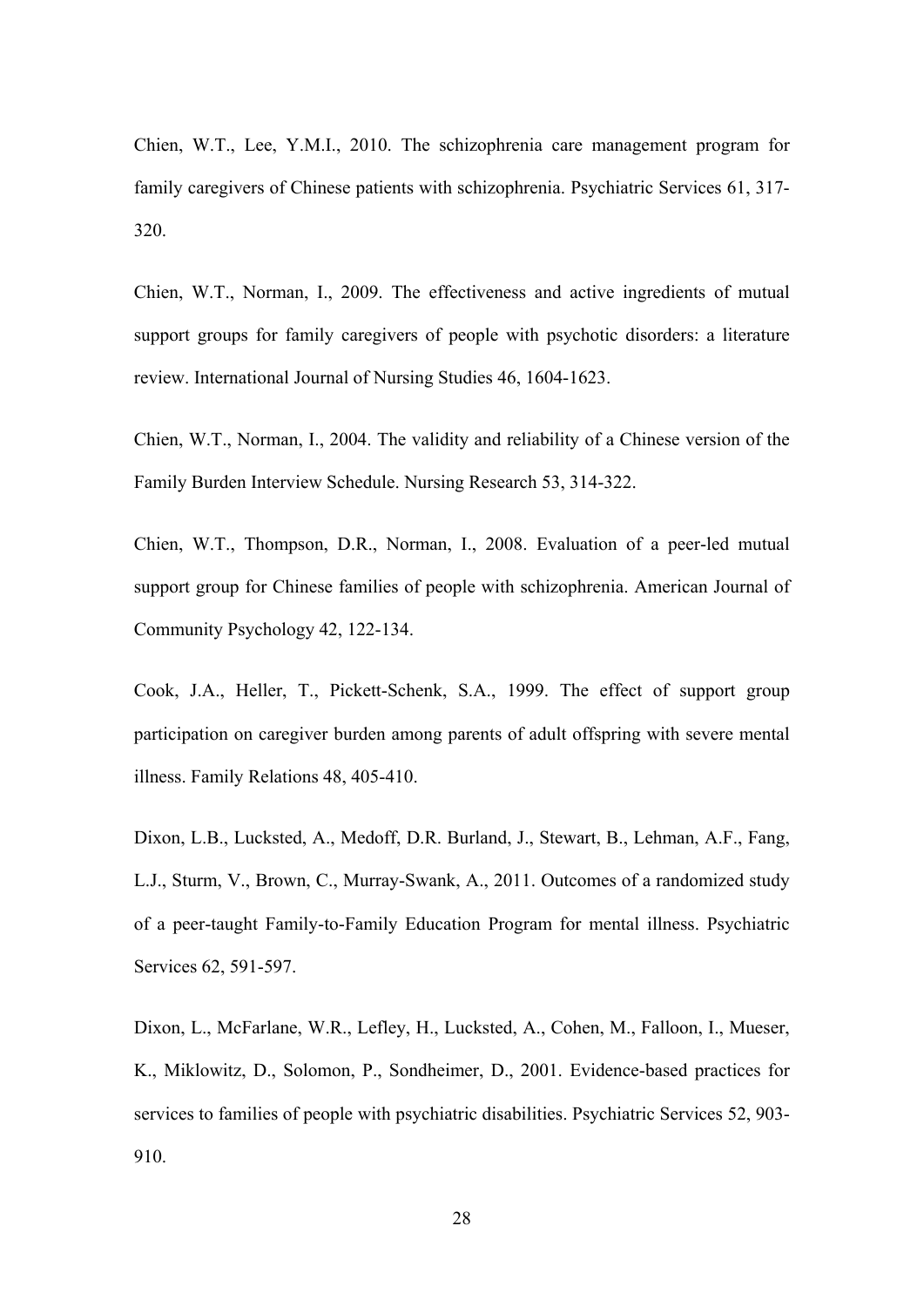Dyck, D.G., Hendryx, M.S., Short, R.A., Voss, W.D., McFarlane, W.R., 2002. Service use among patients with schizophrenia in psychoeducational multiple-family group treatment. Psychiatric Services 53, 749-754.

Epstein, N.B., Baldwin, L.M., Bishop, D.S., 1983. The McMaster Family Assessment Device. Journal of Marital and Family Therapy 9, 171-180.

Fung, C., Ma, A., 1997. Family management in schizophrenia. Hong Kong Journal of Mental Health 26 (2), 53-63.

Gylnn, S.M., Cohen, A.N., Dixon, L.B., Niv, N., 2006. The potential impact of the Recovery Movement on family intervention for schizophrenia: opportunities and obstacles. Schizophrenia Bulletin 32, 451-463.

Guo, X., Zhai, J., Liu, Z., Fang, M., Wang, B., Wang, C., Hu, B., Sun, X., Lv, L., Lu, Z., Ma, C., and the Research Team, 2010. Effect of antipsychotic medication alone vs. combined with psychosocial intervention on outcomes of early-stage schizophrenia. Archives of General Psychiatry 67 (9), 895-904.

Heller, T., Factor, A., 1991. Permanency planning for adults with mental retardation living with family caregivers. American Journal on Mental Retardation 96, 163-176.

Humphreys, K., Moos, R.H., 2007. Encouraging post-treatment self-help group involvement to reduce demand for continuing care services: 2-year clinical and utilization outcomes. Alcoholism: Clinical and Experimental Research 31, 64-68.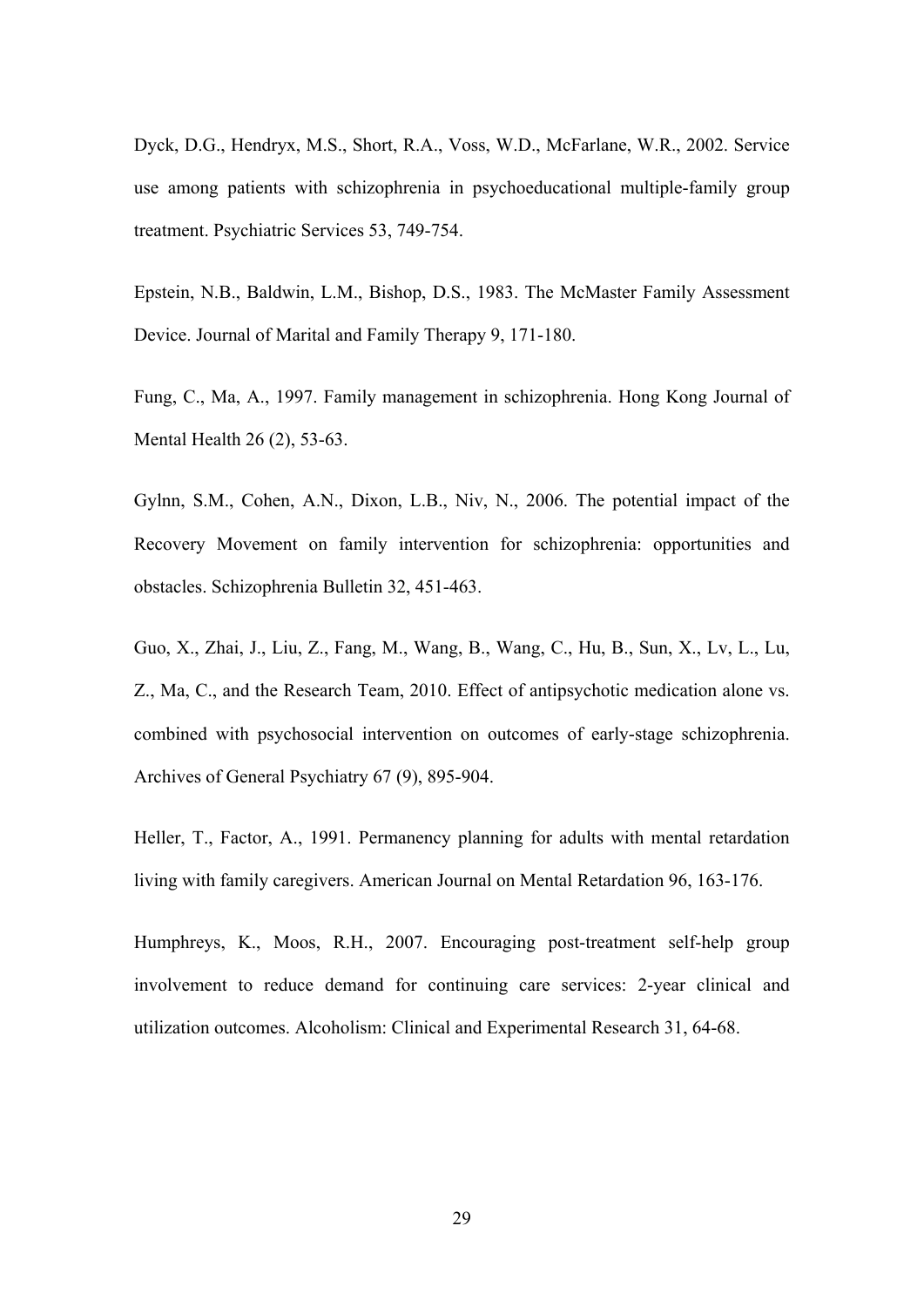Lehman, A.F., Lieberman, J.A., Dixon, L.B., McGlashan, T.H., Miller, A.L., Perkins, D.O., Kreyenbuhl, J., 2004. Practice guideline for the treatment of patients with schizophrenia, 2nd Edition. American Journal of Psychiatry 161 (2 Suppl.), S1-56.

Lehman, A.F., Steinwachs, D.M., The Co-Investigators of the PORT team, 1998. The Schizophrenia Patient Outcomes Research Team (PORT) recommendations – At issue: translating research into practice. Schizophrenia Bulletin 24, 1-10.

Li, Z., Arthur, D., 2005. Family education for people with schizophrenia in Beijing, China. Britain Journal of Psychiatry 187, 339-345.

Maton, K.E., Salem, D.A., 1995. Organizational characteristics of empowering community settings: a multiple case study approach. American Journal of Community Psychology 23 (5), 631-656.

McFarlane, W.R., Lukens, E., Link, B., Dushay, R., Deakins, S.A., Newmark, M., Dunne, E.J., Horen, B., Toran, J., 1995. Multiple-family groups and psychoeducation in the treatment of schizophrenia. Archives of General Psychiatry 52, 679-687.

Mueser, K.T., Sengupta, A., Schooler, N.R., Bellack, A.S., Xie, H., Glick, I.D., Keith, S.J., 2001. Family treatment and medication dosage reduction in schizophrenia: effects on patient social functioning, family attitudes, and burden. Journal of Consulting and Clinical Psychology 69, 3-12.

Overall, J.E., Gorham, D.R., 1962. The Brief Psychiatric Rating Scale. Psychiatric Reports 10, 799-812.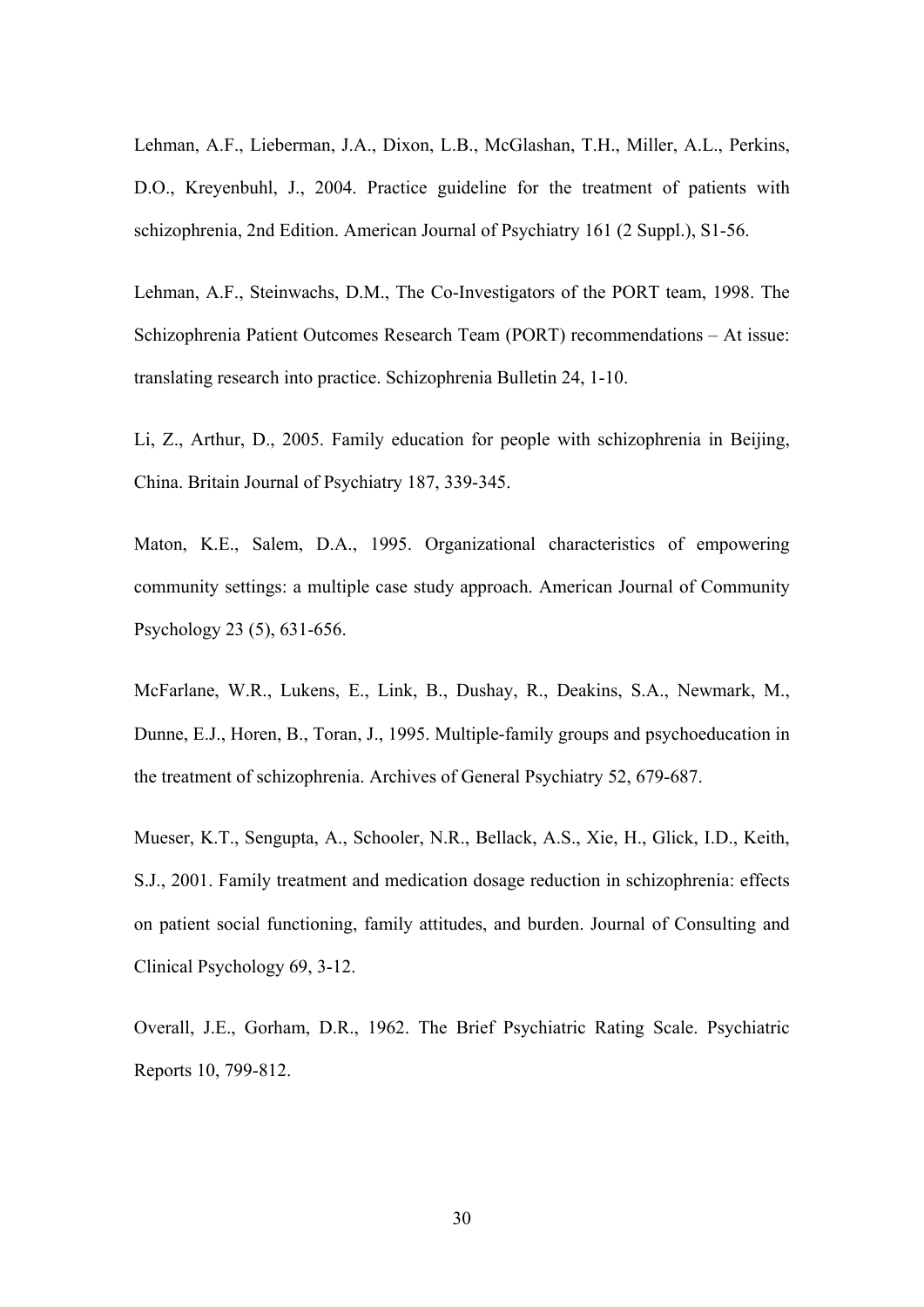Pharoah, F., Mari, J., Rathbone, J., Wong, W., 2010. Family intervention for schizophrenia. In: Cochrane Database Systematic Reviews, Issue 12, 2010 (Art. No: CD000088). The Cochrane Library, Oxford.

Pilling, S., Bebbington, P., Kuipers, E., Garety, P., Geddes, J., Orbach, G., Morgan, C., 2002. Psychological treatments in schizophrenia: I. Meta-analysis of family intervention and cognitive behaviour therapy. Psychological Medicine 32, 763-782.

Pitschel-Walz, G., Leucht, S., Bauml, J., Kissling, W., Engel, R.R., 2004. The effects of family intervention in schizophrenia: a meta-analysis. Focus 2, 78-94.

Pistrang, N., Barker, C., Humphreys, K., 2008. Mutual help groups for mental health problems: a review of effectiveness studies. American Journal of Community Psychology 42, 110-121.

Rummel-Kluge, C., Kissing, W., 2008. Psychoeducation in schizophrenia: new developments and approaches in the field. Current Opinions in Psychiatry 21, 168-172.

Schneider, L.C., Struening, E.L., 1983. SLOF: a behavioral rating scale for assessing the mentally ill. Social Work Research Abstracts 19, 9-21.

Schulz, K.F., Altman, D.G., Moher, D., for the CONSORT Group, 2010. CONSORT 2010 Statement: updated guidelines for reporting parallel group randomised trials. British Medical Journal 340, c332.

Sarason, I.G., Sarason, B.R., Shearin, E.N., Pierce, G.R., 1987. A brief measure of social support: practical & theoretical implications. Journal of Social and Personal Relationship 4, 497-510.

31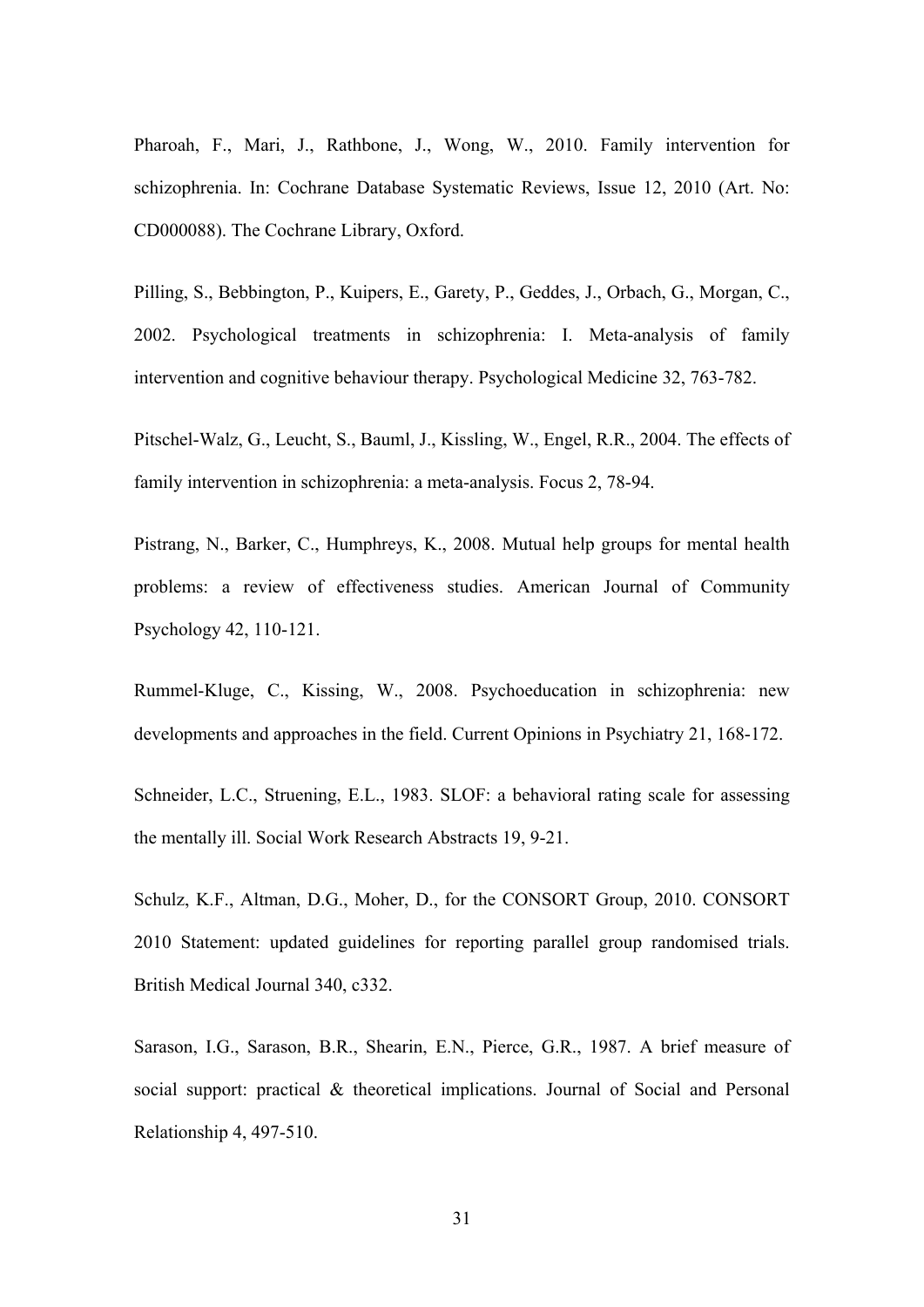Sellwood, W., Barrowclough, C., Tarrier, N., Quinn, J., Mainwaring, J., Lewis, S., 2001. Needs-based cognitive-behavioral family intervention for carers of patients suffering from schizophrenia: 12-month follow-up. Acta Psychiatrica Scandinavia 104 (5), 346-355.

Solomon, P., 2000. Interventions for families of individuals with schizophrenia: maximizing outcomes for their relatives. Disease Management and Health Outcomes 8 (4), 211-221.

Stevens, J.P., 2002. Applied multivariate statistics for the social sciences, 4th edition. Lawrence Erlbaum Associates, Mahwah, NJ.

Tabachnick, B.G., Fidell, L.S., 2001. Using multivariate statistics, 3rd edition. Allyn & Bacon, Boston.

The National Collaborating Centre for Mental Health, 2009. NICE clinical guideline 82 – Schizophrenia: core interventions in the treatment and management of schizophrenia in adults in primary and secondary care. The National Institute for Clinical Excellence, London.

Xiong, W., Philips, M.R., Hu, X., Wang, R., Dai, Q., Kleinman, J., Kleinman, A., 1994. Family-based intervention for schizophrenic patients in China: a randomized controlled trial. British Journal of Psychiatry 165, 239-147.

Wiedemann, G., 2003. Issues for further refinement of family intervention in schizophrenia. World Psychiatry 2, 33-34.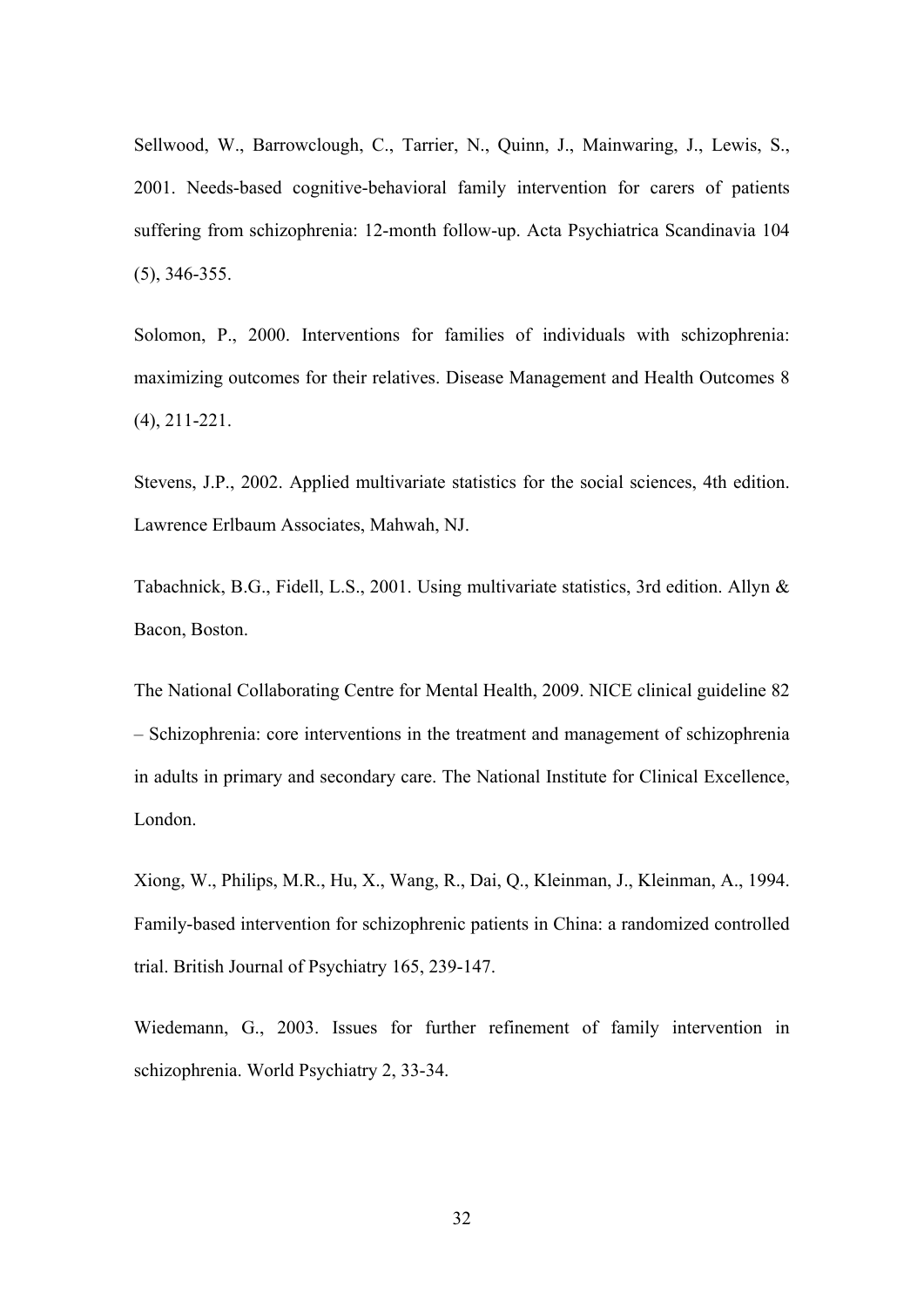| Stage           | Goals           | Content                                     | Length of              |
|-----------------|-----------------|---------------------------------------------|------------------------|
|                 |                 |                                             | each stage of          |
|                 |                 |                                             | programme <sup>a</sup> |
| Orientation and | Establishment   | • Orientation to the group programme and    | 2 sessions             |
| Engagement      | of trust        | establishing mutual trust and acceptance    |                        |
|                 | relationship    | Negotiation of individual and group         |                        |
|                 | and goals and   | goals/objectives and roles and              |                        |
|                 | main tasks      | responsibilities                            |                        |
|                 |                 | Initial discussion of schizophrenia, health |                        |
|                 |                 | problems encountered and effects to         |                        |
|                 |                 | oneself and the whole family                |                        |
| Recognition of  | Open sharing    | • Resolution around power, roles and        | 3 sessions             |
| psychological   | and             | decision making within group                | $(2nd$ and $3rd$       |
| needs           | understanding   | Sharing of intense emotions and feelings    | session                |
|                 | about           | about patient care and family interactions  | attended by            |
|                 | individual      | More information sharing about              | patients               |
|                 | health          | schizophrenia and its related illness       |                        |
|                 | concerns:       | behaviour                                   |                        |
|                 | exploration and | • Discussion about Chinese culture of       |                        |
|                 | highlights of   | family and mental illness                   |                        |
|                 | cultural issues | Discuss about the ways to deal with         |                        |
|                 | in families     | negative emotions to patient                |                        |
|                 |                 |                                             |                        |

# **Table 1** Content of family-led mutual support group programme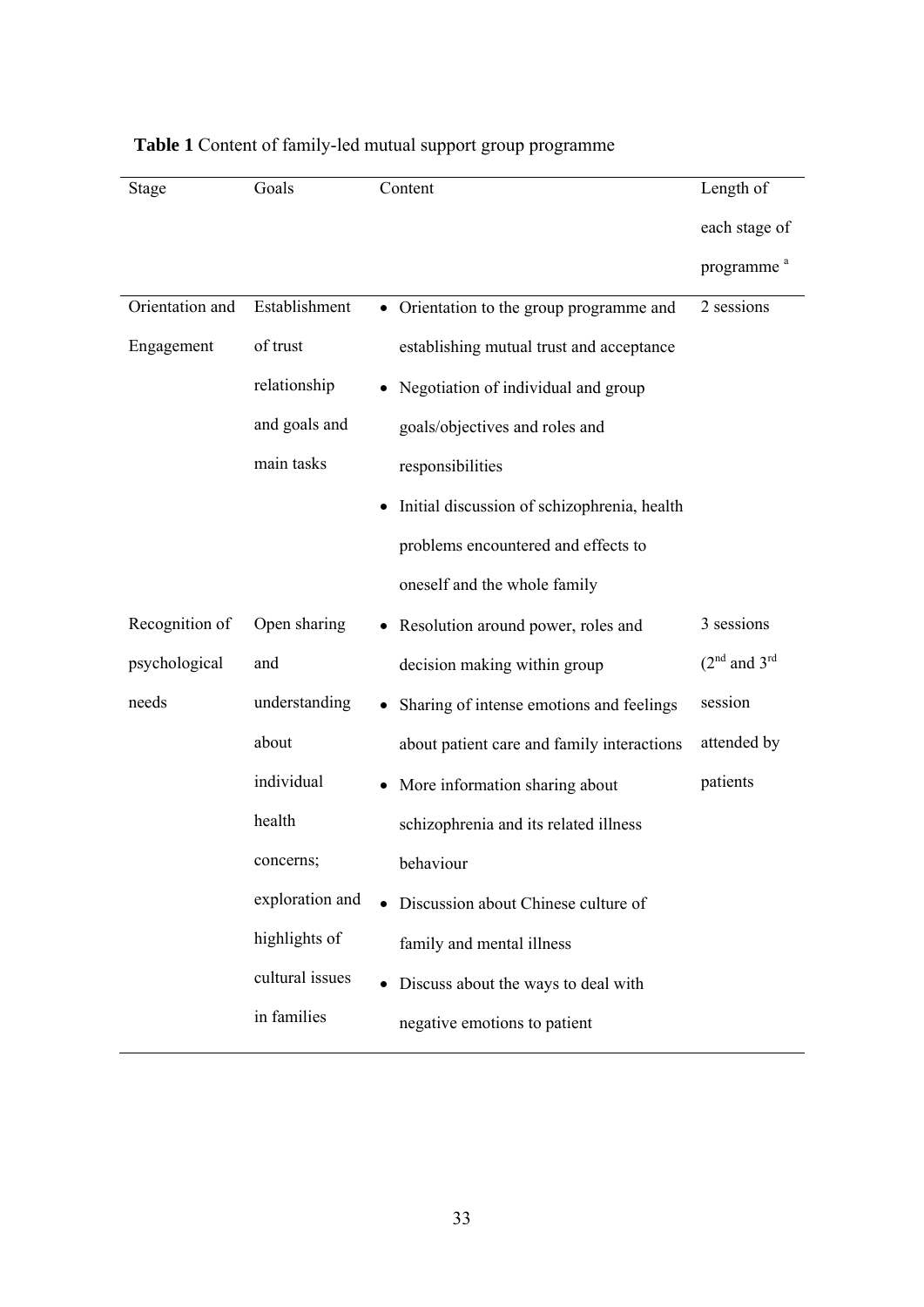| Recognising   | Understanding   |           | • Discussion about each member's           | 3 sessions  |
|---------------|-----------------|-----------|--------------------------------------------|-------------|
| and managing  | about important |           | psychosocial needs                         | (also       |
| psychosocial  | needs for       |           | Information about medications,             | attended by |
| needs of self | themselves,     |           | managing illness, and available mental     | patients)   |
| and family    | patient and     |           | health services                            |             |
|               | family          |           | Effective communication skills with        |             |
|               |                 |           | patient and seeking social support from    |             |
|               |                 |           | others                                     |             |
|               |                 |           | Exploration of home management             |             |
|               |                 |           | strategies, e.g., finance and budget,      |             |
|               |                 |           | environment, activities and lifestyle      |             |
| Adopting new  | Learning from   | $\bullet$ | Sharing of effective coping skills,        | 4 sessions  |
| caregiving    | peer members    |           | difficulties in caregiving and mutual      |             |
| roles and     | about social    |           | support                                    |             |
| facing life   | problem-        |           | Enhancing problem-solving technique by     |             |
| challenges    | solving and     |           | working on different individuals'          |             |
|               | coping with     |           | caregiving situations                      |             |
|               | caregiving      | ٠         | Conducting behavioural rehearsals of       |             |
|               |                 |           | effective communication and interactions   |             |
|               |                 |           | with patient and other family members      |             |
|               |                 |           | Practicing interpersonal and coping skills |             |
|               |                 |           | learned to real family life (in-between    |             |
|               |                 |           | group sessions) and evaluate the results   |             |
|               |                 |           | in each family                             |             |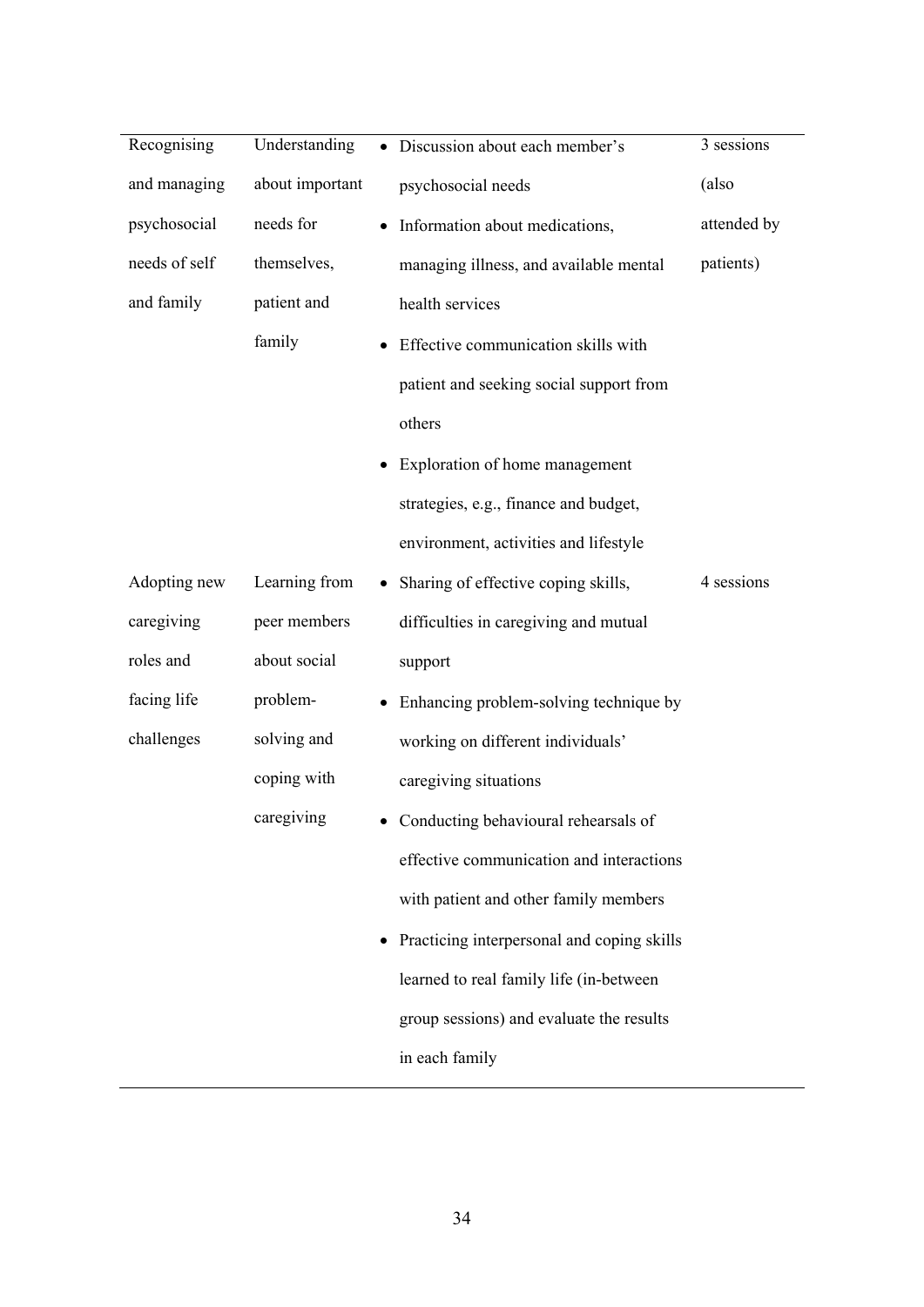| Ending stage   | Future          | • Preparation for and discussion about   | 2 sessions |
|----------------|-----------------|------------------------------------------|------------|
|                | planning;       | future issues, e.g., separation anxiety, |            |
|                | preparing for   | independent living and use of            |            |
|                | group           | communication and coping skills learned  |            |
|                | termination, or | • Evaluation of learning and supporting  |            |
|                | peer-initiated  | experiences and goal/objective           |            |
|                | continuation    | achievement                              |            |
|                |                 | Discussion about the continuity of care  |            |
|                |                 | after intervention and utilisation of    |            |
|                |                 | personal and community support           |            |
|                |                 | resources                                |            |
|                |                 | Explanations of post-intervention        |            |
|                |                 | assessment and follow-up taken over 24   |            |
|                |                 | months.                                  |            |
| T <sub>1</sub> |                 | 1.1111<br>11 <sub>0</sub>                |            |

<sup>a</sup> The mutual support group programme was held bi-weekly or tri-weekly for nine months.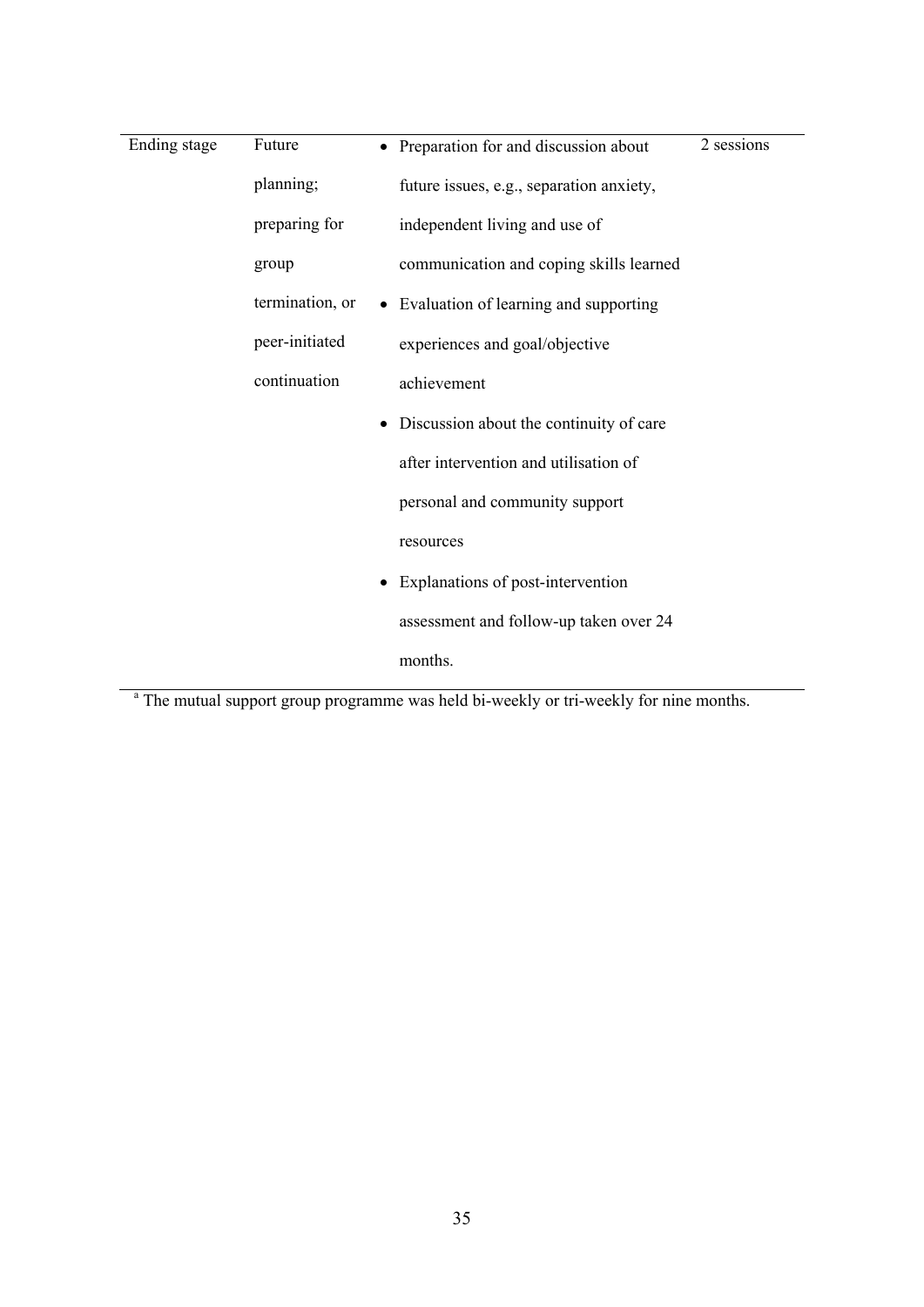|                            | <b>Mutual Support</b> | Psycho-education | Standard care    | Test               |              |
|----------------------------|-----------------------|------------------|------------------|--------------------|--------------|
| Characteristics            | $(n = 45)^{a}$        | $(n = 45)^{a}$   | $(n = 45)^{a}$   | value <sup>b</sup> | $\mathbf{P}$ |
| <b>Family Caregivers</b>   |                       |                  |                  |                    |              |
| Gender                     |                       |                  |                  |                    |              |
| Male                       | 29(64.4)              | 28(62.2)         | 27(60.0)         | 1.83               | 0.20         |
| Female                     | 16(35.6)              | 17(37.8)         | 18(40.0)         |                    |              |
| Age (years)                | $M=42.0, SD=6.8$      | $M=41.2, SD=7.0$ | $M=42.7, SD=7.6$ | 1.40               | 0.30         |
| 20-29                      | 8(17.8)               | 9(20.0)          | 7(19.5)          |                    |              |
| 30-39                      | 15(33.3)              | 16(35.6)         | 16(35.6)         |                    |              |
| 40-49                      | 15(33.3)              | 14(31.1)         | 15(33.3)         |                    |              |
| 50 or above                | 7(15.6)               | 6(13.3)          | 7(15.6)          |                    |              |
| <b>Education</b> level     |                       |                  |                  |                    |              |
| Primary school or<br>below | 10(22.2)              | 9(20.0)          | 9(20.0)          | 2.08               | 0.12         |
| Secondary school           | 28(62.2)              | 28(62.2)         | 27(60.0)         |                    |              |
| University or above        | 7(15.6)               | 8(17.8)          | 9(20.0)          |                    |              |
| Relationship with          |                       |                  |                  |                    |              |
| patient                    |                       |                  |                  |                    |              |
| Child                      | 10(22.2)              | 9(20.0)          | 11(24.4)         | 1.88               | 0.19         |
| Parent                     | 15(33.3)              | 16(35.6)         | 15(33.3)         |                    |              |
| Spouse                     | 13(28.9)              | 14(31.1)         | 14(31.1)         |                    |              |
| Others (e.g. sibling       | 7(15.6)               | 6(13.3)          | 5(11.1)          |                    |              |
| & grandparent)             |                       |                  |                  |                    |              |
| Monthly household          | $M=12,400,$           | $M=11,850,$      | $M=11,800,$      | 2.73               | 0.09         |
| income $(HK\$ ) $^c$       | $SD = 2,780$          | $SD = 2,987$     | $SD = 2,538$     |                    |              |
| $5,000 - 10,000$           | 8(22.9)               | 9(25.7)          | 8(22.2)          |                    |              |
| $10,001 - 15,000$          | 12(34.3)              | 13(37.2)         | 13(36.1)         |                    |              |
| $15,001 - 25,000$          | 10(28.5)              | 10(28.5)         | 12(33.3)         |                    |              |
| $25,001 - 35,000$          | 5(14.3)               | 3(8.6)           | 3(8.4)           |                    |              |

**Table 2.** Characteristics of family caregivers and patients at recruitment (N=135)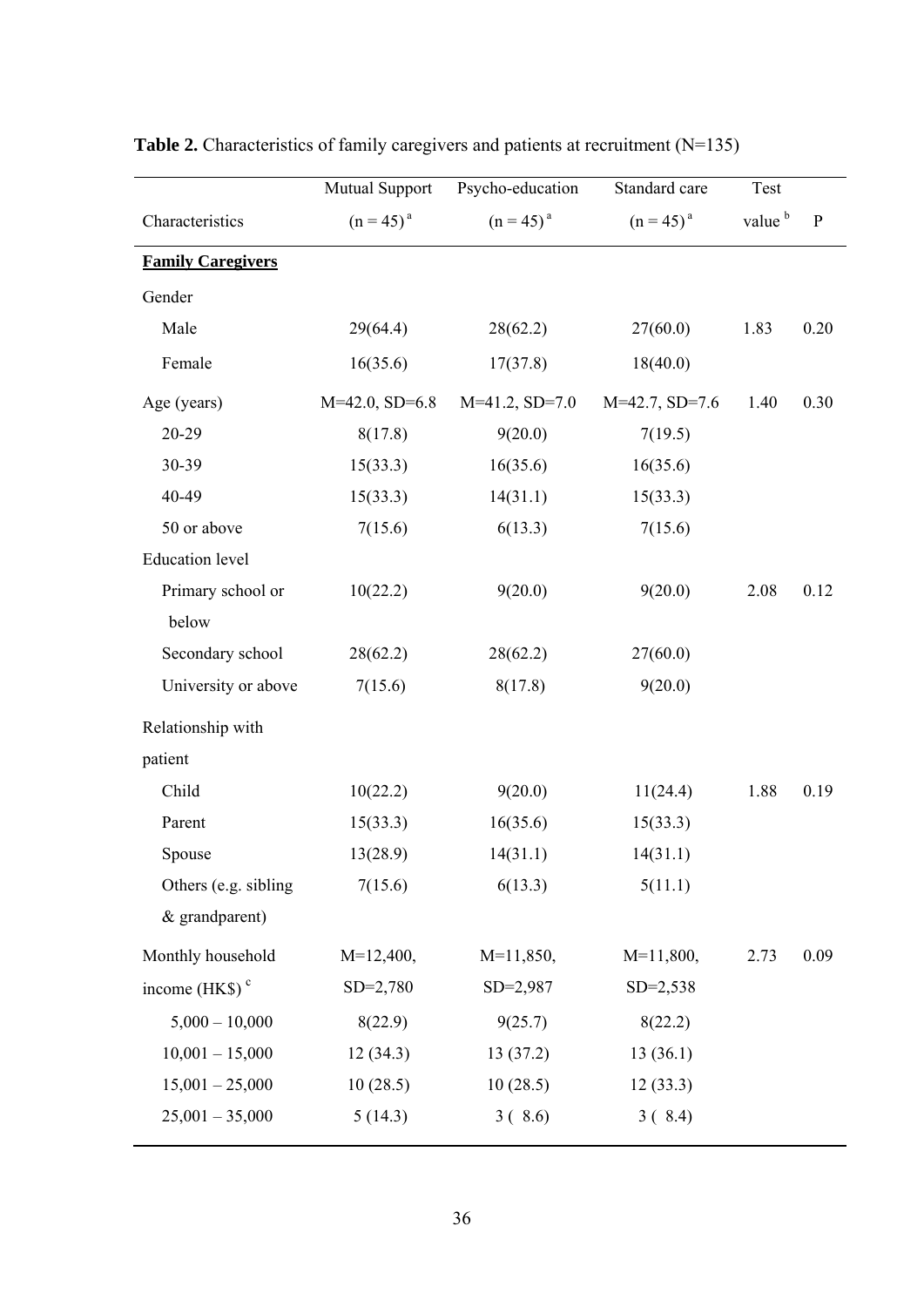| <b>Patients</b>               |                  |                  |                  |      |      |
|-------------------------------|------------------|------------------|------------------|------|------|
| Gender                        |                  |                  |                  |      |      |
| Male                          | 28(62.2)         | 27(60.0)         | 29(64.4)         | 1.42 | 0.30 |
| Female                        | 17(37.8)         | 18(40.0)         | 16(35.6)         |      |      |
| Age (years)                   | $M=24.3, SD=6.9$ | $M=25.2, SD=7.6$ | $M=26.2, SD=8.0$ | 1.25 | 0.31 |
| 18-25                         | 25(55.6)         | 24(53.3)         | 25(55.6)         |      |      |
| $26 - 30$                     | 13 (28.9)        | 14(31.1)         | 13(28.9)         |      |      |
| $31 - 40$                     | 5(11.1)          | 5(11.1)          | 6(13.3)          |      |      |
| $41 - 50$                     | 2(4.4)           | 2(4.4)           | 1(2.2)           |      |      |
| Mental condition <sup>d</sup> |                  |                  |                  |      |      |
| Worsened                      | 12(26.7)         | 13(28.9)         | 12(26.7)         | 1.98 | 0.17 |
| Stable                        | 23(51.1)         | 23(51.1)         | 22(48.9)         |      |      |
| Improved                      | 10(22.2)         | 9(20.0)          | 11(24.4)         |      |      |
| Duration of illness           |                  |                  |                  |      |      |
| $3$ months $-1$ year          | 13(28.9)         | 12(26.7)         | 12(26.7)         | 1.54 | 0.26 |
| $1 - 2$ years                 | 22(48.9)         | 21(46.7)         | 20(44.4)         |      |      |
| $2 - 3$ years                 | 7(15.6)          | 10(22.2)         | 10(22.2)         |      |      |
| $3 - 5$ years                 | 3(6.7)           | 2(4.4)           | 3(6.7)           |      |      |
| Medication <sup>e</sup>       |                  |                  |                  |      |      |
| High                          | 11(24.4)         | 12(26.7)         | 10(22.2)         | 1.48 | 0.28 |
| Medium                        | 24(53.3)         | 24(53.3)         | 25(55.6)         |      |      |
| Low                           | 10(22.2)         | 9(20.0)          | 10(22.2)         |      |      |
|                               |                  |                  |                  |      |      |

<sup>a</sup> denotes frequency (f%) or M (mean) and SD (standard deviation).

<sup>b</sup> An analysis of variance (F-test, df=132) or the Kruskal-Wallis test by ranks (H statistic, df=2) was used to compare the socio-demographic variables of families among three groups.

 $c$  US\$1 = HK\$7.8

<sup>d</sup> Family caregiver's rating of patient's mental condition in the previous month, compared with that in the whole year.

e Dosage levels of antipsychotic medication were compared with the average dosage of medication taken by patients with schizophrenia in Haloperidol equivalent mean values (Bezchlibnyk-Butler and Jeffries, 1998).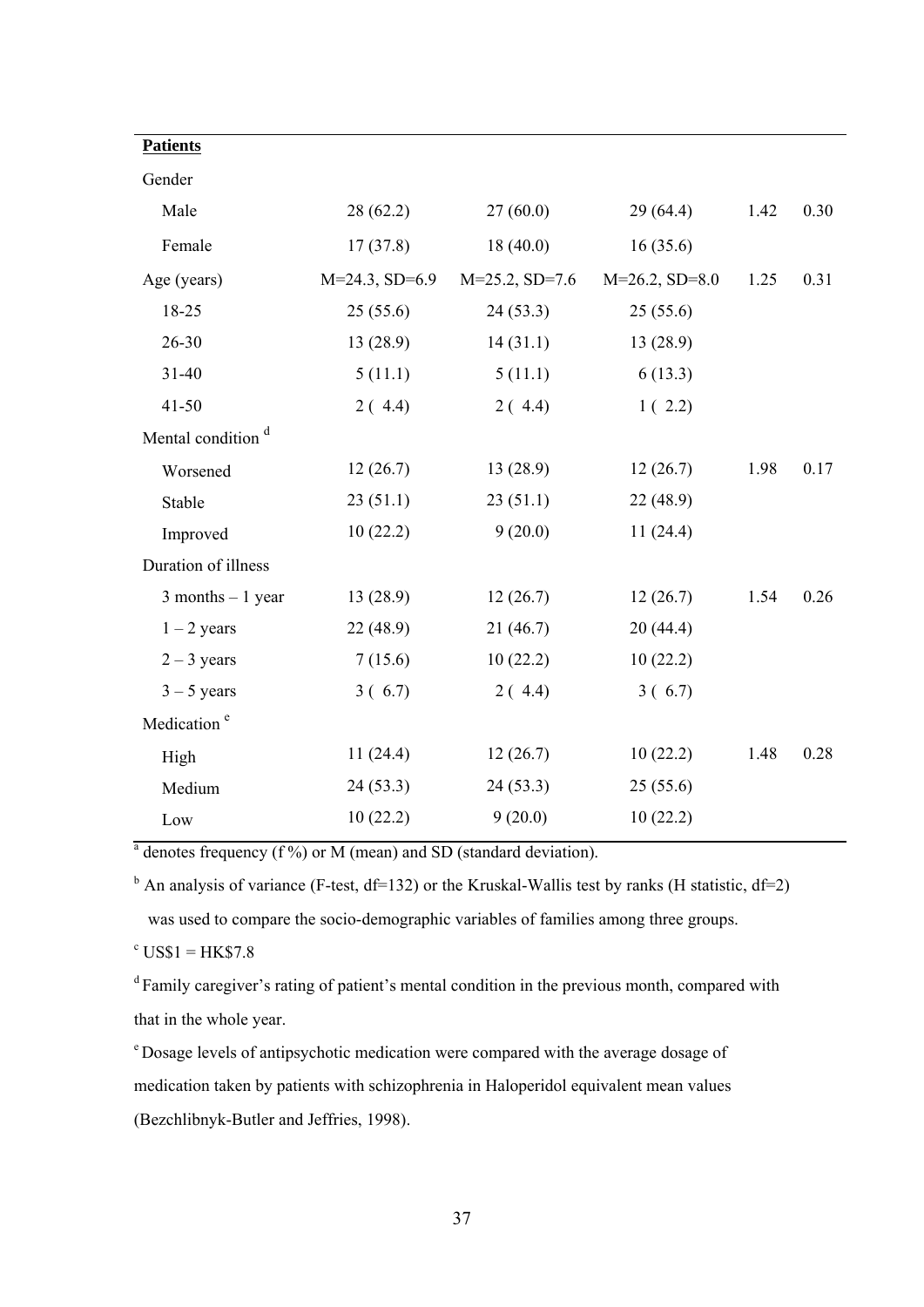|                         |              |                 | Mutual support group ( $n = 45$ ) |                  |                 |                 |                       |                 |            |           | Psycho-education group ( $n = 45$ ) |                 |                                  |           |                     |                 |        |            |                       |           | Standard care group $(n = 45)$ |           |              |                     |           |
|-------------------------|--------------|-----------------|-----------------------------------|------------------|-----------------|-----------------|-----------------------|-----------------|------------|-----------|-------------------------------------|-----------------|----------------------------------|-----------|---------------------|-----------------|--------|------------|-----------------------|-----------|--------------------------------|-----------|--------------|---------------------|-----------|
|                         | Time 1       |                 |                                   | Time 2           | Time 3          |                 | Time 4                |                 | Time 1     |           | Time 2                              |                 | Time 3                           |           | Time 4              |                 | Time 1 |            | Time 2                |           | Time 3                         |           | Time 4       |                     |           |
| Instrument              | M            | <b>SD</b>       | M                                 | <b>SD</b>        | M               | <b>SD</b>       | M                     | <b>SD</b>       | M          | <b>SD</b> | M                                   | <b>SD</b>       | M                                | <b>SD</b> | M                   | <b>SD</b>       | M      | <b>SD</b>  | M                     | <b>SD</b> | M                              | <b>SD</b> | M            | <b>SD</b>           | E(2,132)  |
| $SLOF(43-215)^{a}$      | 127.5 18.5   |                 | 132.8 20.2                        |                  |                 |                 | 158.5 20.1 171.8 20.0 |                 | 126.7 17.1 |           |                                     |                 | 132.4 19.5 140.0 20.4 138.1 20.1 |           |                     |                 |        |            | 128.8 18.9 128.0 25.0 |           | 126.3 25.9                     |           | 128.0 26.3   |                     | $6.88***$ |
| Self maintenance        | $42.1$ 9.2   |                 |                                   | 47.5 10.0        |                 |                 | 56.3 13.8 62.7 14.8   |                 |            | 42.0 10.3 |                                     | 43.9 11.1       |                                  |           | 45.9 11.5 44.5 10.1 |                 |        | 40.8 10.0  |                       | 40.4 9.1  |                                | 39.8 8.1  | 39.9         | 8.9                 | $6.95***$ |
| Social functioning      | 39.0 9.0     |                 |                                   | 44.8 11.8        |                 |                 | 48.8 13.2 54.6 13.3   |                 |            | 38.7 11.0 |                                     | 40.7 11.2       |                                  | 44.1 12.0 |                     | 43.3 11.2       |        | 39.9 10.4  |                       | 39.0 9.5  |                                | 39.5 8.8  | 40.0         | 9.5                 | $5.94**$  |
| Community living        | 46.4 11.1    |                 |                                   | 40.5 13.0        |                 |                 | 53.4 14.6 54.5 14.2   |                 |            | 46.0 10.0 |                                     | 47.8 11.8       | 50.0 11.2                        |           |                     | 50.3 12.5       |        | 48.1 11.8  | 48.6                  | 8.9       | 47.0                           | 9.4       | 48.1 9.9     |                     | $5.25**$  |
| $FAD(0-50)$             | 29.1         | 6.2             |                                   | 31.8 8.9         | 35.8            | 9.0             | 37.0 8.1              |                 | 29.0       | 5.7       | 31.3 9.2                            |                 | 32.5                             | 8.5       | 31.7 9.9            |                 | 29.4   | 8.0        | 28.4                  | 9.2       | 28.5                           | 9.4       | 28.8 10.8    |                     | $5.40**$  |
| $FSSI (1-16)$           | 3.3          | 1.1             |                                   | 3.5 1.9          | 3.4             | 1.8             |                       | $3.2 \quad 1.5$ | 3.6        | 1.2       |                                     | $3.7 \quad 1.6$ | 3.8                              | 1.9       |                     | $3.6$ 2.0       | 3.5    | 1.1        | 3.7                   | 1.7       | 3.9                            | 2.2       | 3.8          | 2.5                 | 2.16      |
| SSQ6 (0-6)              |              | $2.1 \quad 1.2$ |                                   | $2.4$ 1.3        |                 | $3.0 \quad 1.0$ | 3.8                   | 1.1             | 2.0        | 0.7       |                                     | $2.1 \quad 1.0$ | 2.3                              | 1.5       |                     | $2.3 \quad 0.9$ | 2.1    | 1.0        | 2.1                   | 1.2       | 2.0                            | 1.4       | 2.0          | 1.3                 | $5.01**$  |
| Re-hospitalisation      |              |                 |                                   |                  |                 |                 |                       |                 |            |           |                                     |                 |                                  |           |                     |                 |        |            |                       |           |                                |           |              |                     |           |
| Number                  |              | $2.1 \t0.9$     |                                   | 1.8 0.8          | $1.7 \quad 0.9$ |                 | 1.6                   | 1.2             | 2.1        | 0.7       |                                     | $1.9 \quad 1.0$ | 2.0                              | 1.1       |                     | $1.9$ 1.3       | 2.0    | 1.0        | 2.1                   | 1.1       | 2.3                            | 1.3       | 2.3          | 1.9                 | 2.18      |
| Duration <sup>b</sup>   | 19.2 4.9     |                 |                                   | $16.2 \quad 6.8$ | $16.0$ 5.9      |                 | 15.0 8.8              |                 | 20.0       | 8.7       | 17.8 7.9                            |                 |                                  | 18.5 8.9  |                     | 19.0 10.9       | 19.2   | 10.5       |                       | 19.8 9.8  |                                | 20.9 10.8 | 20.1 12.2    |                     | $4.78*$   |
| <b>BPRS (0-108)</b>     | 21.5 9.7     |                 |                                   | 19.8 9.0         | 15.5 10.9       |                 |                       | 12.9 7.8        | 21.1       | 9.0       | 20.9 9.8                            |                 | 20.5 10.2                        |           |                     | 18.9 10.5       |        | $21.1$ 9.5 |                       | 22.8 9.8  |                                |           |              | 23.5 12.5 25.9 11.0 | $4.65*$   |
| Medication <sup>c</sup> | $12.0 \t5.3$ |                 | 11.5 6.8                          |                  | $11.0$ 5.4      |                 |                       | $11.0$ 5.0      | 11.8       | 6.0       |                                     | $11.5$ 5.8      | 11.3                             | 7.5       | 11.4 7.1            |                 | 12.2   | 5.8        | 12.0                  | 6.2       | 12.3                           |           | 8.5 12.0 7.0 |                     | 1.96      |

**Table 3.** Clinical measure scores at Pre-Test and three Post-Tests and MANOVA test (Group x Time) results (N = 135)

<sup>a</sup> Possible range of scores of each scale indicated in parenthesis.

 $<sup>b</sup>$  Duration of re-admissions in a psychiatric hospital or in-patient unit at Times 1,2, 3, and 4, in terms of average days of hospital stay at four time periods.</sup>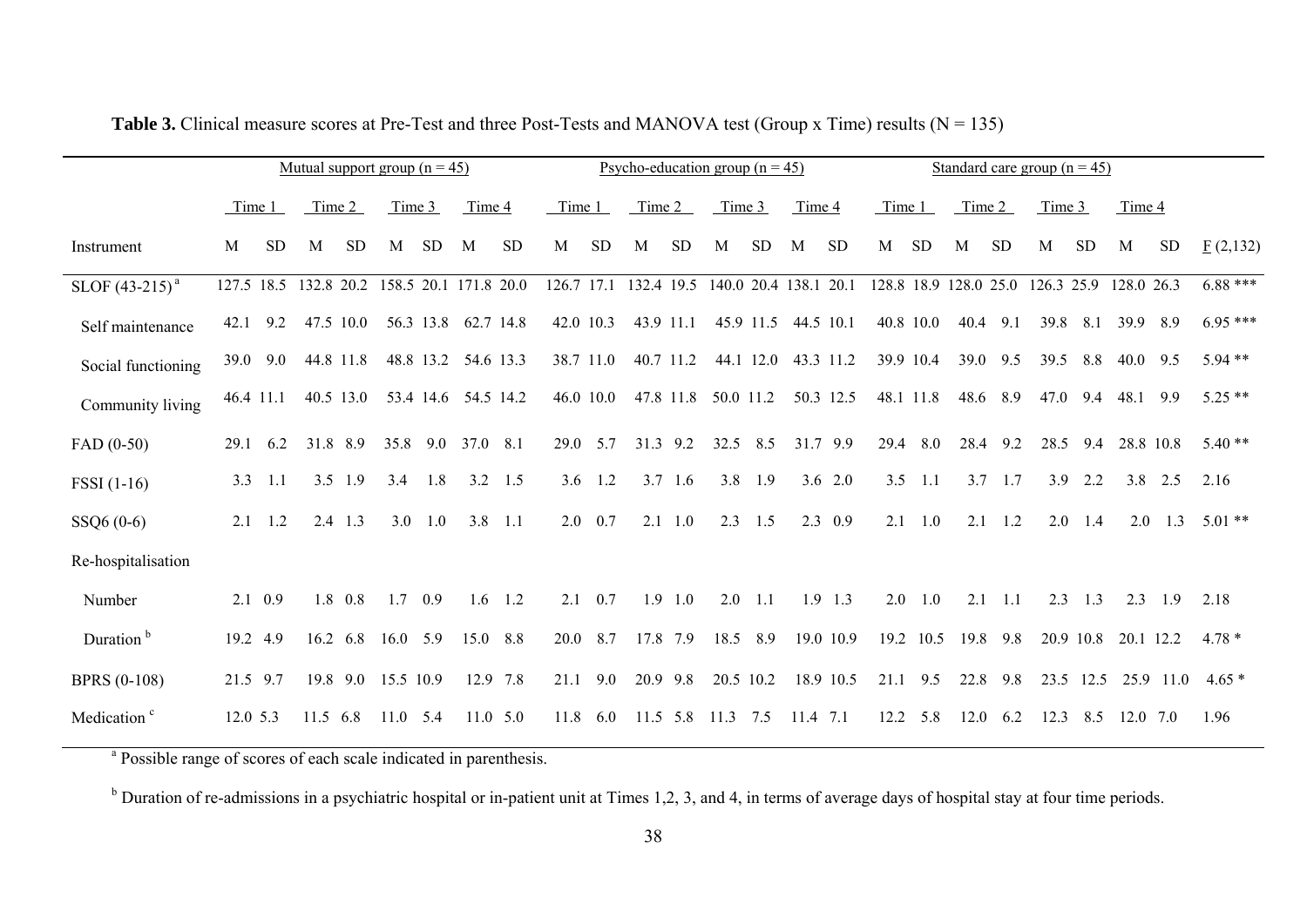<sup>c</sup> Medication scores were based on the converted haloperidol equivalents as recommended by the American Psychiatric Association (1994).

- Time 1= baseline measurement at the start of intervention; Time 2= One week after intervention; Time 3= 12 months after intervention; Time 4= 24 months after intervention.
- SLOF= Specific Level of Functioning Scale; FAD= Family Assessment Device; FSSI= Family Support Service Index; SSQ6= Six-item Scoail Support Questionnaire; BPRS= Brief Psychiatric Rating Scale.

\* p < 0.01, \*\* p < 0.005, \*\*\* p < 0.001.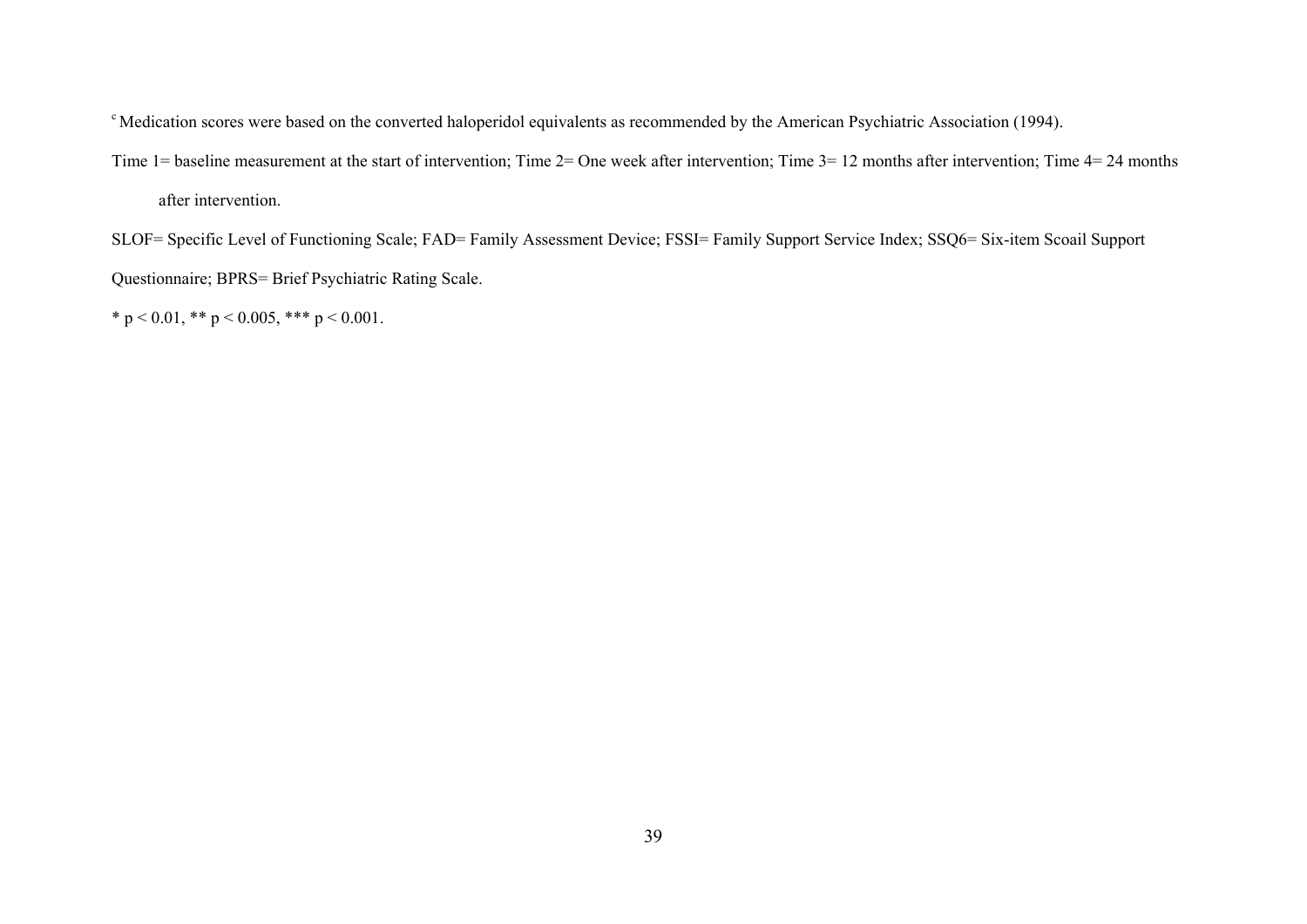| Time 2               |          |           |                     | Time 3    |           | Time 4              |           |          |                     |  |
|----------------------|----------|-----------|---------------------|-----------|-----------|---------------------|-----------|----------|---------------------|--|
| Instrument           | MD,      | F(1, 89), | Difference          | MD,       | F(1, 89), | Difference          | MD,       | F(1, 88) | Difference          |  |
|                      | $\rm SE$ | P value   | $(95\% \text{ CI})$ | <b>SE</b> | P value   | $(95\% \text{ CI})$ | <b>SE</b> | P value  | $(95\% \text{ CI})$ |  |
| <b>SLOF</b>          |          |           |                     |           |           |                     |           |          |                     |  |
| Mutual support vs.   | 0.41,    | 1.20,     | $0.09 - 0.74$       | 18.50,    | 9.85,     | $13.12 - 24.23$     | 33.70,    | 15.94,   | $25.18 - 41.90$     |  |
| psycho-education     | 0.32     | 0.27      |                     | 5.74      | 0.005     |                     | 8.21      | 0.001    |                     |  |
| Mutual support vs.   | 4.80,    | 4.90,     | $3.00 - 6.63$       | 32.20,    | 13.20,    | $25.80 - 40.12$     | 43.80,    | 19.56,   | $34.78 - 52.70$     |  |
| standard care        | 1.80     | 0.10      |                     | 7.85      | 0.001     |                     | 9.86      | 0.0005   |                     |  |
| Psycho-education vs. | 3.60,    | 3.81,     | $2.58 - 4.64$       | 13.70,    | 8.06      | $7.58 - 18.92$      | 10.12,    | 8.16     | $6.02 - 14.23$      |  |
| standard care        | 1.02     | 0.15      |                     | 5.21      | 0.01      |                     | 4.18      | 0.06     |                     |  |
| FAD                  |          |           |                     |           |           |                     |           |          |                     |  |
| Mutual support vs.   | 0.90,    | 3.23,     | $0.72 - 1.09$       | 3.31,     | 4.28,     | $2.72 - 3.90$       | 6.30,     | 7.98,    | $5.21 - 7.29$       |  |
| psycho-education     | 0.18     | 0.15      |                     | 0.59      | 0.09      |                     | 0.98      | 0.02     |                     |  |
| Mutual support vs.   | 3.40,    | 4.78,     | $2.65 - 4.16$       | 8.30,     | 9.01,     | $7.12 - 9.40$       | 9.21,     | 10.12,   | $7.86 - 10.98$      |  |
| standard care        | 0.75     | 0.07      |                     | 1.08      | 0.01      |                     | 1.75      | 0.005    |                     |  |
| Psycho-education vs. | 2.90,    | 4.25,     | $2.25 - 3.56$       | 5.00,     | 7.45,     | $4.28 - 5.72$       | 4.10      | 4.42,    | $3.40 - 4.82$       |  |
| standard care        | 0.65     | 0.10      |                     | 0.71      | 0.04      |                     | 0.71      | 0.10     |                     |  |

**Table 4.** Results of Helmert Contrasts test on four outcome variables with significant differences between groups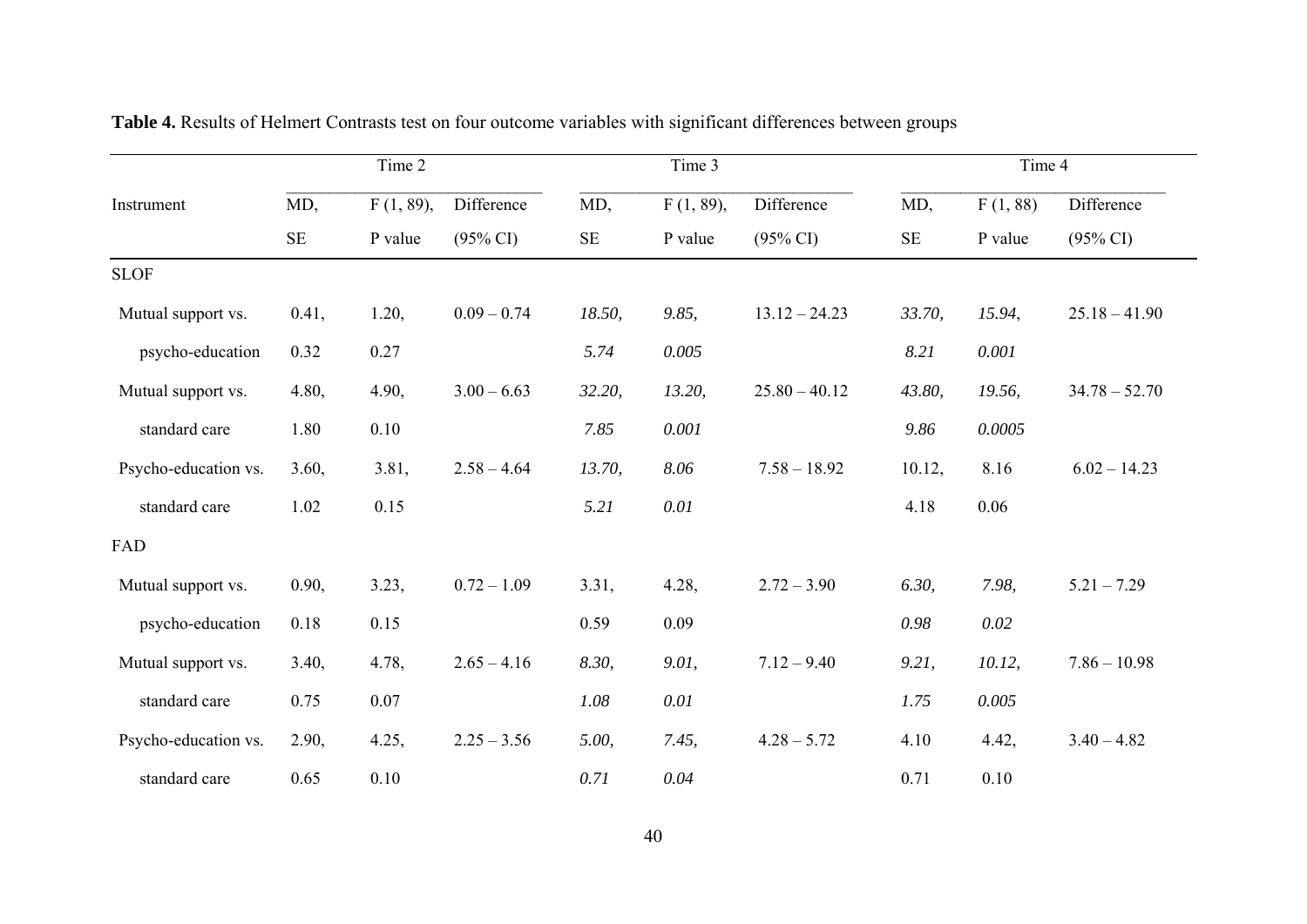SSQ6

| Mutual support vs.                         | 0.30,    | 1.56, | $0.26 - 0.34$   | 0.50,    | 2.53  | $0.38 - 0.62$   | 1.50,     | 8.73,  | $1.25 - 1.76$     |
|--------------------------------------------|----------|-------|-----------------|----------|-------|-----------------|-----------|--------|-------------------|
| psycho-education                           | 0.04     | 0.12  |                 | 0.12     | 0.14  |                 | 0.25      | 0.008  |                   |
| Mutual support vs.                         | 0.30,    | 1.35, | $0.27 - 0.33$   | 1.00,    | 7.92, | $0.75 - 1.25$   | 1.80,     | 10.54, | $1.42 - 2.18$     |
| standard care                              | 0.03     | 0.16  |                 | 0.25     | 0.01  |                 | 0.38      | 0.001  |                   |
| Psycho-education vs.                       | 0.01,    | 0.28, | $0.00 - 0.02$   | 0.50,    | 2.70, | $0.30 - 0.60$   | 0.30,     | 1.42,  | $0.25 - 0.35$     |
| standard care                              | 0.01     | 0.58  |                 | 0.10     | 0.15  |                 | 0.05      | 0.13   |                   |
| <b>BPRS</b>                                |          |       |                 |          |       |                 |           |        |                   |
| Mutual support vs.                         | $-1.10,$ | 2.56, | $-1.57 - -0.63$ | $-5.00,$ | 7.23  | $-5.98 - -4.01$ | $-6.00,$  | 7.53,  | $0.49 - 0.71$     |
| psycho-education                           | 0.47     | 0.22  |                 | 0.98     | 0.04  |                 | 1.10      | 0.03   |                   |
| Mutual support vs.                         | $-3.00,$ | 4.35, | $-3.63 - -2.36$ | $-8.00,$ | 8.92, | $-9.40 - -6.62$ | $-12.02,$ | 12.54, | $-13.54 - -10.50$ |
| standard care                              | 0.63     | 0.08  |                 | 1.39     | 0.01  |                 | 1.51      | 0.001  |                   |
| Psycho-education vs.                       | $-1.91,$ | 3.78, | $-2.49 - -1.33$ | $-3.51,$ | 4.12, | $-4.43 - -2.60$ | $-7.01,$  | 8.12,  | $-8.06 - -5.98$   |
| standard care                              | 0.58     | 0.08  |                 | 0.91     | 0.07  |                 | 1.04      | 0.03   |                   |
| Re-hospitalisation - Duration <sup>a</sup> |          |       |                 |          |       |                 |           |        |                   |
| Mutual support vs.                         | $-1.80,$ | 3.72, | $-2.43 - -1.19$ | $-2.50,$ | 4.48, | $-4.43 - -2.52$ | $-4.00$   | 7.34,  | $-5.03 - -3.01$   |
| psycho-education                           | 0.62     | 0.09  |                 | 0.80     | 0.07  |                 | 1.02      | 0.03   |                   |
| Mutual support vs.                         | $-3.60,$ | 6.83, | $-4.52 - -2.71$ | $-4.90,$ | 8.23, | $-6.03 - -3.78$ | $-5.11,$  | 9.45,  | $-7.80 - -4.89$   |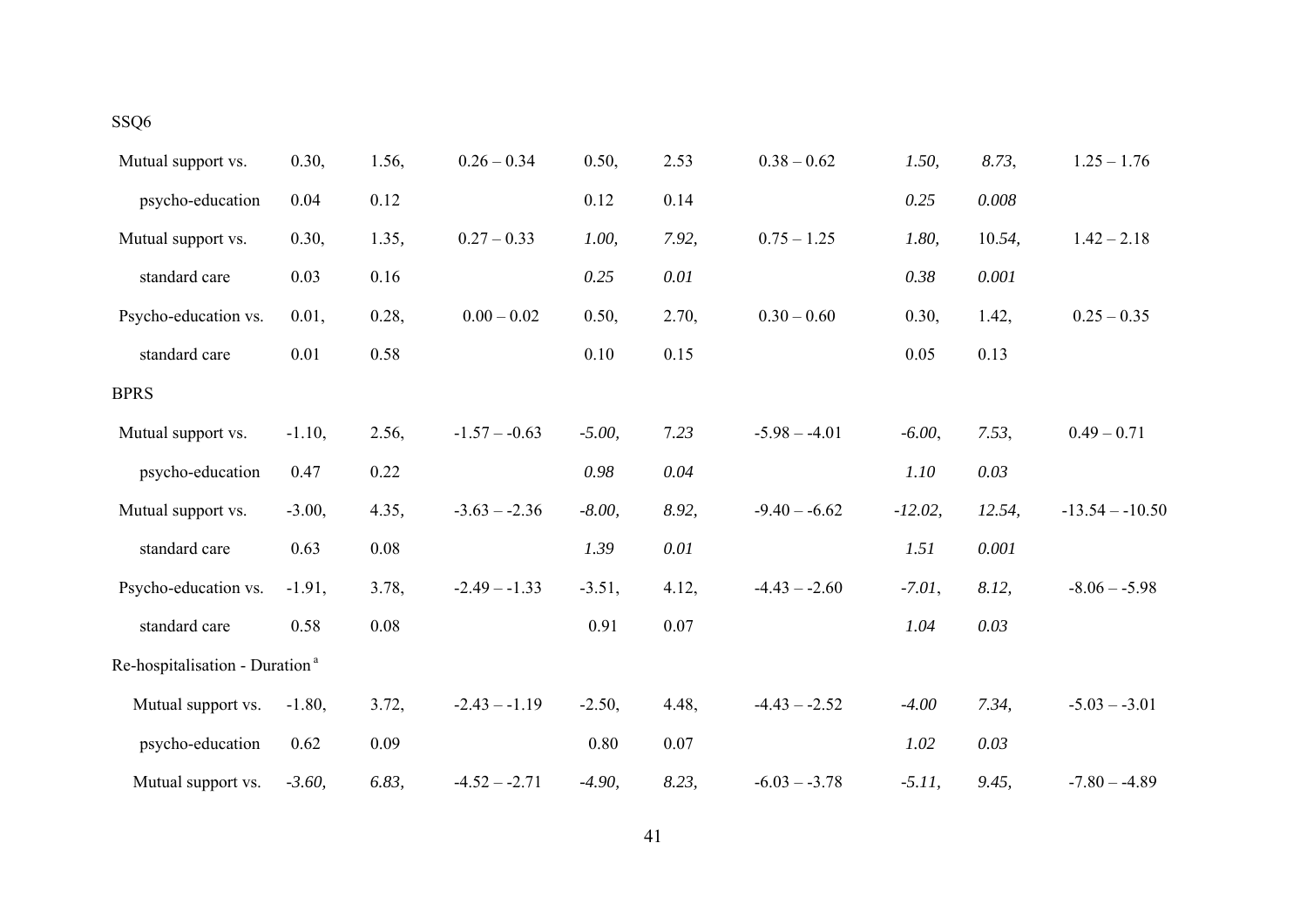| standard care               | 0.92 | 0.05  |                 | 1.12     | 0.02  |                 | 0.08      | 0.01  |                 |
|-----------------------------|------|-------|-----------------|----------|-------|-----------------|-----------|-------|-----------------|
| Psycho-education vs. -2.00, |      | 3.82, | $-2.67 - -1.33$ | $-2.41,$ | 4.24, | $-3.11 - -1.81$ | $-1.10$ , | 1.98. | $-1.56 - -0.64$ |
| standard care               | 0.66 | 0.09  |                 | 0.69     | 0.08  |                 | 0.46      | 0.20  |                 |

 $\frac{a}{a}$  Duration of re-admissions in a psychiatric in-patient unit at Times 2, 3 and 4, in terms of average days of hospital stay at three time periods.

SLOF= Specific Level of Functioning Scale; FAD= Family Assessment Device; SSQ6= Six-item Social Support Questionnaire; BPRS= Brief Psychiatric Rating Scale.

Time 2= One week after intervention; Time 3= 12 months after intervention; Time 4= 24 months after intervention.

MD= Mean score difference of an outcome measure between two study groups; SE= Standard error of mean difference.

F scores with a significant p value are written in *italics* in the table.